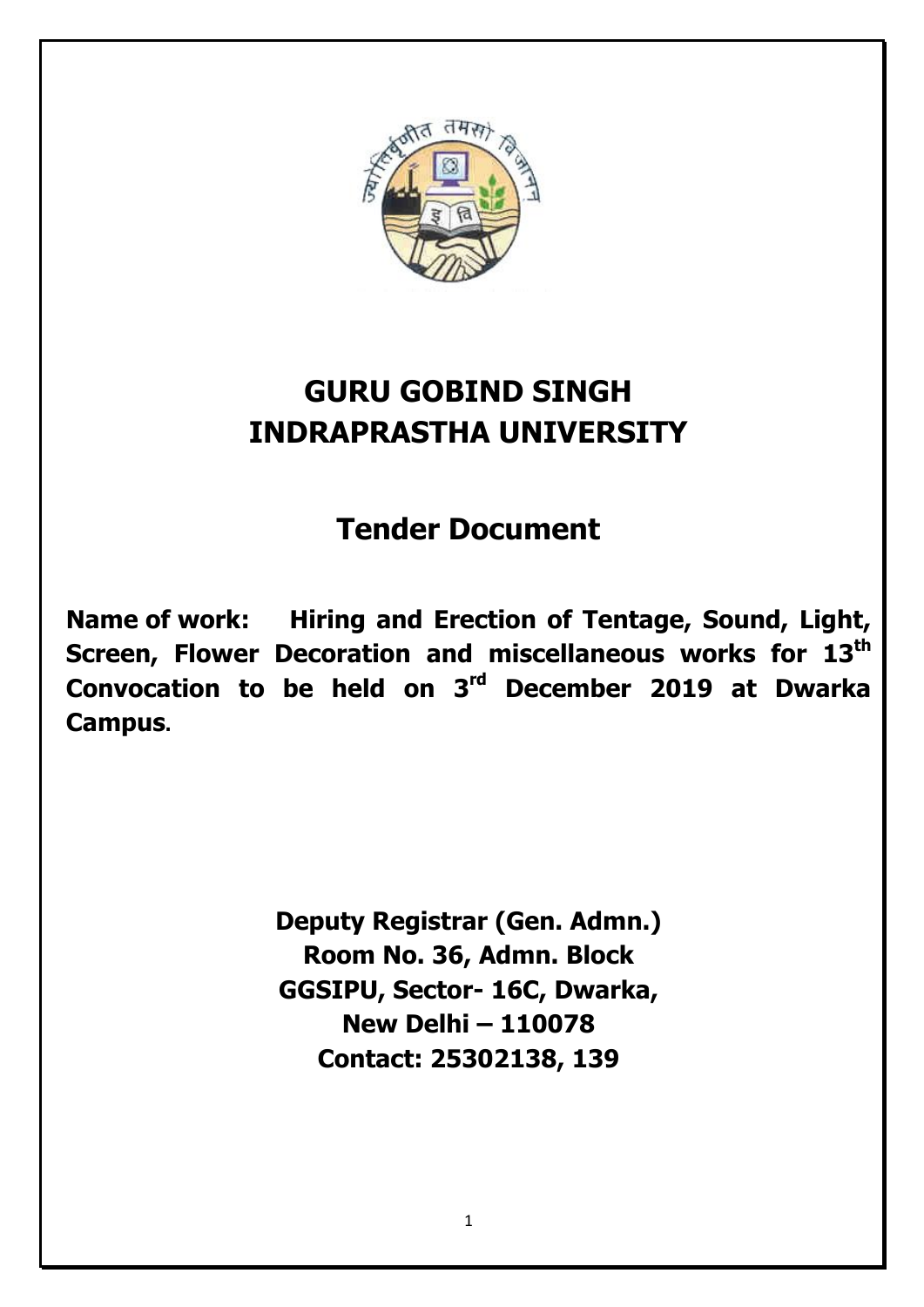#### **NOTICE INVITING E-TENDER**

GGSIPU/GA/13<sup>th</sup> Convocation/2019 **Date:** Date:

Online tender for and on behalf of Registrar, GGS IP University are invited in two bid system (Technical and Financial Bid) from reputed firms / agencies dealing in arrangement of Tentage, Lighting, LED Screens, PA system and making Flower Decoration arrangements as per details below:

| Name of Work                            | Tender ID | Estimated    | <b>EMD</b> | Late date   | <b>Bid</b> |
|-----------------------------------------|-----------|--------------|------------|-------------|------------|
|                                         |           | Cost of work |            | and time of | Opening    |
|                                         |           |              |            | Submission  | Date and   |
|                                         |           |              |            | of Bid and  | time       |
|                                         |           |              |            | EMD         |            |
| Hiring of Tentage, Lighting, LED        |           | Rs 23,65,000 | Rs 118250  | 18.11.2019  | 18.11.2019 |
| Screens, PA system and making           |           |              |            | At          | at         |
| Decoration<br><b>Flower</b>             |           |              |            | $3:00$ pm   | $3:30$ pm  |
| 13 <sup>th</sup><br>for<br>arrangements |           |              |            |             |            |
| GGS<br>Convocation<br>ΙP<br>оf          |           |              |            |             |            |
| Sector<br>University<br>$16/C$ ,<br>at  |           |              |            |             |            |
| Dwarka, New Delhi - 110078              |           |              |            |             |            |

Pre-bid meeting shall be held on 8.11.2019 at 11.00 a.m. in conference room, UWD, Ground Floor, Library Block, GGS IP University, New Delhi – 110078.

Tender document and other details are available on e-procurement portal of Govt. of NCT of Delhi – [https://govtprocurement.delhi.gov.in](https://govtprocurement.delhi.gov.in/).

Sd/- (Deputy Registrar) General Administration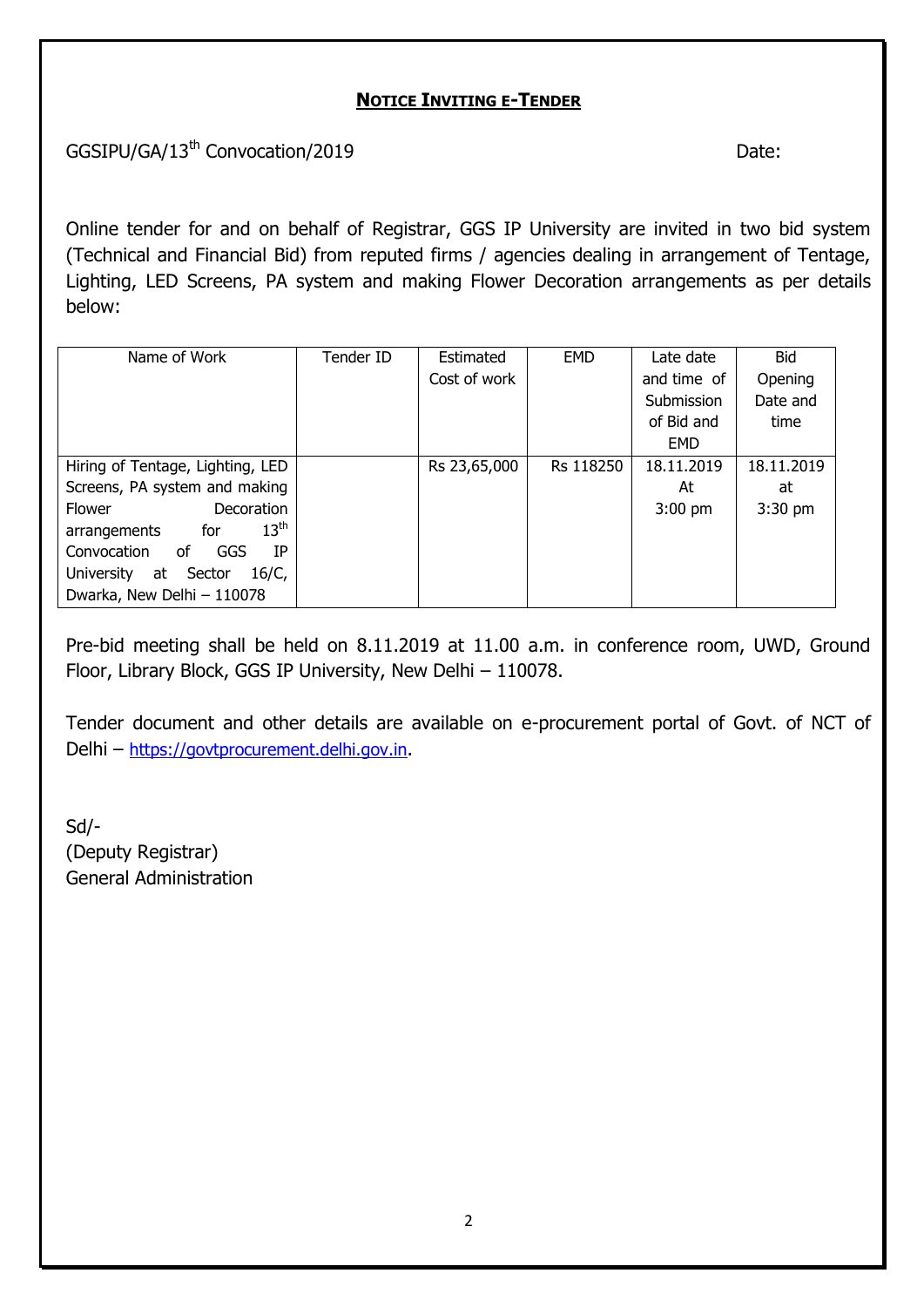## **INDEX**

Name of work: Hiring and Erection of Tentage, Sound, Light, Screen, Flower Decoration and miscellaneous works for  $13<sup>th</sup>$  Convocation to be held on  $3<sup>rd</sup>$  December 2019 at Dwarka Campus.

| S.<br>No. | <b>Description</b>                                                                                               | Page Nos. |
|-----------|------------------------------------------------------------------------------------------------------------------|-----------|
| 1.        | Notice Inviting e-Tender                                                                                         | $4 - 8$   |
| 2.        | Information and instructions for contractors for e- tendering<br>forming part of nit and to be posted on website | $9 - 10$  |
| 3.        | Integrity Pact                                                                                                   | $11 - 18$ |
| 4.        | <b>General Rules and Directions</b>                                                                              | 19-21     |
| 5.        | <b>Conditions of Contract</b>                                                                                    | $22 - 26$ |
| 6.        | <b>Special Conditions</b>                                                                                        | $27 - 30$ |
| 7.        | Information Regarding Pre Qualification                                                                          | $31 - 36$ |
| 8.        | Form of Performance Security - Bank Guarantee Bond                                                               | $37 - 38$ |
| 9.        | <b>Financial Bid</b>                                                                                             | 41-44     |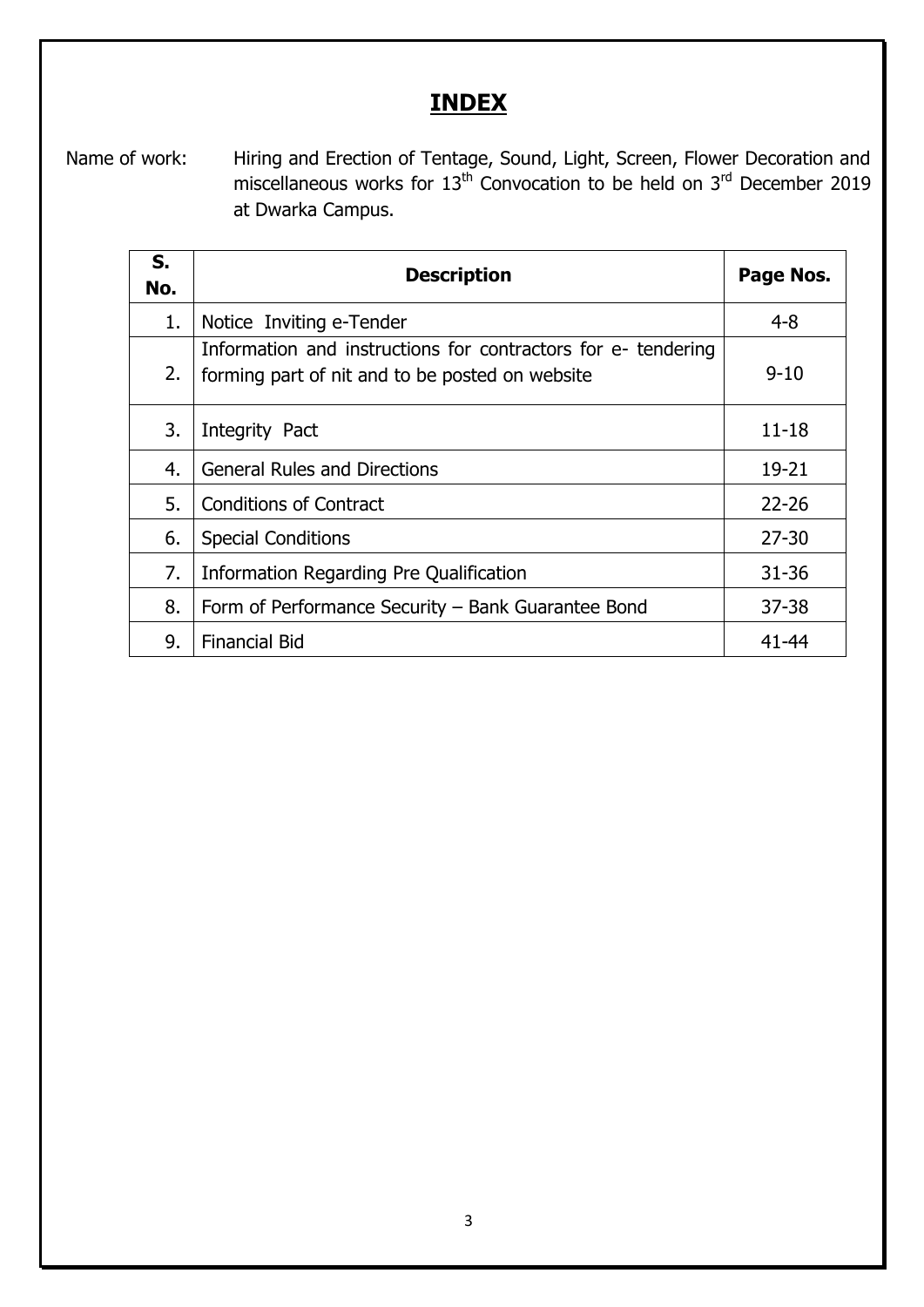#### **NOTICE INVITING e-TENDER**

- 1. GGSIPU invites online tenders in two bid system (Technical & Financial) from eligible contractors as per eligibility criteria for the work of:- Hiring and Erection of Tentage, Sound, Light, Screen, Flower Decoration and miscellaneous works for 13<sup>th</sup> Convocation to be held on 3rd December 2019 at Dwarka Campus.
- 2. The work is estimated to cost Rs.23,65,000/-. This estimate, however, is given merely as a rough guide. Tenderer shall quote his rates as per various terms and conditions specified in this tender document.
- 3. Tender documents consisting of conditions, the schedule of quantities of the various works to be done and the set of terms & conditions of contract to be complied with by the contractor whose tender may be accepted and other necessary documents can be seen and downloaded from website [http://govtprocurement.delhi.gov.in](http://govtprocurement.delhi.gov.in/) in free of cost.
- 4. The intending bidder must read the terms and conditions carefully. He should only submit his bid if he considers himself eligible and he is in possession of all the documents required.
- 5. Information and Instructions for bidders posted on website shall form part of bid document.
- 6. On opening date, the contractor can login and see the bid opening process. After opening of bids he will receive the competitor bid sheets.
- 7. Contractor can upload documents in the form of PDF format.
- 8. Contractor must ensure to quote rate of each item. Therefore, if any cell is left blank and no rate is quoted by the bidder, rate of such item shall be treated as "0" (ZERO).
- 9. The time period for execution shall be 5 days from the date of award of work. Successful bidder has to ensure completion of all work one day prior to date of function be carried out one day prior to the date of function Rate shall be inclusive of the above and payment shall be made for one day only. All work shall be completed by  $2<sup>nd</sup>$  December, 2019 upto 10:00 AM. The bidder shall make the system functional for rehearsal on  $2<sup>nd</sup>$  December 2019, 11.00 AM onwards. All systems including flower decoration, finishing should be ready by 3<sup>rd</sup> December 2019, 8:00 AM.

#### **10. Eligibility Criteria**

Individual agency that fulfils the following requirements shall be eligible to apply:-

- a) Individual agency should have satisfactorily completed during last seven years ending last day of receipt of bids:
	- i) Three similar work each costing not less than 40% of the estimated cost or two similar works each costing not less than 60% of the estimated cost or one similar work costing not less than 80% of the estimated cost.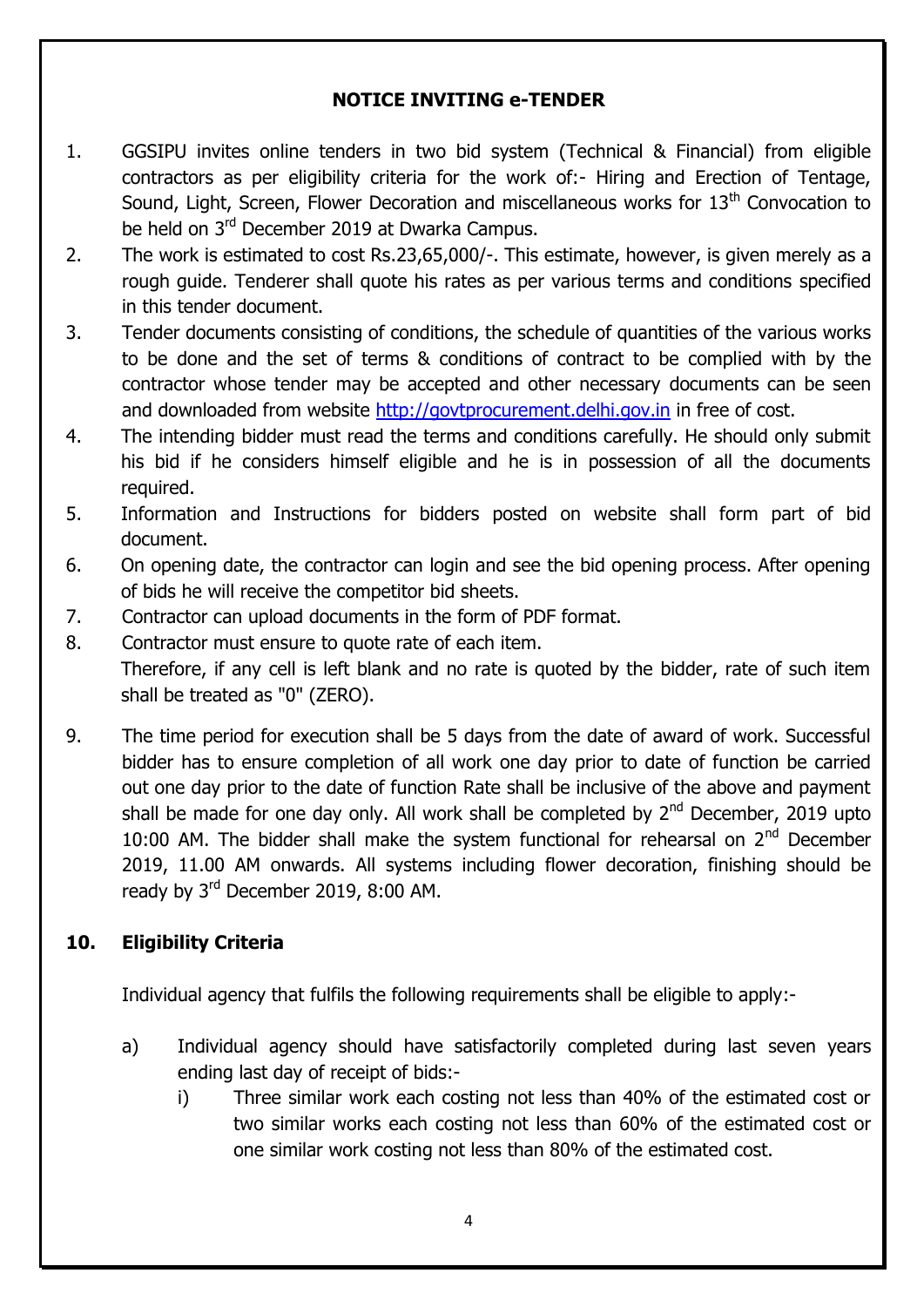Note: Similar work shall mean providing tentage with hanger structure and allied works including lighting or sound on hire for high level function like foundation laying ceremony / Inauguration Ceremony / Convocation / Cultural Festival / Sports Function in Central/State Govt. Department/PSU /College/Institute/University**.** The quantum of tentage with hanger in similar work should not be less than 10000 Sq.ft. at one location. Similar work part of rate contract or multiple works will be evaluated as separate works for one function. The bidder to prov ide value of similar work forming part of rate contract completed duly certified by client. Performance certificate of the works executed by the agency to be submitted in **Form 'B'** signed by officer of rank Executive engineer or equivalent or higher. Agency to provide details of works in **Form 'A'**

- b) The agency should have valid GST registration. Copy of registration to be attached.
- c) The agency should attach copy of PAN card.
- d) To become eligible for opening of price bid, the bidders shall have to furnish an affidavit as under:

I / We undertake and confirm that eligible similar work(s) has / have not been got executed through another contractor on back to back basis. Further that, if such a violation comes to the notice of Department, then I / We shall be debarred for bidding in GGS IP University in future forever. Also, if such a violation comes to the notice of Department before date of start of work, the Office-in-Charge shall be free to forfeit the entire amount of Earnest Money Deposit / Performance Guarantee. (Scanned copy to be uploaded at the time of submission of bid).

- 10. Bid can only be submitted after uploading the mandatory scanned documents as below:
	- **I)** Copy of Demand Draft/Pay order/FDR/Transaction receipt of any Scheduled Bank against EMD in favour of Registrar, GGSIPU.
	- II) Self attested copy of PAN Card.
	- III) GST registration
	- IV) Copy of experience of similar work
	- V) Affidavit for subletting
	- VI) Power of attorney in favour of signatory in case of partnership firm / company alongwith partnership deed / memorandum of articles of association.
- 11. Last date for submission of tender document is  $18<sup>th</sup>$  November, 2019 upto 15.00 Hrs and same shall be opened on same date at 15.30 hrs. Pre-bid meeting shall be held on 8.11.2019 at 11.00 a.m. in conference room, UWD, Ground Floor, Library Block, GGS IP University, New Delhi – 110078. Prospective bidders may attend the above pre-bid meeting for resolution of their queries.
- 12. The site for the work is available.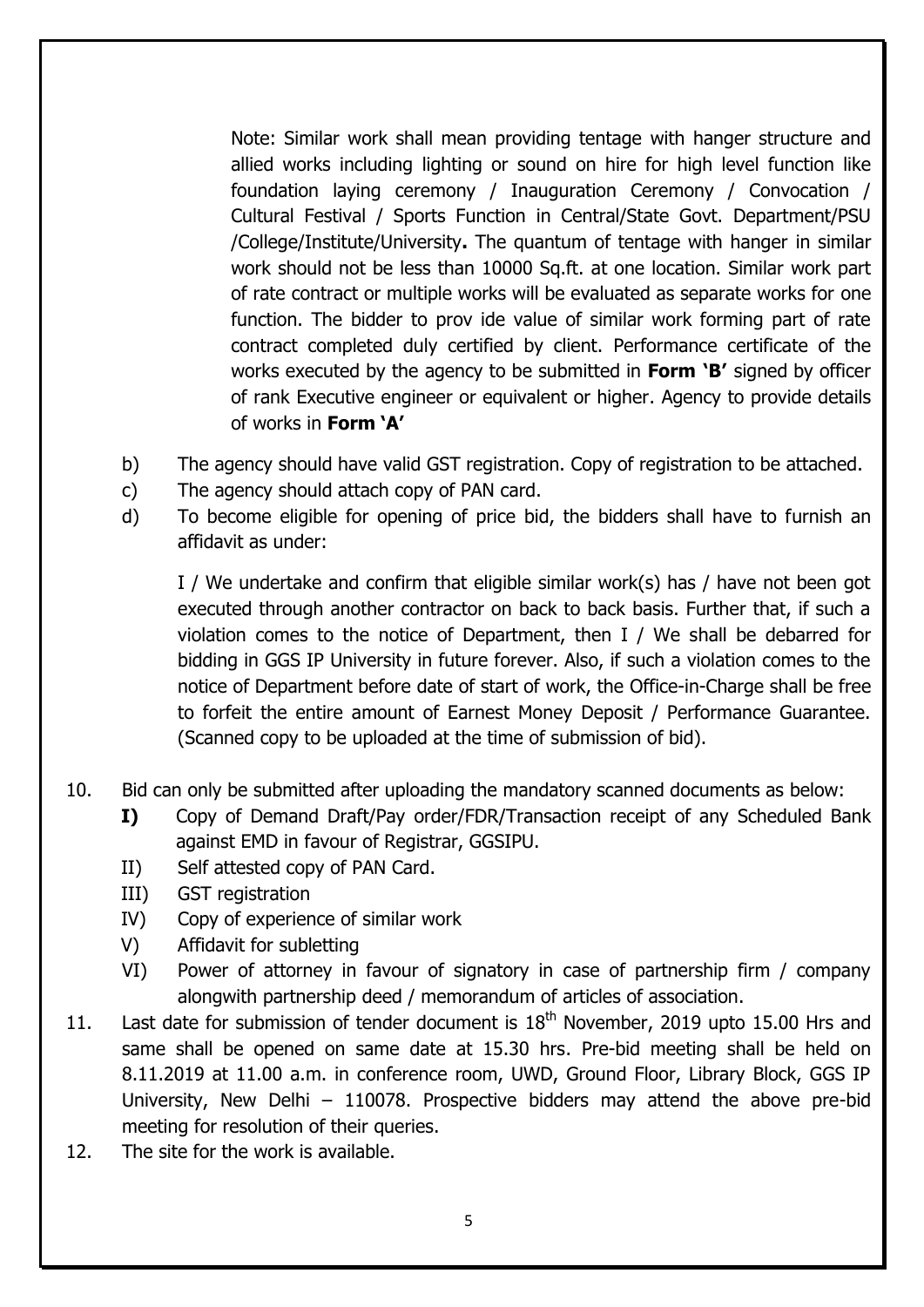- 13. Tender documents consisting of plans, specifications, the schedule of quantities of the various types of items to be executed and the set of terms and conditions of contract to be complied with and other necessary documents except Standard General Conditions of Contract Form can be seen from website [http://govtprocurement.delhi.gov.in](http://www.govtprocurement.delhi.gov.in/) free of cost.
- 14. After submission of the bid the contractor can re-submit revised bid any number of times but before last time and date of submission of bid as notified.
- 15. While submitting the revised bid, contractor can revise the rate of one or more item(s) any number of times (he need not re-enter rate of all the items) but before last time and date of submission of bid as notified.
- 16. When bids are invited in three stage system and if it is desired to submit revised financial bid then it shall be mandatory to submit revised financial bid. If not submitted then the bid submitted earlier shall become invalid.
- 17. Earnest money deposit amounting to Rs. 1,18,250/- in the form of Demand Draft or Pay order or fixed deposit receipt (drawn in favour of Registrar GGSIPU. New Delhi) shall be scanned and uploaded to the e-tendering website within the period of tender submission and original should be deposited in office of Deputy Registrar, General Administration Branch, Room No. 36, Admn. Block, GGSIPU, Sector 16/C Dwarka, New Delhi-110078 in an envelope marked 'EMD' by last date and time of submission. Alternatively EMD can also be deposited Online as per bank details given below:

| 1.   | <b>Account Holder Name</b>           | Gobind<br>Singh<br>Registrar, Guru<br>Indraprastha |
|------|--------------------------------------|----------------------------------------------------|
|      |                                      | University                                         |
| 2.   | Account No.                          | 927860555                                          |
| 3.   | <b>IFSC</b> code                     | <b>IDIB000G082</b>                                 |
| 4.   | <b>Bank Name</b>                     | Indian Bank                                        |
| 5.   | MICR code                            | 110019071                                          |
| 6.   | <b>Account Type</b>                  | SB (Saving)                                        |
| 7.   | Code/<br><b>Branch</b><br><b>CBS</b> | 02029                                              |
|      | Code                                 |                                                    |
| 8.   | <b>Branch</b><br>&<br>Name           | GGSIPU, Sector-16C, Dwarka, New Delhi-110078       |
|      | <b>Address</b>                       |                                                    |
| 9.   | Banker's Phone No.                   | 011-28035244                                       |
| 10.  | University Phone No.                 | 011-25302211, 25302210, 22302197                   |
| 11.l | PAN No.                              | AAAJI0015R                                         |
| 12.l | TAN No.                              | <b>DELG06950G</b>                                  |
| 13.  | E. Mail ID                           | varun@ipu.ac.in, accounts@ipu.ac.in                |

In case of online submission of amount against EMD, no physical EMD is to be deposited. Bidder will upload the copy of online receipt clearly indicating UTR No. of the online transaction for EMD.

Online tender documents submitted by intending bidders shall be opened only of those bidders, whose Earnest Money Deposit found in order. Bids without proper EMD or without EMD shall be summarily rejected and will not be considered for technical / financial evaluation.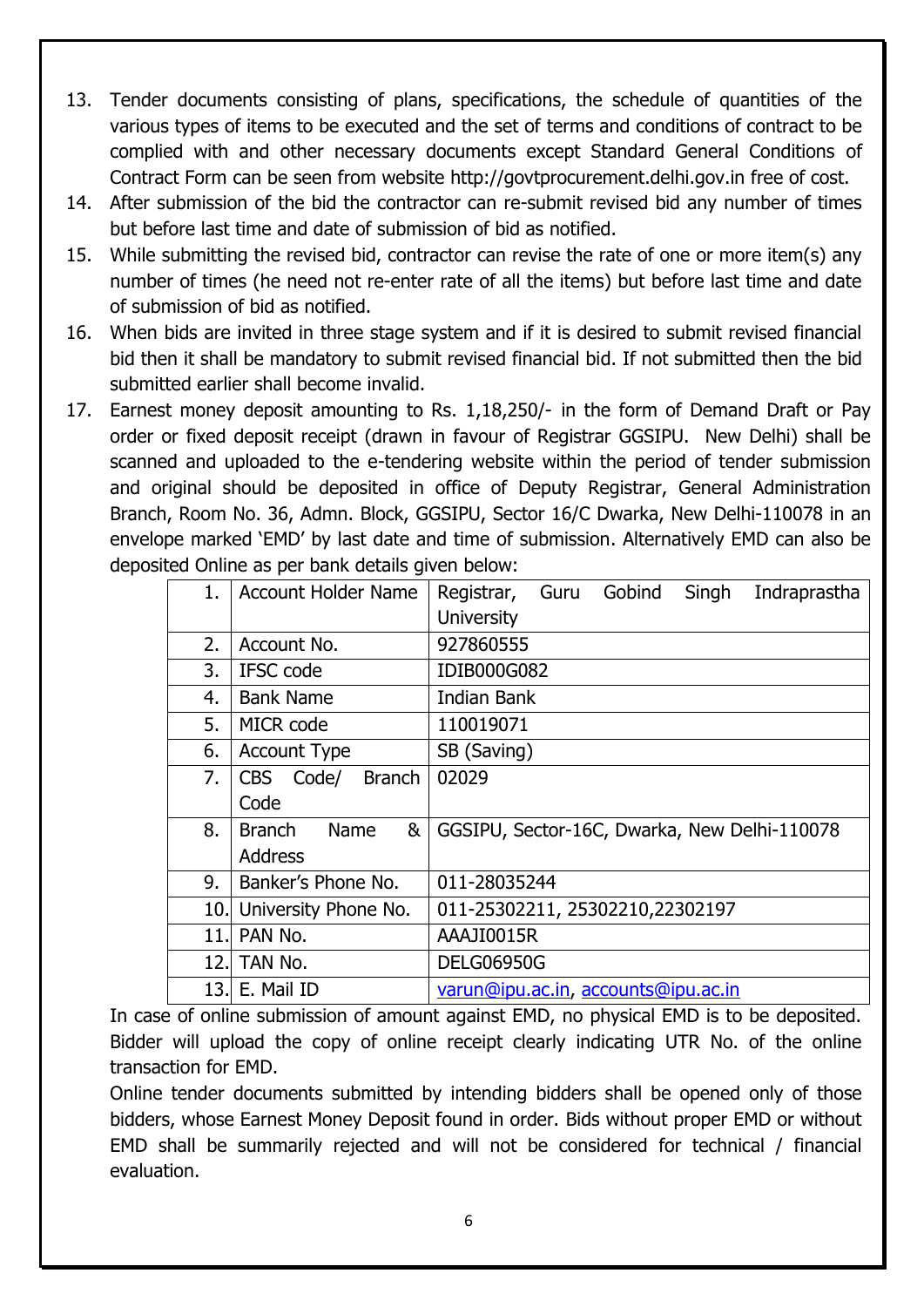EMD of unsuccessful bidder shall be returned after award of work and EMD of successful bidder shall be returned after receipt of performance security by the successful bidder. No interest will be paid on EMD submitted in Online and Offline mode.

Copy of PAN card, GST registration, Copy of experience of similar work shall be scanned and upload to the e-tendering website within the period of tender submission and only the lowest bidder has to submit the self-certified copies within 07 days after opening of Financial Bid.

The bid submitted shall be opened online at 03.30 P.M. on  $18<sup>th</sup>$  November, 2019.

#### 18. The bid submitted shall become invalid if:

- i. The bidder is found ineligible.
- ii. The bidder does not upload all the documents as stipulated in the bid document.
- iii. If any discrepancy is noticed between the documents as uploaded at the time of submission of bid and hard copies as submitted physically in the office of tender opening authority
- 19. The Contractor whose tender is accepted will be required to furnish Performance Security of 10% of the contract value within 2 days of issue of letter of award / acceptance. This guarantee shall be in the form of Banker's Cheque of any scheduled bank/Demand Draft of any scheduled bank/Pay order of any scheduled bank or Fixed Deposit Receipts of any Schedule Bank or in the form of an irrevocable bank guarantee bond of any scheduled nationalized bank in accordance with the form prescribed. Performance Security shall be returned after successful completion of work. No interest shall be paid on Performance Security. The Performance Security should be valid for 60 days beyond the stipulated date of completion.
- 20. Copies of documents pertaining to the works will be open for inspection by the tenderers at the office of Deputy Registrar (Gen. Admn.). Tenderers are advised to inspect and examine the site and its surroundings and satisfy themselves the form and nature of the site, the means of access to the site, the accommodation they may require and before submitting their tenders and in general shall themselves obtain all necessary information as to risks, contingencies and other circumstances which may influence or affect their tender. A tenderer shall be deemed to have full knowledge of the site whether he inspects it or not and no extra charges consequent on any misunderstanding or otherwise shall be allowed. The tenderer shall be responsible for arranging and maintaining at his own cost all materials, tools & plants, water, electricity, access, facilities for workers and all other services required for executing the work unless otherwise specifically provided for in the contract document. Submission of a tender by tenderer implies that he has read this notice and all other contract documents and has made himself aware of the scope and specifications of the work to be done and local conditions and other factors having a bearing on the execution of the work.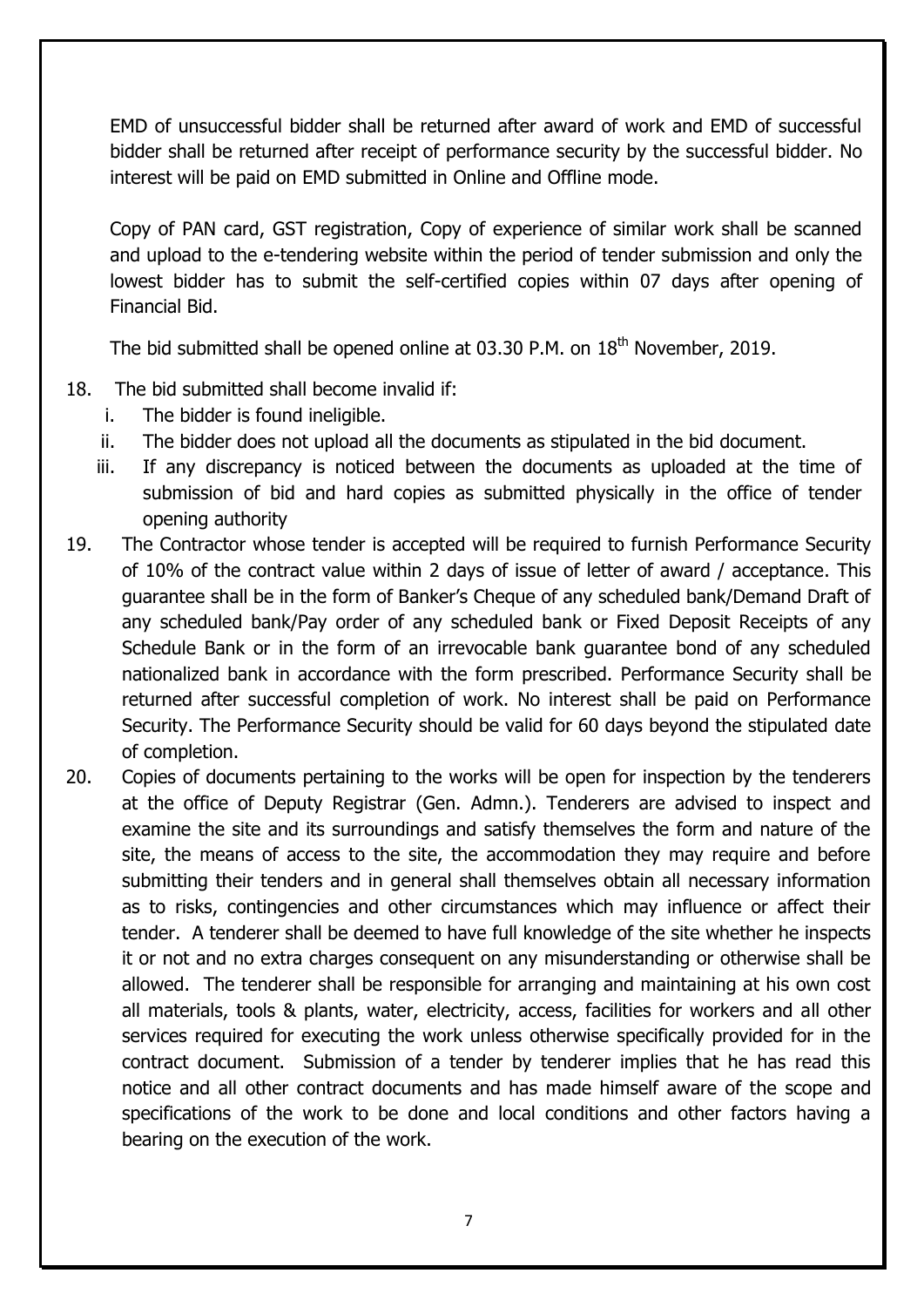- 21. The competent authority on behalf of the GGSIPU does not bind itself to accept the lowest or any other tender and reserves to itself the authority to reject any or all the tenders received without assigning any reason. All tenders in which any of the prescribed condition is not fulfilled or any condition including that of conditional rebate is put forth by the tenderer shall be summarily rejected.
- 22. Canvassing whether directly or indirectly, in connection with tenders is strictly prohibited and the tenders submitted by the contractors who resort to canvassing will be liable to rejection.
- 23. The competent authority on behalf of GGSIPU reserves to himself the right of accepting the whole or any part of the tender and the tenderer shall be bound to perform the same at the rate quoted.
- 24. The Contractor shall not permitted to tender for works in the Office of Deputy Registrar (Gen. Admn.) responsible for award and execution of, in which his near relative is posted. He shall also intimate the names of persons who are working with him in any capacity or are subsequently employed by him and who are near relatives to any officer in the GGSIPU. Any breach of this condition by the contractor would render him liable to be removed from the approved list of contractors of this Department.
- 25. The tender for the works shall remain open for acceptance for a period of (90) Ninety days from the date of opening of tenders/ninety days from the date of opening of financial bid in case tenders are invited on 2/3 envelope system. If any tenderer withdraws his tender before the said period or issue of letter of acceptance, whichever is earlier, or makes any modifications in the terms and conditions of the tender which are not acceptable to the GGSIPU, then the GGSIPU shall, without prejudice to any other right or remedy, be at liberty to forfeit 50% of the said earnest money as aforesaid. Further, the tenderer shall not be allowed to participate in the re tendering process of the work.

 Sd/- **Deputy Registrar (GA) GGSIPU, Dwarka**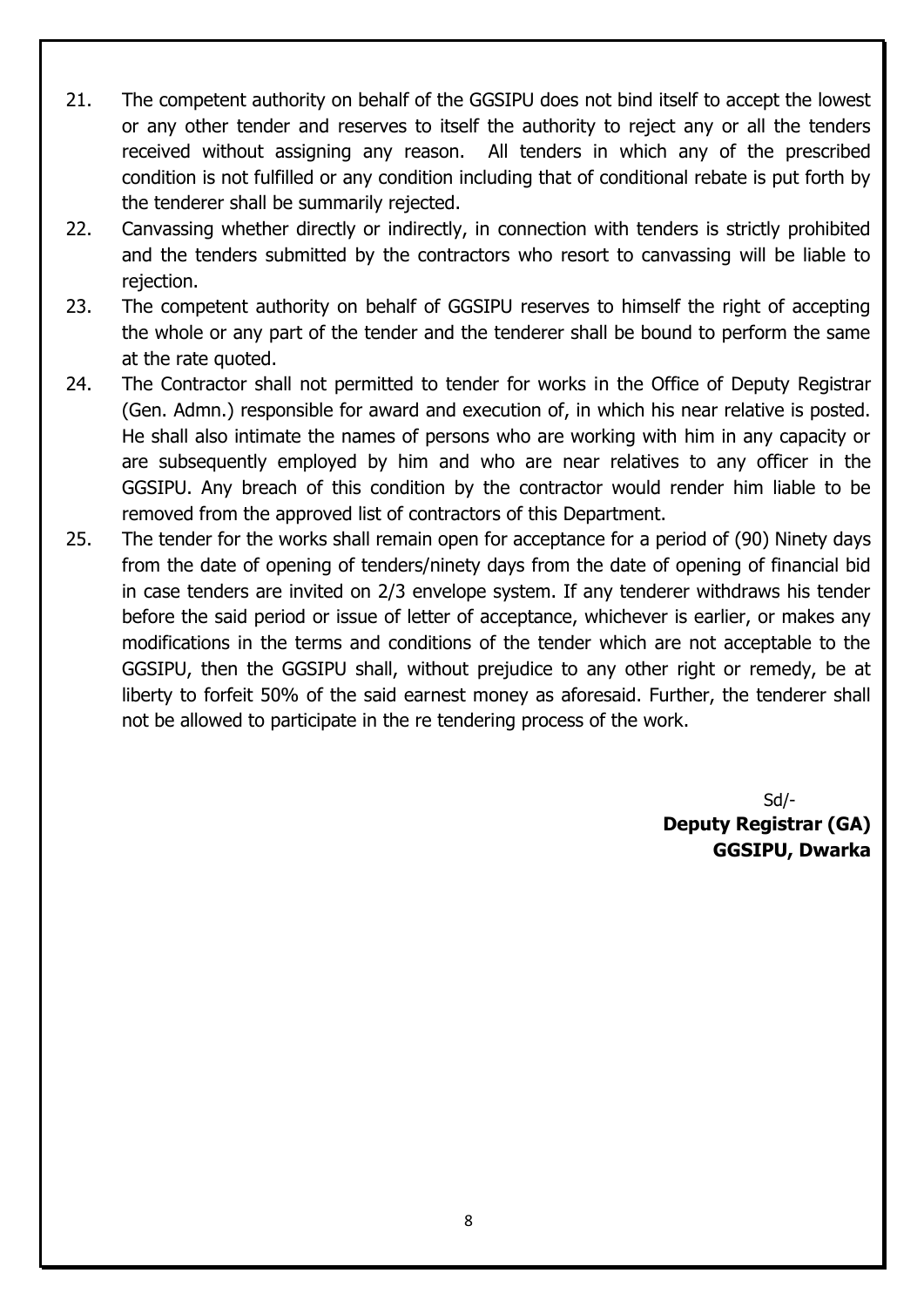#### **INFORMATION AND INSTRUCTIONS FOR CONTRACTORS FOR e- TENDERING FORMING PART OF NIT AND TO BE POSTED ON WEBSITE**

- 1. Information and instructions for Contractors will form part of NIT.
- 2. The Bid Document as uploaded can be viewed and downloaded free of cost by anyone including intending bidder. But the bid can only be submitted after uploading the mandatory scanned documents.
- 3. After submission of the bid the contractor can re-submit revised bid any number of times but before last time and date of submission of bid as notified.
- 4. While submitting the revised bid, contractor can revise the rate of one or more item(s) any number of times (he need not re-enter rate of all the items) but before last time and date of submission of bid as notified.
- 5. When bids are invited in three stage system and if it is desired to submit revised financial bid then it shall be mandatory to submit revised financial bid. If not submitted then the bid submitted earlier shall become invalid.
- 6. On opening date, the contractor can login and see the bid opening process.
- 7. Contractor can upload documents in the form of **JPG** format and **PDF** format.
- 8. It is mandatory to upload scanned copies of all the documents as stipulated in the bid document. If such document is not uploaded his bid will become invalid and shall be rejected.
- 9. If the contractor is found ineligible after opening of bids, his bid shall become invalid and shall be rejected.
- 10. If any discrepancy is noticed between the documents as uploaded at the time of submission of bid and hard copies as submitted physically by the contractor the bid shall become invalid and shall be rejected.
- 11. Contractor must ensure to quote rate of each item. The column meant for quoting rate in figures appears in pink colour and the moment rate is entered, it turns sky blue. In addition to this, while selecting any of the cells a warning appears that if any cell is left blank the same shall be treated as "0".

Therefore, if any cell is left blank and no rate is quoted by the bidder, rate of such item shall be treated as **"0" (ZERO).**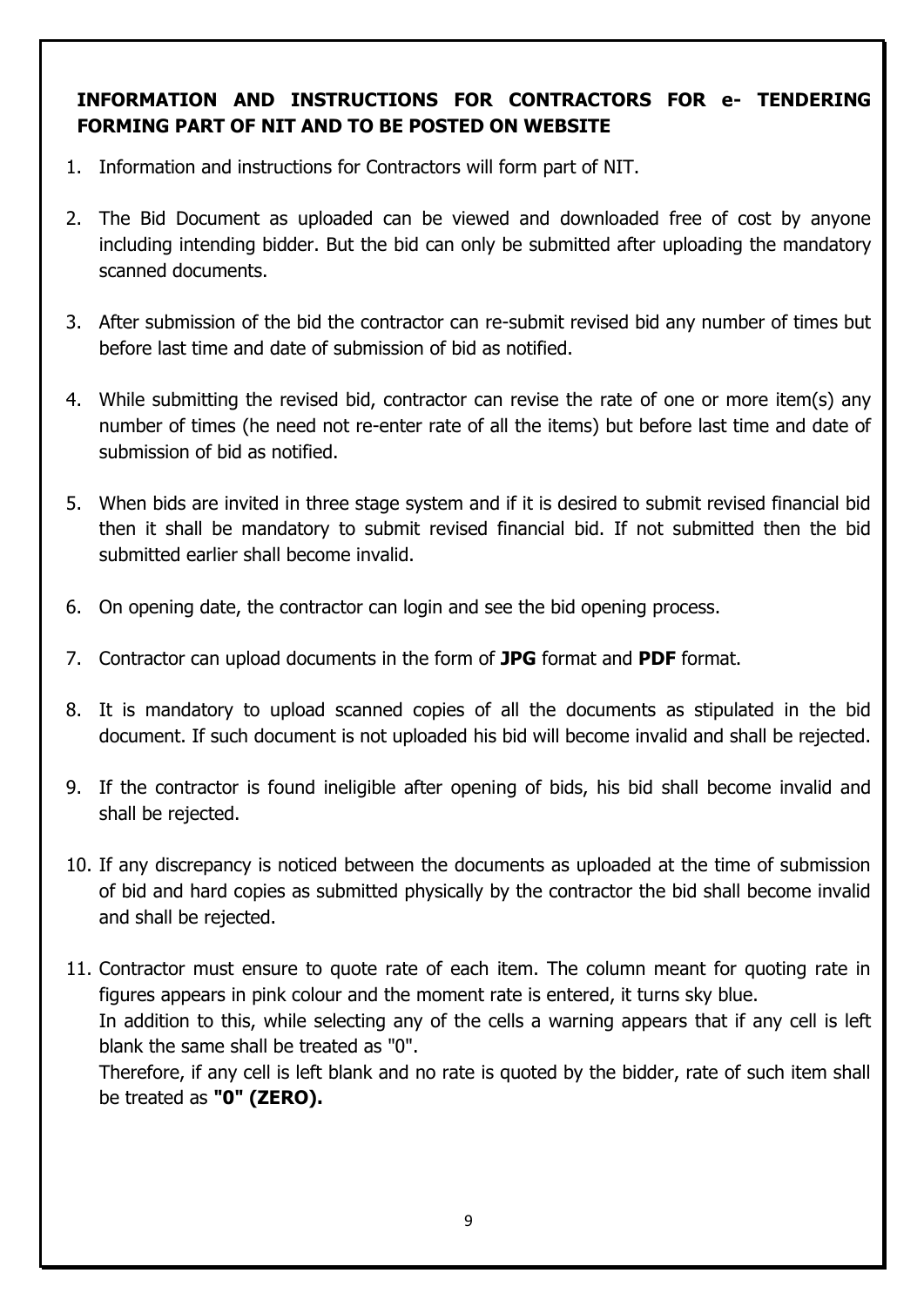- 12.**Payment of cost of Tender documents:-** The collection of cost of Tender documents is dispensed away with, as there is no physical supply of tender documents and also to have absolute anonymity of the bidders participating in e-procurement solution. The bidders can view/download the tender documents, from the [http://govtprocurement.delhi.gov.in](http://www.govtprocurement.delhi.gov.in/)**.**
- 13.**Submission of bids**: The bidders who are desirous of participating in 'e' procurement shall submit their price bids in the standard formats prescribed in the Tender documents,

displayed at [http://govtprocurement.delhi.gov.in.](http://www.govtprocurement.delhi.gov.in/) The bidder should upload the scanned copies of all the relevant certificates, documents etc., on the [http://govtprocurement.delhi.gov.in](http://www.govtprocurement.delhi.gov.in/) in support of their price bids. The bidder shall sign on all the statements, documents, certificates uploaded by him, owning responsibility for their correctness/authenticity.

14.**Payment of Bid Security (Earnest Money Deposit)**: The EMD shall be in the form of Pay Order/FDR of a scheduled bank issued in favour of Registrar, GGSIPU, New Delhi have to be deposited. Alternatively EMD can also be deposited Online

Zerox copy of the DD/Pay Order/FDR is to be scanned and uploaded alongwith the Bid, and the original Pay Order/FDR shall be sent to the office of Deputy Registrar (Gen. Admn.) so as to reach before the date and time mentioned in NIT. In case of online submission of amount against EMD, no physical EMD is to be deposited. Bidder will upload the copy of online receipt clearly indicating UTR No. of the online transaction for EMD. Failure to furnish the original DD/Pay Order/FDR as EMD before the date and time mentioned in NIT will entail rejection of bids.

- 15.**Price Bid Opening:-** The Price Bids will be opened online by the Deputy Registrar (Gen. Admn.) at the specified date & time and the result will be displayed on the [http://govtprocurement.delhi.gov.in](http://www.govtprocurement.delhi.gov.in/) which can be seen by all the bidders who participated in the tenders.
- 16.**Processing of Tenders**: The concerned officer/officers will evaluate and process the tenders as done in the conventional tenders and will communicate the decision to the bidder online.
- 17.**Participation of Bidders at the time of opening of bids**: Bidders have two options to participate in tendering process at the time of opening of Bids:
	- i) Bidders can come to the place of opening of bids (electronically) as done in the conventional tender process.
	- ii) Bidders can see the process online.

18.The validity of bid is one year.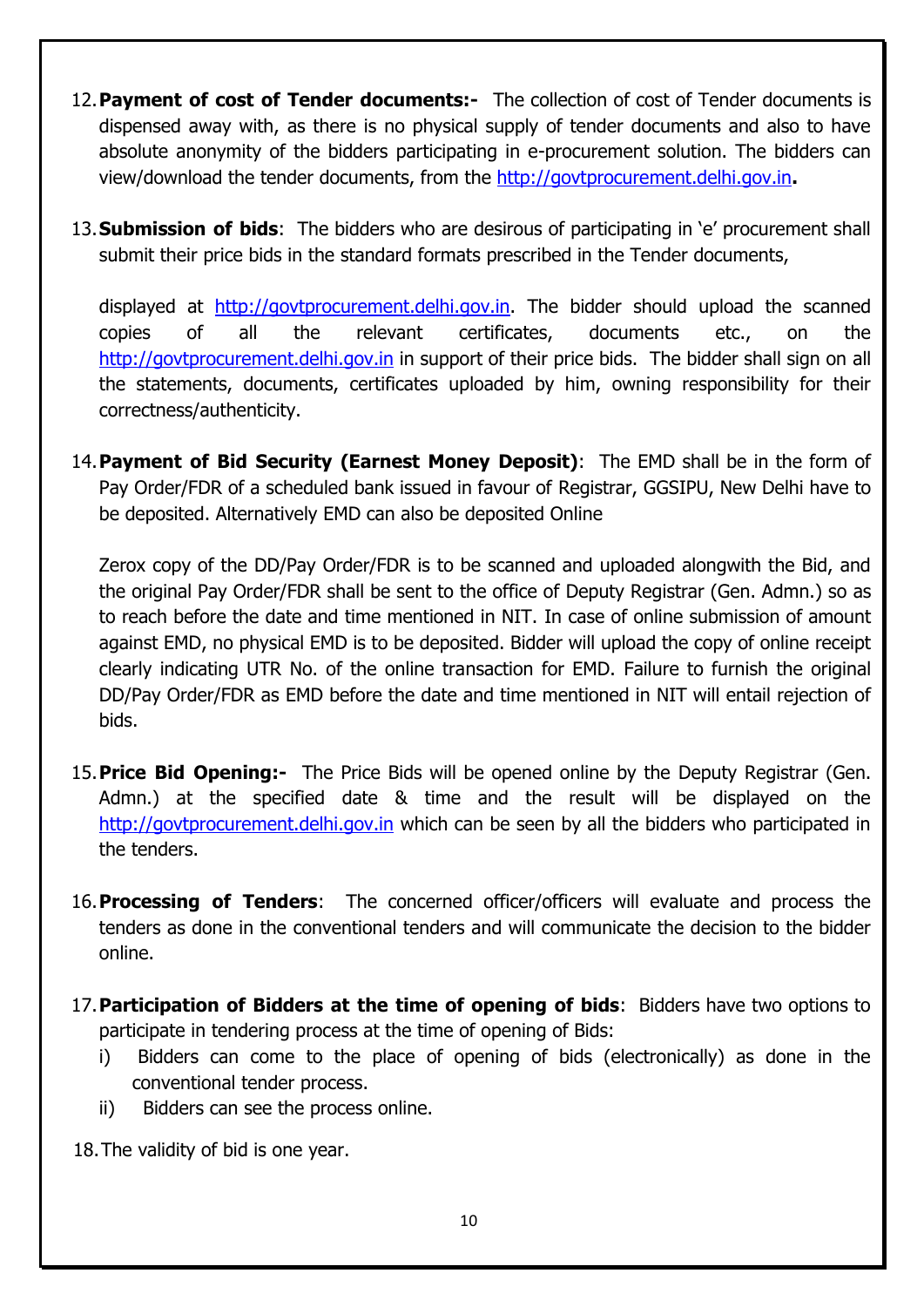#### **INTEGRITY PACT**

 $\overline{\phantom{a}}$  , which is a set of the set of the set of the set of the set of the set of the set of the set of the set of the set of the set of the set of the set of the set of the set of the set of the set of the set of th  $\overline{\phantom{a}}$  , and the set of the set of the set of the set of the set of the set of the set of the set of the set of the set of the set of the set of the set of the set of the set of the set of the set of the set of the s  $\overline{\phantom{a}}$  , and the set of the set of the set of the set of the set of the set of the set of the set of the set of the set of the set of the set of the set of the set of the set of the set of the set of the set of the s

To,

Subject: Hiring and Erection of Tentage, Sound, Light, Screen, Flower Decoration and miscellaneous works for  $13<sup>th</sup>$  Convocation to be held on  $3<sup>rd</sup>$  December 2019 at Dwarka Campus

Dear Sir,

It is here by declared that GGSIPU is committed to follow the principle of transparency, equity and competitiveness in public procurement. The subject Notice Inviting Tender (NIT) is an invitation to offer made on the condition that the Bidder will sign the integrity Agreement, which is an integral part of tender/bid documents, failing which the tenderer/bidder will stand disqualified from the tendering process and the bid of the bidder would be summarily rejected.

This declaration shall form part and parcel of the Integrity Agreement and signing of the same shall be deemed as acceptance and signing of the Integrity Agreement on behalf of the GGSIPU.

Yours faithfully

Deputy Registrar (GA)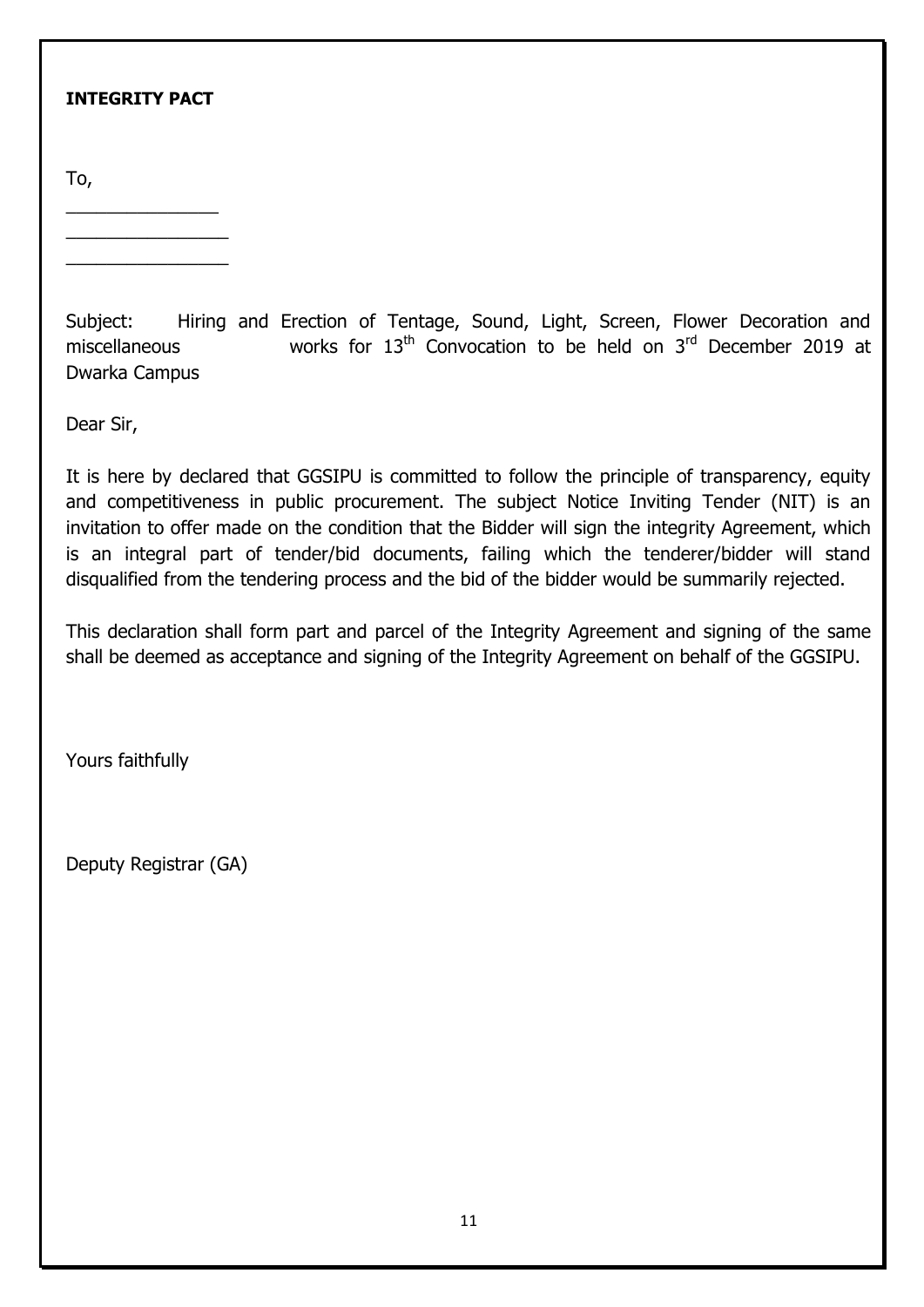#### **INTEGRITY PACT**

To,

Deputy Registrar (Gen. Admn.) GGSIPU, Dwarka

Subject: Submission of Tender for the work of Hiring and Erection of Tentage, Sound, Light, Screen, Flower Decoration and miscellaneous works for  $13<sup>th</sup>$  Convocation to be held on 3rd December 2019 at Dwarka Campus.

Dear Sir,

I/We acknowledge that GGSIPU is committed to follow the principles thereof as enumerated in the Integrity Agreement enclosed with the tender/bid document. I/We agree that the Notice Inviting Tender (NIT) is an invitation to offer made on the condition that I/We will sign the enclosed Integrity Agreement, which is an integral part of tender documents, failing which I/We will stand disqualified from the tendering process. I/We acknowledge that THE MAKING OF THE BID SHALL BE REGARDED AS AN UNCONDITIONAL AND ABSOLUTE ACCEPTANCE of this condition of the NIT. I/We confirm acceptance and compliance with the Integrity Agreement in letter and spirit and further agree that execution of the said Integrity Agreement shall be separate and distinct from the main contract, which will come into existence when tender/bid is finally accepted by GGSIPU. I/We acknowledge and accept the duration of the Integrity Agreement, which shall be in the line with Article 1 of the enclosed Integrity Agreement. I/We acknowledge that in the event of my/our failure to sign and accept the Integrity Agreement, while submitting the tender/bid, GGSIPU shall have unqualified, absolute and

unfettered right to disqualify the tenderer/bidder and reject the tender/bid in accordance with terms and conditions of the tender/bid.

Yours Faithfully

(Duly authorized signatory of the Bidder)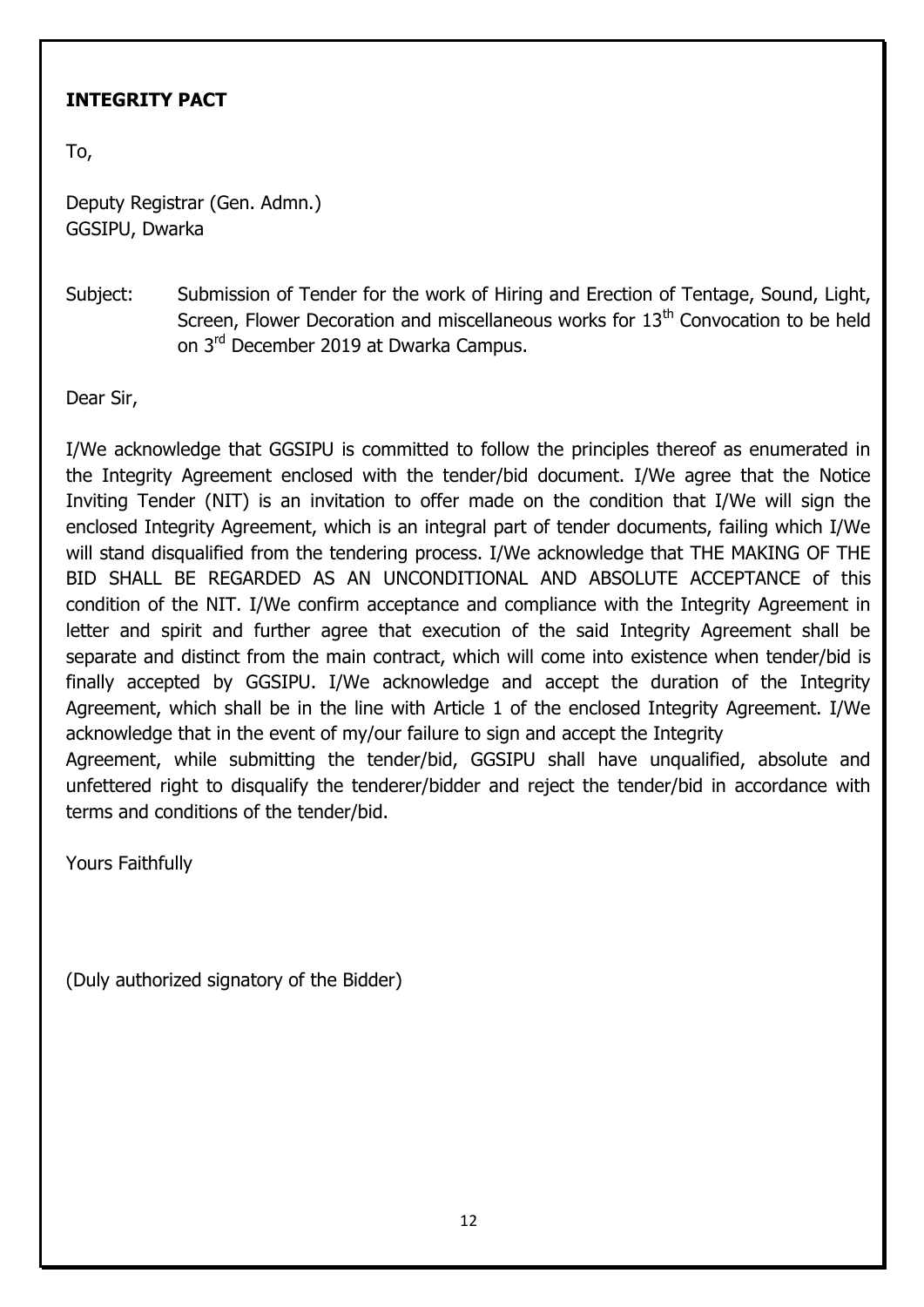#### **INTEGRITY PACT**

#### **INTEGRITY AGREEMENT**

THIS Integrity Agreement is made at \_\_\_\_\_\_\_\_\_ on this \_\_\_\_\_\_\_\_\_\_\_\_day of \_\_\_\_\_\_\_2019

#### **BETWEEN**

GGSIPU represented through Deputy Registrar (GA), (Hereinafter referred as the 'Principal/Owner', which expression shall unless repugnant to the meaning or context hereof include its successors and permitted assigns)

#### **AND**

\_\_\_\_\_\_\_\_\_\_\_\_\_\_\_\_\_\_\_\_\_\_\_\_\_\_\_\_\_\_\_\_\_\_\_\_\_\_\_\_\_\_\_\_\_\_\_\_\_\_\_\_\_\_\_\_\_\_\_\_\_\_\_\_\_\_\_\_\_\_\_\_\_\_\_

through through through through through  $(Hereinafter$  referred as the "Bidder/Contractor" and which expression shall unless repugnant to the meaning or context hereof include its successors and permitted assigns)

#### **Preamble**

WHEREAS the Principal/Owner has floated the Tender (herein after referred to as "Tender/Bid") and intends to award, under laid down organizational procedure, contract for – Name of work: Hiring and Erection of Tentage, Sound, Light, Screen, Flower Decoration and miscellaneous works for  $13<sup>th</sup>$  Convocation to be held on  $3<sup>rd</sup>$  December 2019 at Dwarka Campus hereinafter referred to as the "Contract".

And WHEREAS the Principal/Owner values full compliance with all relevant laws of the land, rules, regulations, economic use of resources and of fairness/transparency in its relation with its Bidder(s) and Contractor(s).

AND WHEREAS to meet the purpose aforesaid both the parties have agreed to enter into this Integrity Agreement(hereinafter referred to as "Integrity Pact" or "Pact"), the terms and conditions of which shall also be read as integral part and parcel of the Tender/Bid documents and Contract between the parties.

NOW, THEREFORE, in consideration of mutual covenants in this pact, the parties hereby agree as follows and this pact witnesses as under:

#### **Article 1: Commitment of the Principal/Owner**

1) The Principle/Owner commits itself to take all measures necessary to prevent corruption and to observe the following principles: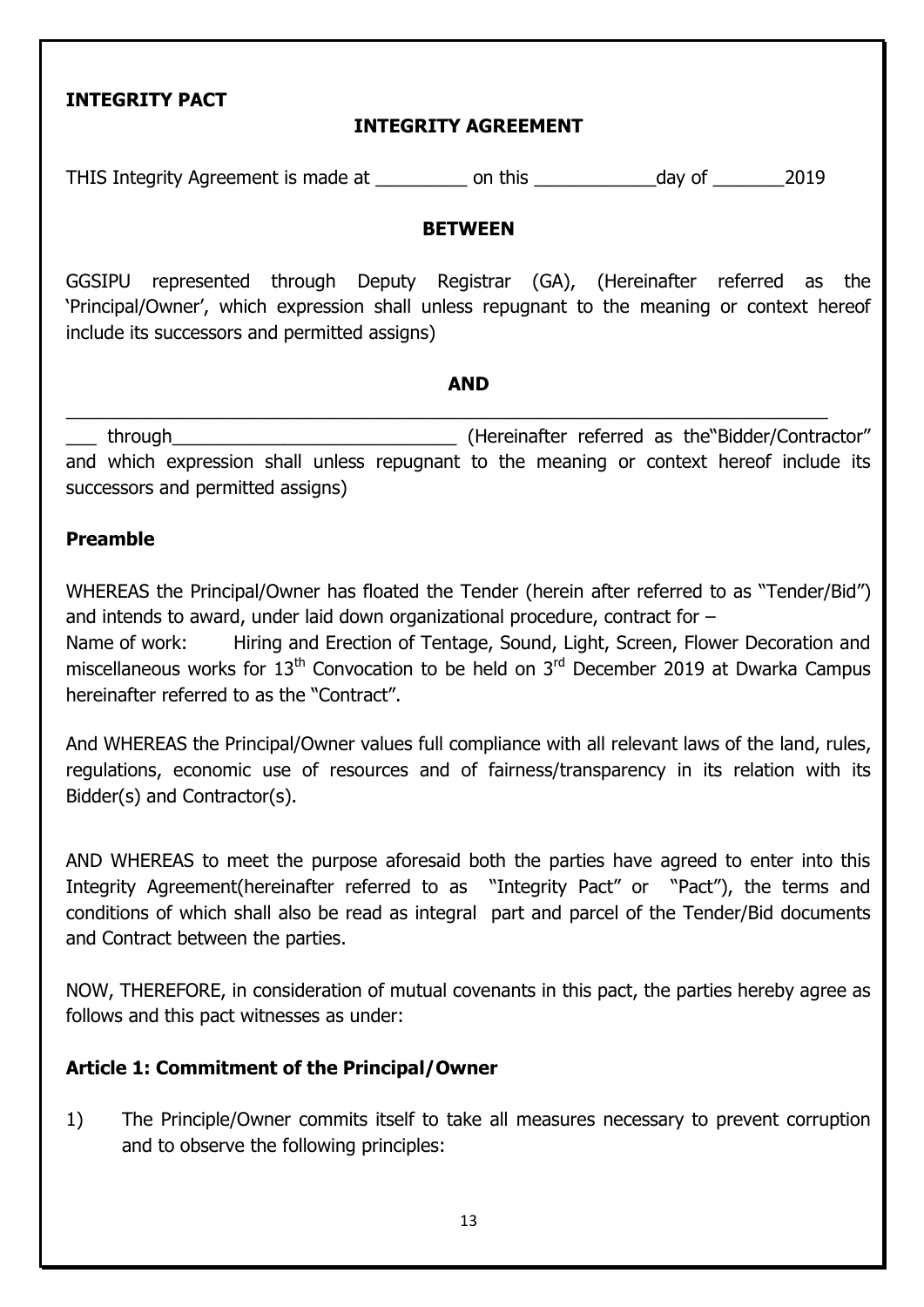- a) No employee of the Principal/Owner, personally or through any of his/her family members, will in connection with the Tender, or the execution of the Contract, demand, take a promise for or accept, for self or third person, any material or immaterial benefit which the person is not legally entitled to.
- b) The Principal/Owner will, during the Tender process, treat all Bidder(s) with equity and reason. The Principal/Owner will, in particular, before and during the Tender process, provide to all Bidder(s) the same information and will not provide to any Bidder(s) confidential/additional information through which the Bidder(s) could obtain an advantage in relation to the Tender process or the Contract execution.
- c) The Principal/Owner shall endeavour to exclude from the Tender process any person, whose conduct in the past has been of biased nature.
- 2) If the Principal/Owner obtains information on the conduct of any of its employees which is a criminal offence under the Indian Penal code (IPC)/Prevention of Corruption Act, 1988 (PC Act) or is in violation of the principles herein mentioned or if there be a substantive suspicion in this regard, the Principal/Owner will inform the Chief Vigilance Officer and in addition can also initiate disciplinary actions as per its internal laid down policies and procedures.

#### **Article 2: Commitment of the Bidder(s)/Contractor(s)**

- 1) It is required that each Bidder/Contractor (including their respective officers, employees and agents) adhere to the highest ethical standards, and report to the Government/Department all suspected acts of fraud or corruption or Coercion or Collusion of which it has knowledge or becomes aware, during the tendering process and throughout the negotiation or award of a contract.
- 2) The binder(s)/Contractor(s) commits himself to take all measures necessary to prevent corruption. He commits himself to observe the following principles during his participation in the Tender process and during the Contract execution:
	- a) The bidder(s)/Contractor(s) will not, directly or through any other person or firm, offer, promise or give to any of the Principal/Owner's employees involved in the Tender process or execution of the Contract or to any third person any material or other benefit which he/she is not legally entitled to, in order to obtain in exchange any advantage of any kind whatsoever during the Tender process or during the execution of the Contract.
	- b) The Bidder(s)/Contractor(s) will not enter with other Bidder(s) into any undisclosed agreement or understanding, whether formal or informal. This applies in particular to prices, specifications, certifications, subsidiary contracts, submission or non-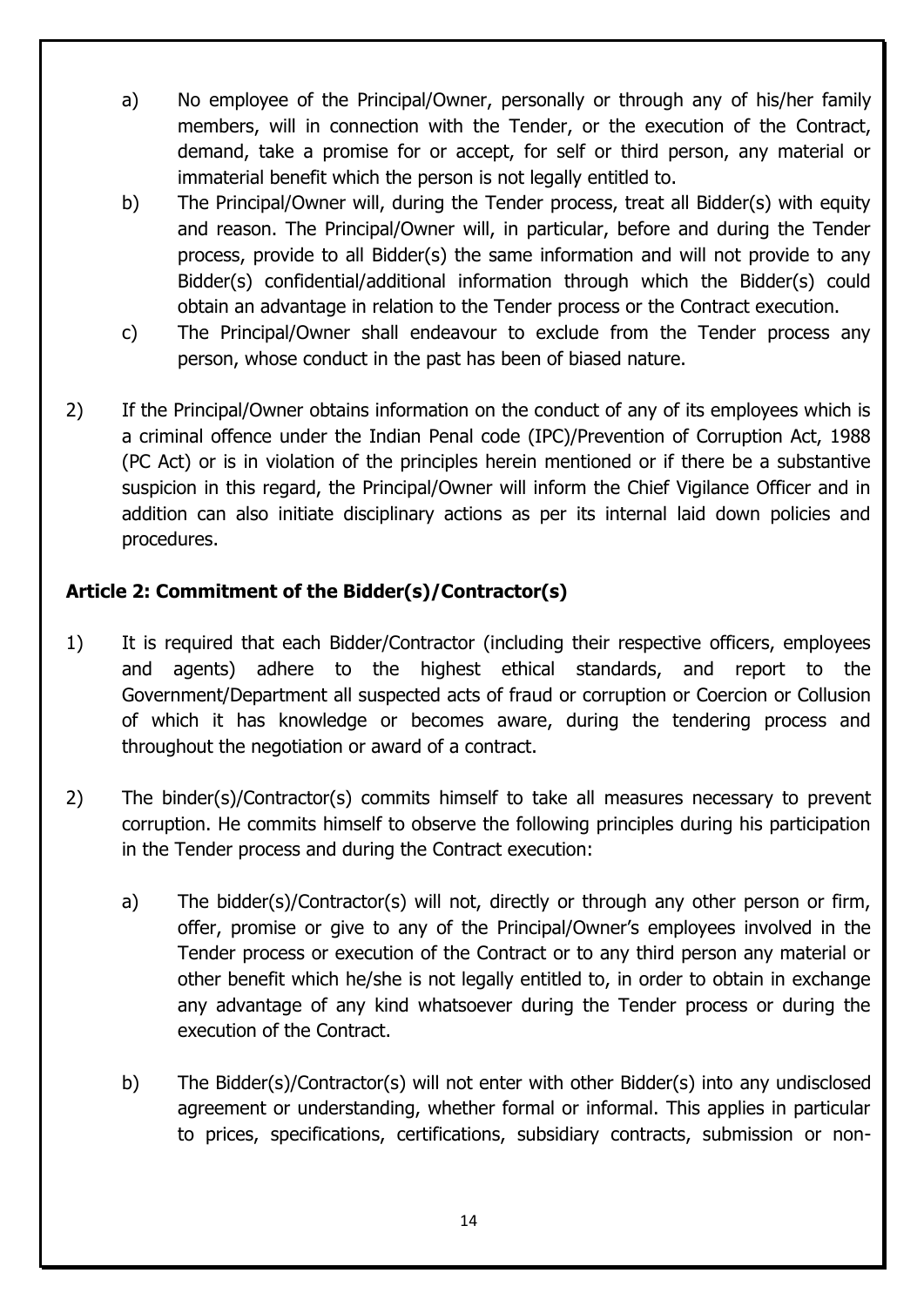submission of bids or any other actions to restrict competitiveness or to cartelize in the bidding process.

- c) The Bidder(s)/Contractor(s) will not commit any offence under the relevant IPC/PC Act. Further the Bidder(s)/Contractor(s) will; not use improperly;, (for the purpose of competition or personal gain), or pass on to others, any information or documents provided by the Principal/Owner as part of the business relationship, regarding plans, technical proposals and business details, including information contained or transmitted electronically.
- d) The Bidder(s)/Contractor(s) of foreign origin shall disclose the names and addresses of agents/representatives in India, if any. Similarly Bidder(s)/Contractor(s) of Indian Nationality shall disclose names and addresses of foreign agents/representatives, if any. Either the Indian agent on behalf of the foreign principal or the foreign principal directly could bid in a tender but not both. Further, in cases where an agent participate in a tender on behalf of one manufacturer, he shall not be allowed to quote on behalf of another manufacturer along with the first manufacturer in a subsequent/parallel tender for the same item.
- e) The Bidder(s)/Contractor(s) will, when presenting his bid, disclose any and all payments he has made, is committed to or intends to make to agents, brokers or any other intermediaries in connection with the award of the Contract.
- 3) The Bidder(s)/Contractor(s) will not instigate third persons to commit offences outlined above or be an accessory to such offences.
- 4) The Bidder(s)/Contractor(s) will not, directly or through any other person or firm indulge in fraudulent practice means a wilful misrepresentation or omission of facts or submission of fake/forged documents in order to induce public official to act in reliance thereof, with the purpose of obtaining unjust advantage by or causing damage to justified interest of other and/or to influence the procurement process to the detriment of the Government interests.
- 5) The Bidder(s)/Contractor(s) will not, directly or through any other person or firm use Coercive Practices (means the act of obtaining something, compelling an action or influencing a decision through intimidation, threat or the use of force directly or indirectly, where potential or actual injury may befall upon a person, his/her reputation or property to influence their participation in the tendering process).

#### **Article 3: Consequences of Breach**

Without prejudice to any rights that may be available to the Principal/Owner under law or the Contract or its established policies and laid down procedures, the Principal/Owner shall have the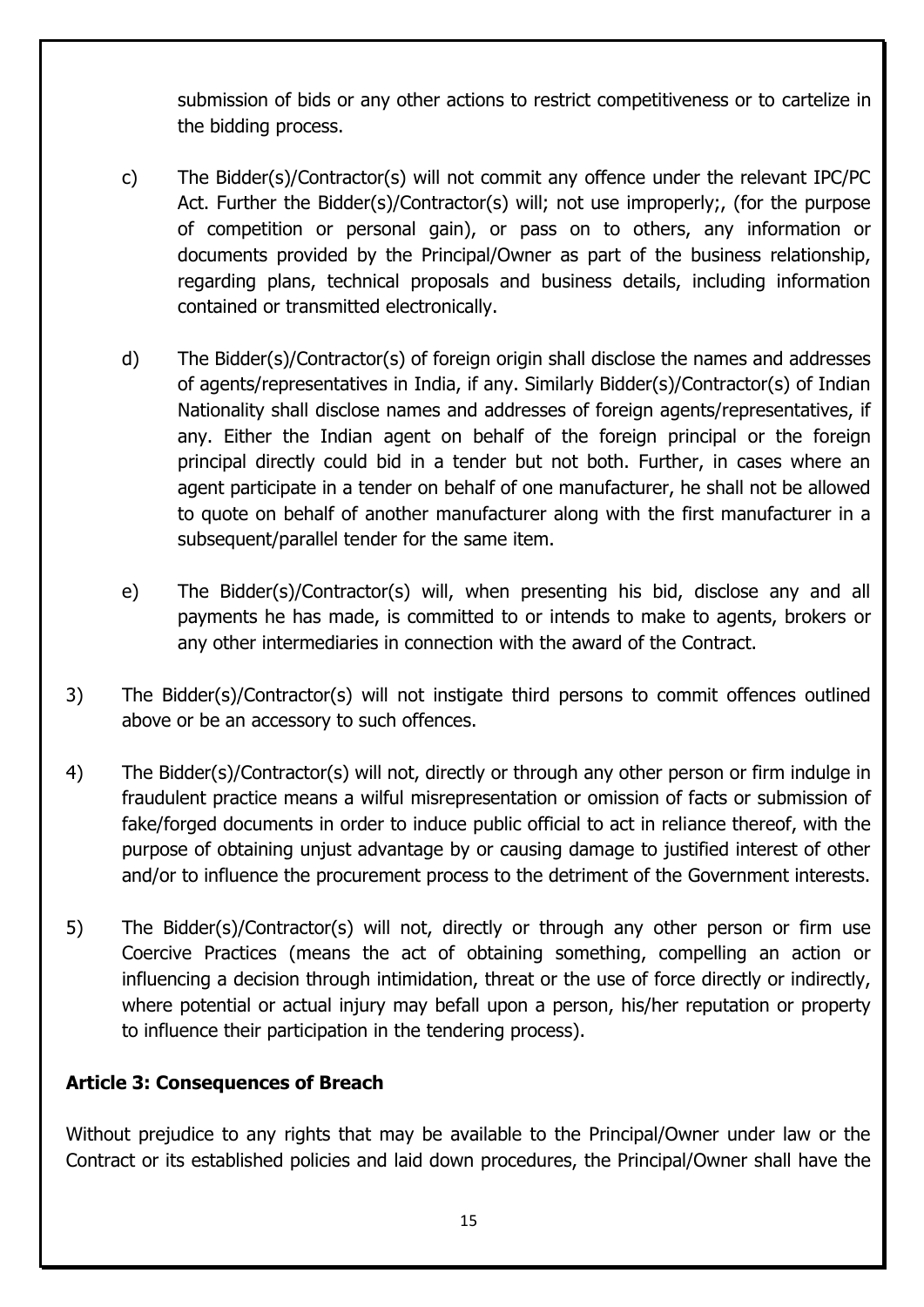following rights in case of breach or this Integrity Pact by the Bidder(s)/Contractor(s) and the Bidder/Contractor accepts and undertakes to respect and uphold the Principal/Owner's absolute right:

- 1) If the Bidder(s)/Contractor(s), either before award or during execution of Contract has committed a transgression through a violation of Article 2 above or in any other form, such as to put his reliability or credibility in question, the Principal/Owner after giving 14 days notice to the contractor shall have powers to disqualify the Bidder(s)/Contractor(s) from the Tender process or terminate/determine the Contract, if already executed or exclude the Bidder/Contractor from future contract award processes. The imposition and duration of the exclusion will be determined by the severity of transgression and determined by the Principal/Owner. Such exclusion may be forever or for a limited period as decided by the Principal/Owner.
- 2) Forfeiture of EMD/Performance Guarantee/Security Deposit: If the Principal/Owner has disqualified the Bidder(s) from the Tender process prior to the award of the Contract or terminated/determined the Contract or has accrued the right to terminate/determine the Contract according to Article 3(1) the principal/owner apart from exercising any legal right that may have accrued to the Principal/Owner, may in its considered opinion forfeit the entire amount of Earnest Money Deposit, Performance Guarantee and Security Deposit of the Bidder/Contractor.
- 3) Criminal Liability: If the Principal/Owner obtains knowledge of conduct of a Bidder or Contractor, or of an employee or a representative or an associate of a Bidder or Contractor which constitutes corruption within the meaning of IPC Act, or if the Principal/Owner has substantive suspicion in this regard, the Principal/Owner will inform the same to law enforcing agencies for further investigation.

#### **Article 4: Previous Transgression**

- 1) The bidder declares that no previous transgressions occurred in the last 5 year with any other Company in any country confirming to the anticorruption approach or with Central Government or State Government or any other Central/State Public Sector Enterprises in India that could justify his exclusion from the Tender process.
- 2) If the Bidder makes incorrect statement on this subject, he can be disqualified from the Tender process or action can be taken for banning of business dealings/holiday listing of the Bidder/Contractor as deemed fit by the Principal/Owner.
- 3) If the Bidder/Contractor can prove that he has resorted/recouped the damage caused by him and has installed a suitable corruption prevention system, the Principal/Owner may, at its own discretion, revoke the exclusion prematurely.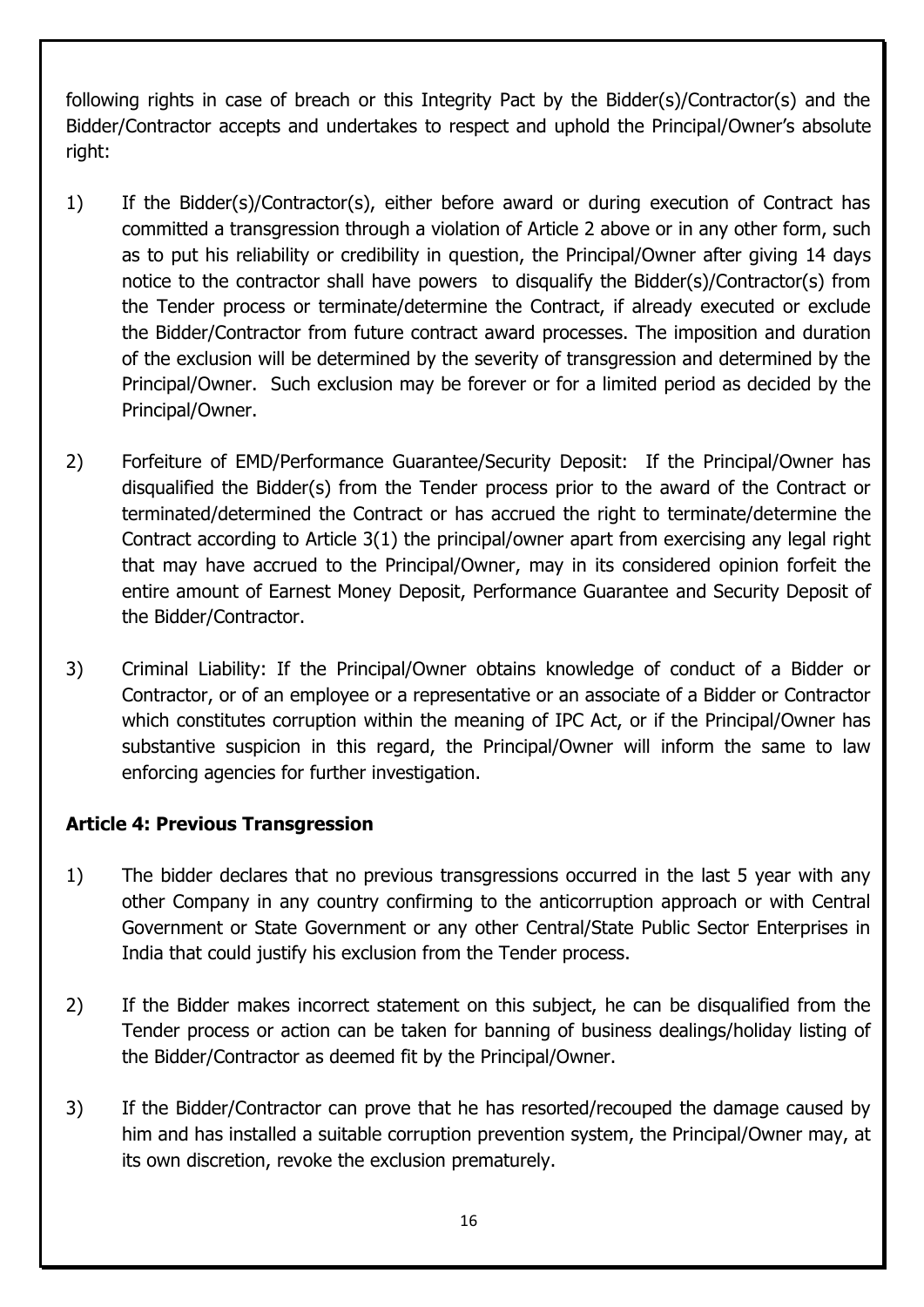#### **Article 5: Equal Treatment of all Bidders/Contractors/Subcontractors**

- 1) The Bidder(s)/Contractor(s) undertake(s) to demand from all subcontractors a commitment in conformity with this Integrity Pact. The Bidder/Contractor shall be responsible for any violation (s) of the principles laid down in this agreement/Pact by any of its Sub-contractor/Sub-vendors.
- 2) The Principal/Owner will enter into Pacts on identical terms as this one with all Bidders and Contractors.
- 3) The Principal/Owner will disqualify Bidders, who do not submit, the duly signed Pact between the Principal/Owner and the bidder, along with the Tender or violate its provisions at any stage of the Tender process, from the Tender process.

#### **Article 6: Duration of the Pact**

This Pact begins when both the parties have legally signed it. It expires for the Contractor/Vendor 12 months after the completion of work under the contract or till the continuation of defect liability period, whichever is more and for all other bidders, till the Contract has been awarded. If any claim is made/lodged during the time, the same shall be binding and continue to be valid despite the lapse of this Pacts as specified above, unless it is discharged/determined by the Competent Authority, GGSIPU.

#### **Article 7: Other Provisions**

- 1) This pact is subject to Indian Law, place of performance and jurisdiction is the Head quarters of the Division of the Principal/Owner, who has floated the Tender.
- 2) Changes and supplements need to be made in writing. Side agreements have not been made.
- 3) If the Contractor is a partnership or a consortium, this Pact must be signed by all the partners or by one or more partner holding power of attorney signed by all partners and consortium members. In case of a Company, the Pact must be signed by a representative duly authorized by board resolution.
- 4) Should one or several provisions of this pact turn out to be invalid; the remainder of this Pact remains valid. In this case, the parties will strive to come to an agreement to their original intensions.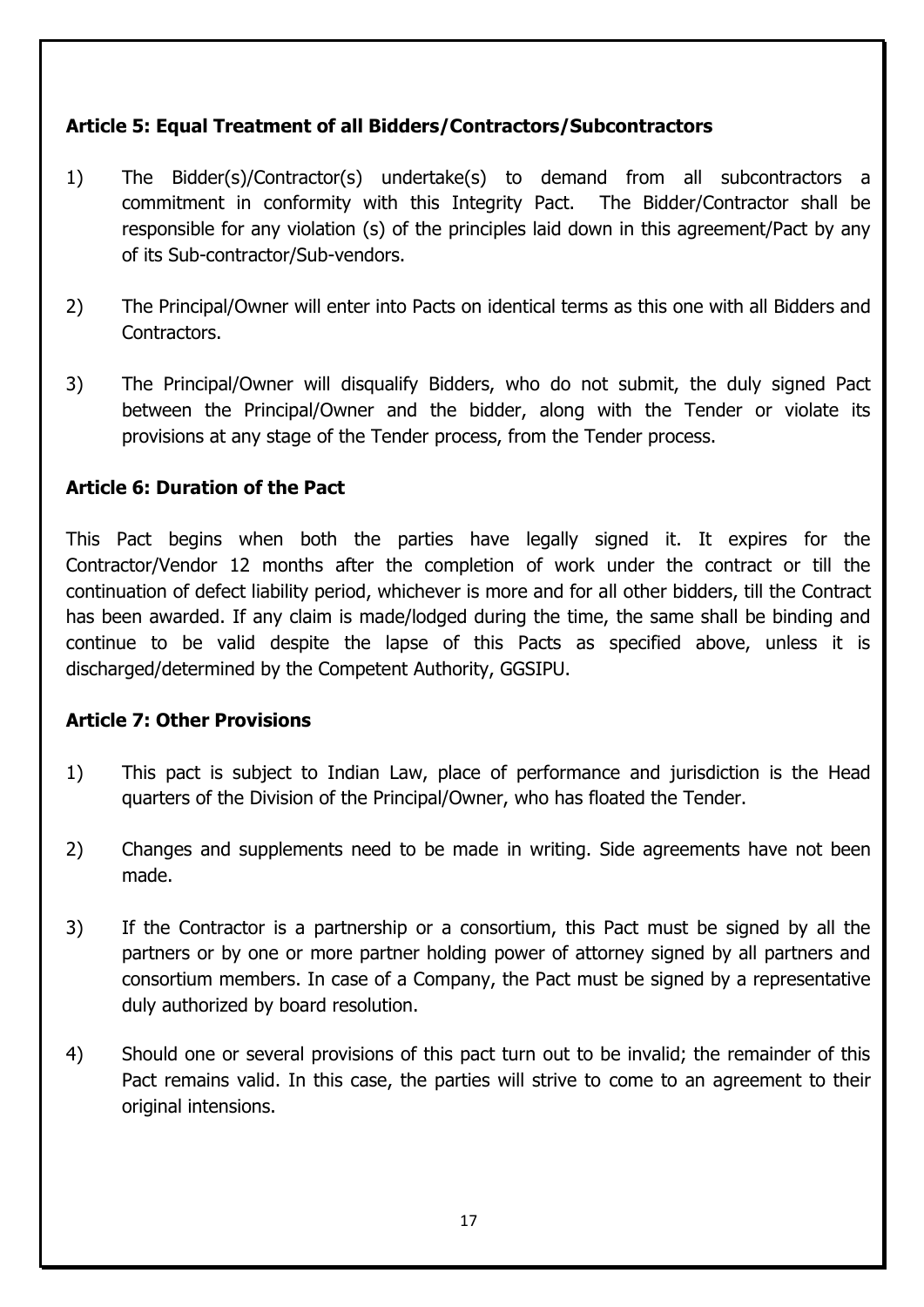5) It is agreed term and condition that any dispute or difference arising between the parties with regard to the terms of this Integrity Agreement/Pact or any action taken by the Owner/Principal in accordance with this Integrity agreement /pact interpretation thereof shall not be subject to arbitration.

#### **Article 8: Legal and Prior Rights**

All rights and remedies of the parties hereto shall be in addition to all the other legal rights and remedies belonging to such parties under the Contract and/or law and the same shall be deemed to be cumulative and not alternative to such legal rights and remedies aforesaid. For the sake of brevity, both the Parties agree that this Integrity Pact will have precedence over the Tender/Contract documents with regard any of the provisions covered under this Integrity Pact.

IN WITNESS WHERE OF the parties have signed and executed this Integrity Pact at the place and date first above mentioned in the presence of following witnesses:

(For and on behalf of Principal/Owner)

\_\_\_\_\_\_\_\_\_\_\_\_\_\_\_\_\_\_\_\_\_\_\_\_\_\_\_\_\_\_\_\_\_\_\_

\_\_\_\_\_\_\_\_\_\_\_\_\_\_\_\_\_\_\_\_\_\_\_\_\_\_\_\_\_\_\_\_\_ (For and on behalf of Bidder/Contractor)

WITNESSES:

1.  $\blacksquare$ 

Place: Dated: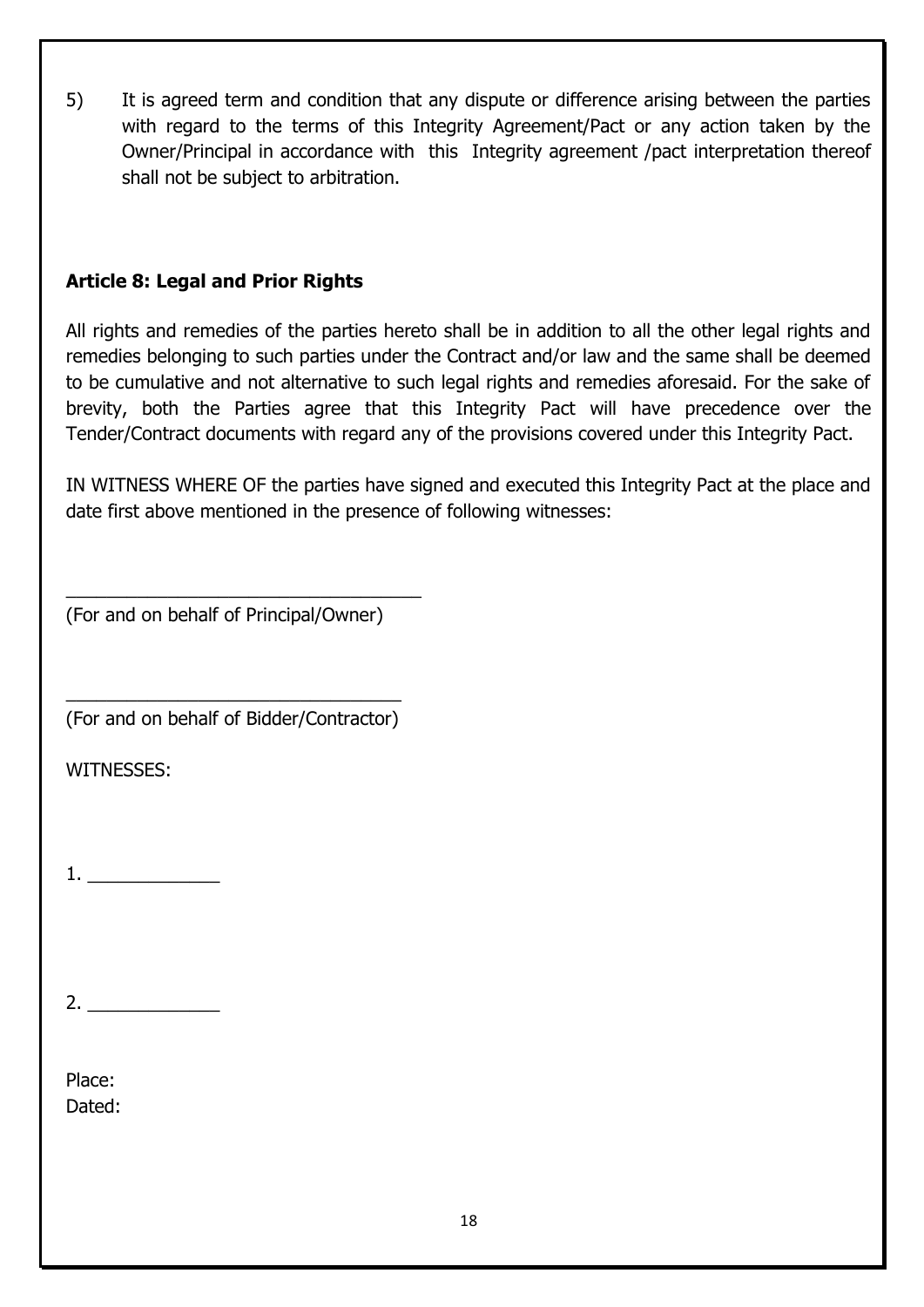#### **GENERAL RULES AND DIRECTIONS**

- 1. Notice Inviting Tender will state the work to be carried out, as well as the date for submission and opening of tenders and the time allowed for carrying out the work, also the amount of earnest money, the performance security to be deposited by the successful tenderer. Copies of the conditions, and any other documents required in connection with the work signed for the purpose of identification by the officer inviting tender shall also be open for inspection by the contractor at the office of officer inviting tender during office hours.
- 2. In the event of the tender being submitted by a firm, it must be signed separately by each partner thereof or in the event of the absence of any partner, it must be signed on his behalf by a person holding a power of attorney authorizing him to do so, such power of attorney to be produced with the tender, and it must disclose that the firm is duly registered under the Indian Partnership Act, 1952.
- 3. Receipts for payment made on account of work, when executed by a firm, must also be signed by all the partners, except where contractors are described in their tender as a firm, in which case the receipts must be signed in the name of the firm by one of the partners, or by some other person having due authority to give effectual receipts for the firm.
- 4. Any person who submits a tender shall fill up the financial bid, stating at what rate he is willing to undertake the work. Tenders, which propose any alteration in the work specified in the said form of invitation to tender, or in the time allowed for carrying out the work, or which contain any other conditions of any sort, including conditional rebates, will be summarily rejected. No single tender shall include more than one work, but contractors who wish to tender for two or more works shall submit separate tenders for each. Tender shall have the name and number of the works to which they refer, written on the envelopes.
- 5. The officer inviting tender or his duly authorized representative, will open tenders in the presence of any intending contractors who may be present at the time. In the event of a tender being rejected, the earnest money of unaccepted tenders shall thereupon be returned to the contractor, without any interest.
- 6. The officer inviting tenders shall have the right of rejecting all or any of the tenders and will not be bound to accept the lowest or any other tender.
- 7. The contractor whose tender is accepted shall be required to deposit an amount equal to 10% of the tendered value as performance security within 2 days in the form of an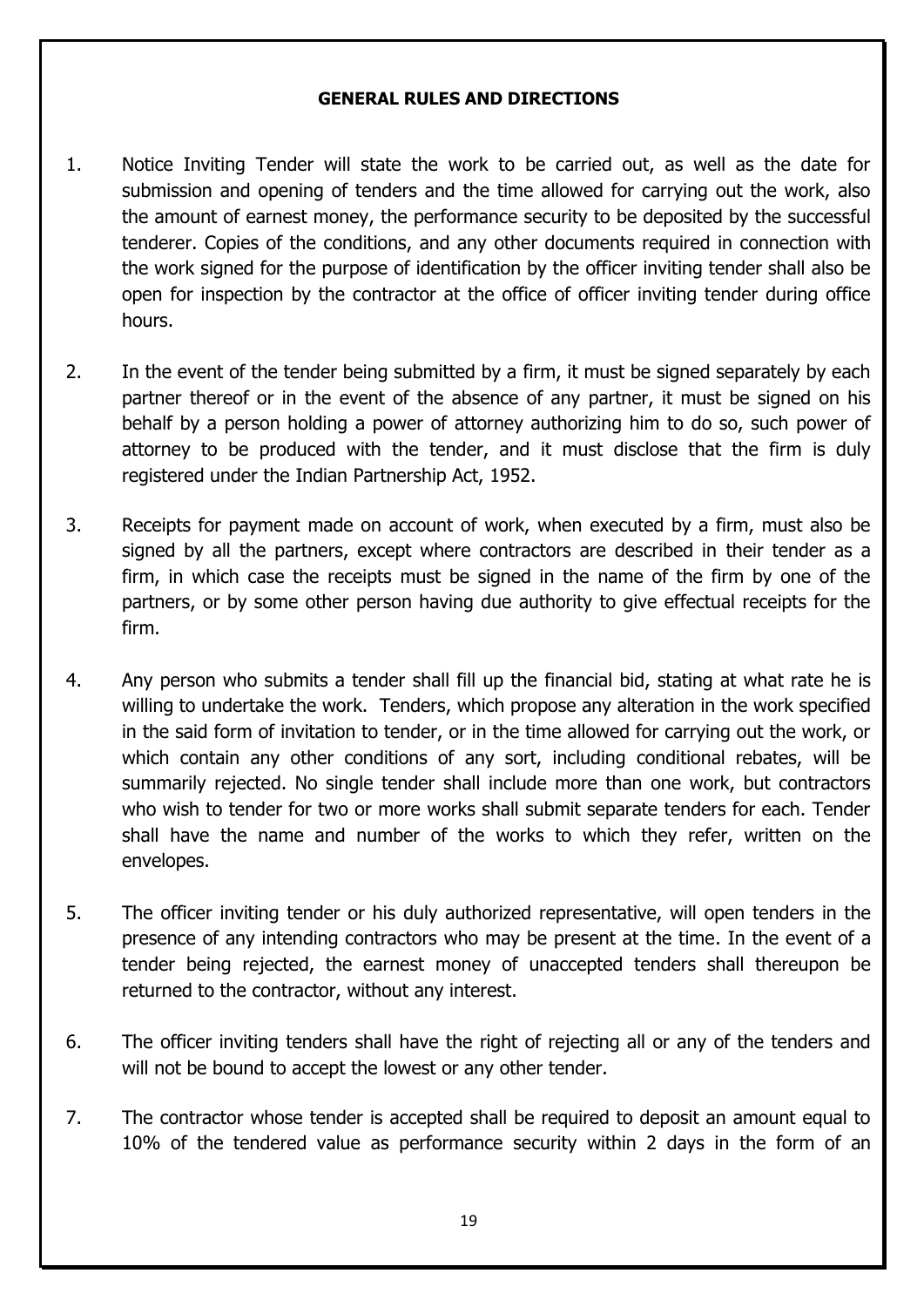DD/FDR/irrevocable bank guarantee bond of any scheduled bank in accordance with the form prescribed in favour of Registrar, GGSIPU.

- 8. On acceptance of the tender, the name of the accredited representative(s) of the contractor who would be responsible for taking instructions from the Officer-in-Charge shall be communicated in writing to the office of Deputy Registrar (Gen. Admn.).
- 9. GST, purchase tax, turnover tax or any other tax in respect of this contract shall be payable by the Contractor and GGSIPU will not entertain any claim whatsoever in respect of the same. GST shall be reimbursed, as applicable, extra over and above the rates quoted by agency.
- 10. The contractor shall give a list of both gazetted and non-gazetted GGSIPU employees related to him.
- 11. The tender for the work shall not be witnessed by a contractor or contractors who himself/themselves has/have tendered or who may and has/have tendered for the same work. Failure to observe this condition would render, tenders of the contractors tendering, as well as witnessing the tender, liable to summary rejection.
- 12. The rate(s) must be quoted in decimal coinage. Amount must be quoted in full rupees by ignoring fifty paisa and considering more than fifty paisa as rupees one.

In case of lowest tendered amount (worked out on the basis of quoted rate of individual items) of two or more contractors is same, then such lowest contractors may be asked to submit sealed revised offer quoting rate of each item of the schedule of quantity for all sub sections / sub heads as the case may be, but the revised quoted rate of each item of schedule of quantity for all sub sections / sub heads should not be higher than their respective original rate quoted already at the time of submission of tender. The lowest tender shall be decided on the basis of revised offer.

If the revised tendered amount (worked out on the basis of quoted rate of individual items) of two or more contractors received in revised offer is again found to be equal, then the lowest tender, among such contractors, shall be decided by draw of lots in the presence of SE of the circle, or CE of the zone EE(s) in-charge of major & minor component(s) (also DDH in case Horticulture work is also included in the tender), and the lowest contractors those have quoted equal amount of their tenders.

In case of any such lowest contractor in his revised offer quotes rate of any item more than their respective original rate quoted already at the time of submission of tender, then such revised offer shall be treated invalid. Such case of revised offer of the lowest contractor shall be treated as withdrawal of his tender before acceptance and 50% of his earnest money shall be forfeited.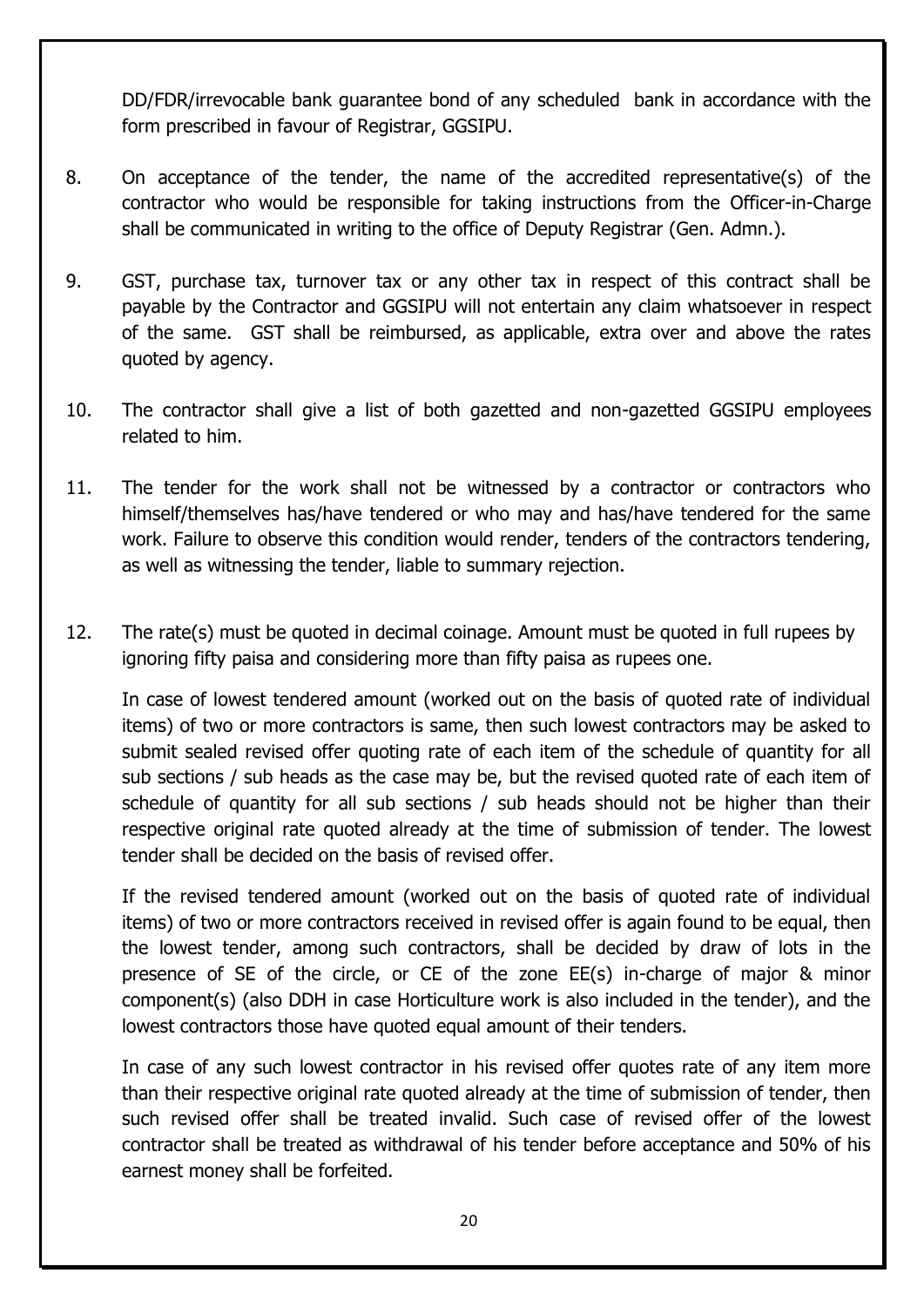In case all the lowest contractors those have same tendered amount(as a result of their quoted rate of individual items), refuse to submit revised offers, then tenders are to be recalled after forfeiting 50% of EMD of each lowest contractors.

Contractor, whose earnest money is forfeited because of non-submission of revised offer, or quoting higher revised rate(s) of any item(s) than their respective original rate quoted already at the time of submission of his bid shall not be allowed to participate in the retendering process of the work.

13. The officer inviting tender or his duly authorized assistant, will open tenders in the presence of any intending contractors who may be present at the time.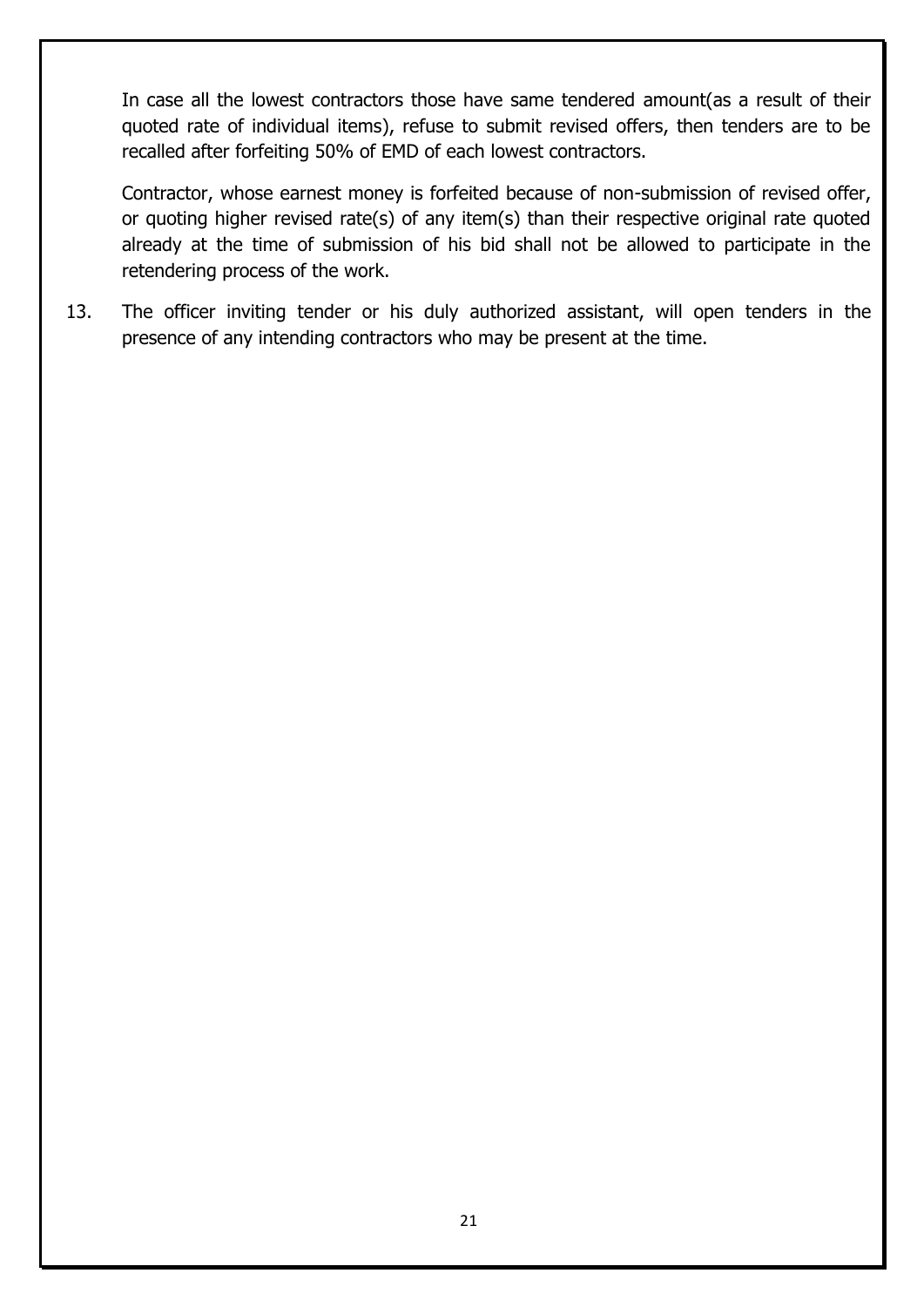#### **CONDITIONS OF CONTRACT**

- 1. The Contract means the documents forming the tender and acceptance thereof, together with the documents referred to therein including these conditions and instructions issued from time to time by the Officer-in-Charge and all these documents taken together, shall be deemed to form one contract and shall be complementary to one another.
- 2. In the contract, the following expressions shall, unless the context otherwise requires, have the meanings, hereby respectively assigned to them:
	- i) The expression works or work shall, unless there be something either in the subject or context repugnant to such construction, be construed and taken to mean the works by or by virtue of the contract contracted to be executed whether temporary or permanent, and whether original, altered, substituted or additional.
	- ii) The Site shall mean the land/ or other places on, into or through which work is to be executed under the contract or any adjacent land, path or street through which work, is to be executed under the contract or any adjacent land, path or street which may be allotted or used for the purpose of carrying out the contract.
	- iii) The Agency / Contractor / Tenderer shall mean the individual, firm or company, whether incorporated or not, undertaking the works and shall include the legal personal representative of such individual or the persons composing such firm or company, or the successors of such firm or company and the permitted assigns of such individual, firm or company.
	- iv) The GGSIPU means the Guru Gobind Singh Indraprastha University and his successors.
	- v) The Officer-in-Charge means the Deputy Registrar (Gen. Admn.) or his authorised representative
	- vi) Excepted Risk are risks due to riots (other than those on account of contractor's employees), war (whether declared or not) invasion, act of foreign enemies, hostilities, civil war, rebellion revolution, insurrection, military or usurped power, any acts of Government, damages from aircraft, acts of God, such as earthquake, lightening and unprecedented floods, and other causes over which the contractor has no control and accepted as such by the Accepting Authority or causes solely due to use or occupation by Government of the part of the works in respect of which a certificate of completion has been issued or a cause solely due to Government's faulty design of works.
	- vii) Department means Guru Gobind Singh Indraprastha University.
	- viii) Tendered value means the value of the entire work as stipulated in the letter of award.
- 3. Where the context so requires, words imparting the singular only also include the plural and vice versa. Any reference to masculine gender shall whenever required include feminine gender and vice versa.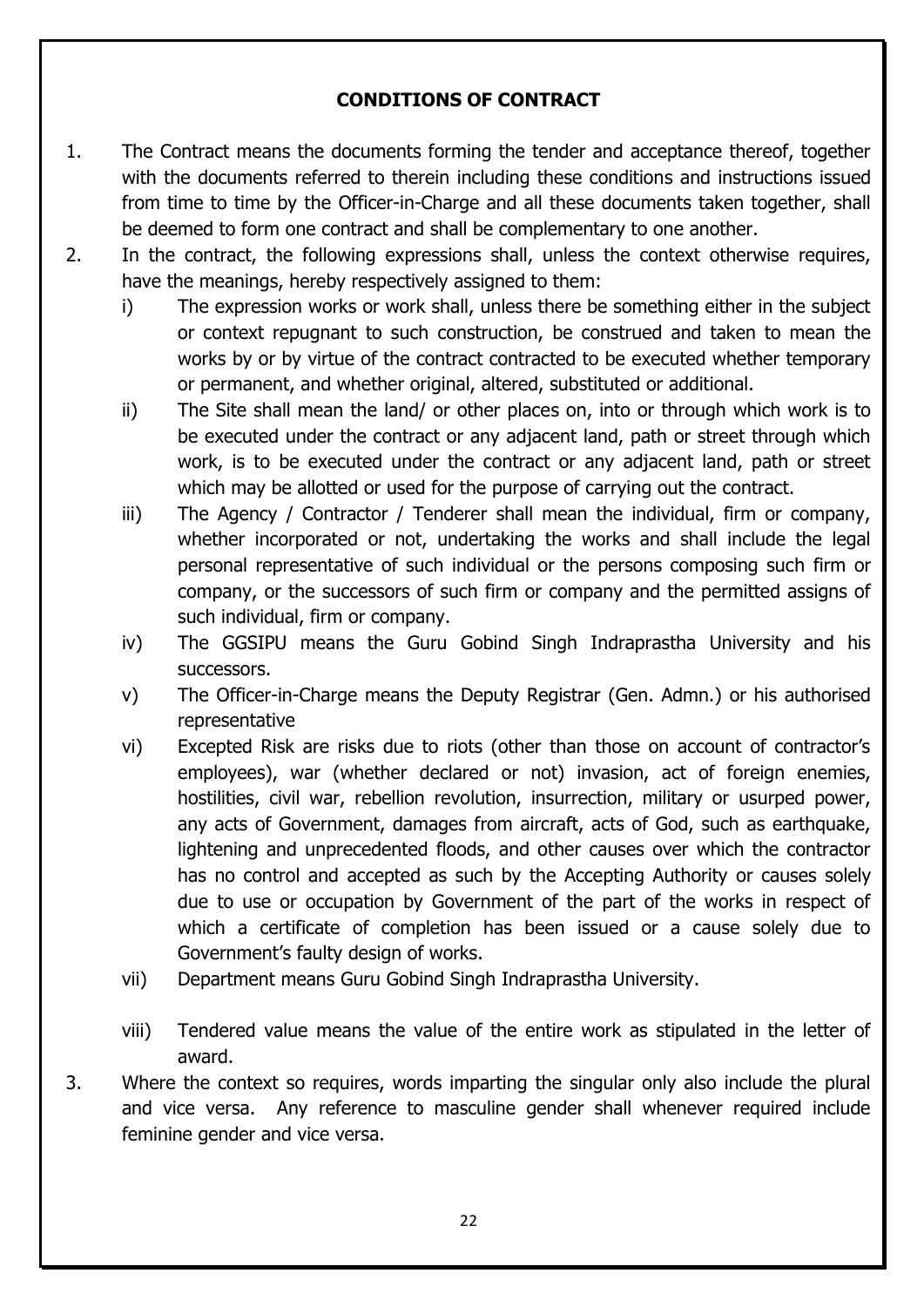- 4. Headings and Marginal notes to these General Conditions of Contract shall not be deemed to form part thereof or be taken into consideration in the interpretation or construction thereof or of the contract.
- 5. The work to be carried out under the Contract shall, except as otherwise provided in these conditions, include all labour, materials, tools, plants, equipment, transport, insurance etc which may be required in preparation of and for and in the full and entire execution and completion of the works. The descriptions of work given below shall, unless otherwise stated, be held to include wastage on materials, carriage and cartage, carrying and return of empties, hoisting, setting, fitting and fixing in position and all other labours necessary in and for the full and entire execution and completion of the work as aforesaid in accordance with good practice and recognized principles.

#### **Scope of Work:**

Providing and erecting the tent / shamiana including providing, installing and operating light, sound and video equipments, LED wall and other miscellaneous works including required wiring / cabling for audio, video and lighting system as per directions of officer in charge.

- 6. The Contractor shall be deemed to have satisfied himself before tendering as to the correctness and sufficiency of his tender for the works and of the rates and prices quoted in the Schedule of Quantities, which rates and prices shall, except as otherwise provided, cover all his obligations under the Contract and all matters and things necessary for the proper completion and maintenance of the works. The several documents forming the Contract are to be taken as mutually explanatory of one another.
- 7 If there are varying or conflicting provisions made in any one document forming part of the contract, the Accepting Authority shall be the deciding authority with regard to the intention of the document and his decision shall be final and binding on the contractor.
- 8 Any error in description, quantity or rate in Schedule of Quantities or any omission there from shall not vitiate the Contract or release the Contractor from the execution of the whole or any part of the works comprised therein according to drawings and specifications or from any of his obligations under the contract.
- 9 The successful bidder shall make all arrangements towards safe and complete execution at the designated location as directed by officer in charge. Such responsibility on the part of the bidder will include taking care of insurance, freight, state level permits etc. as applicable.
- 10 In case the dispute cannot be settled amicably within 30 days of the raising of dispute by either party, either party may seek settlement of the dispute by arbitration in accordance with the provisions of the Arbitration & Conciliation Act, 1996 and the award made in pursuance thereof shall be binding on all the parties. The sole arbitrator shall be appointed by Vice Chancellor, GGS Indraprastha University.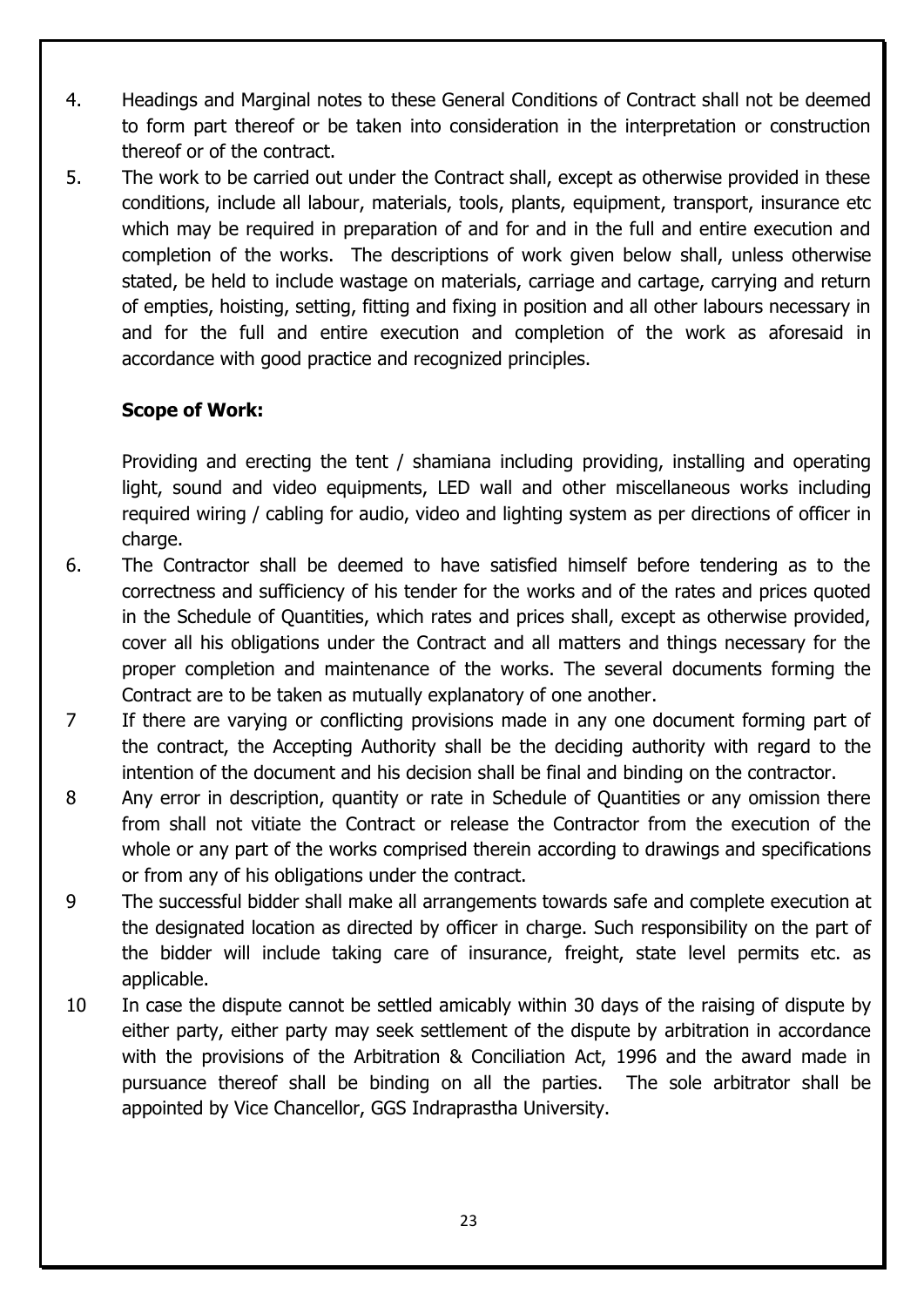- 11 The performance under this contract shall not be stopped for any reason whatsoever during the said dispute/proceedings unless the contractor is specifically directed to do so by the University.
- 12 The venue of arbitration proceedings shall be Delhi/New Delhi. The language of proceedings shall be English. The law governing the substantive issues between the parties shall be the Laws of India. All disputes are subject to Jurisdiction of Delhi Courts only.
- 13 It is also a term of the contract that if any fee payable to the arbitrator, shall be paid equally by both the parties. It is also a term of the contract that the arbitrator shall be deemed to have entered in the reference on the date he/she issues notice to both the parties calling them to submit their statement of claims and counter statement of claims.
- 14 Force Majeure.

For purpose of this clause, 'Force Majeure' means an event beyond the control of the contractor and not involving the contractor's fault or negligence and not foreseeable. Such events may include, but are not limited to, acts of the University either in its sovereign or contractual capacity, wars or revolutions, fires, floods, epidemics, quarantine restrictions and freight embargo. If a Force Majeure situation arises, the contractor shall promptly notify the University in writing of such conditions and cause thereof. Unless otherwise directed by the University in writing, the contractor shall continue to perform its obligations under this contract as far as reasonably practical and shall seek all reasonable alternative means for performance not prevented by Force Majeure event.

- 15 All compensations or the other sums of money payable by the contractor under the terms of this contract may be deducted from, or paid by the sale of a sufficient part of his Performance Security or from the interest arising there from, or from any sums which may be due to or may become due to the agency by Government on any account whatsoever and in the event of his performance security being reduced by reason of any such deductions or sale as aforesaid, the agencies shall within 10 days make good in case or fixed deposit receipt tendered by the State Bank of India or by scheduled Banks or Government Securities (if deposited for more than 12 months) endorsed in favour of the Office-in-Charge, any sum or sums which may have been deducted from, or raised by sale of his security deposit or any part thereof.
- 16 Subject to other provisions contained in this clause, the Office-in-Charge may, without prejudice to any other rights or remedy against the contractor in respect of any delay, not following safety norms, inferior workmanship, nay claims for damages and / or any other provisions of this contract or otherwise, and whether the date of completion has or has not elapsed, by notice in writing absolutely determine the contract in any of the following cases:
	- i. If the contractor having been given by the Office-in-Charge a notice in writing to rectify, reconstruct or replace any defective work or that the work is being performed in an inefficient or otherwise improper or un-workman like manner shall omit to comply with the requirement of such notice for a period of seven days thereafter.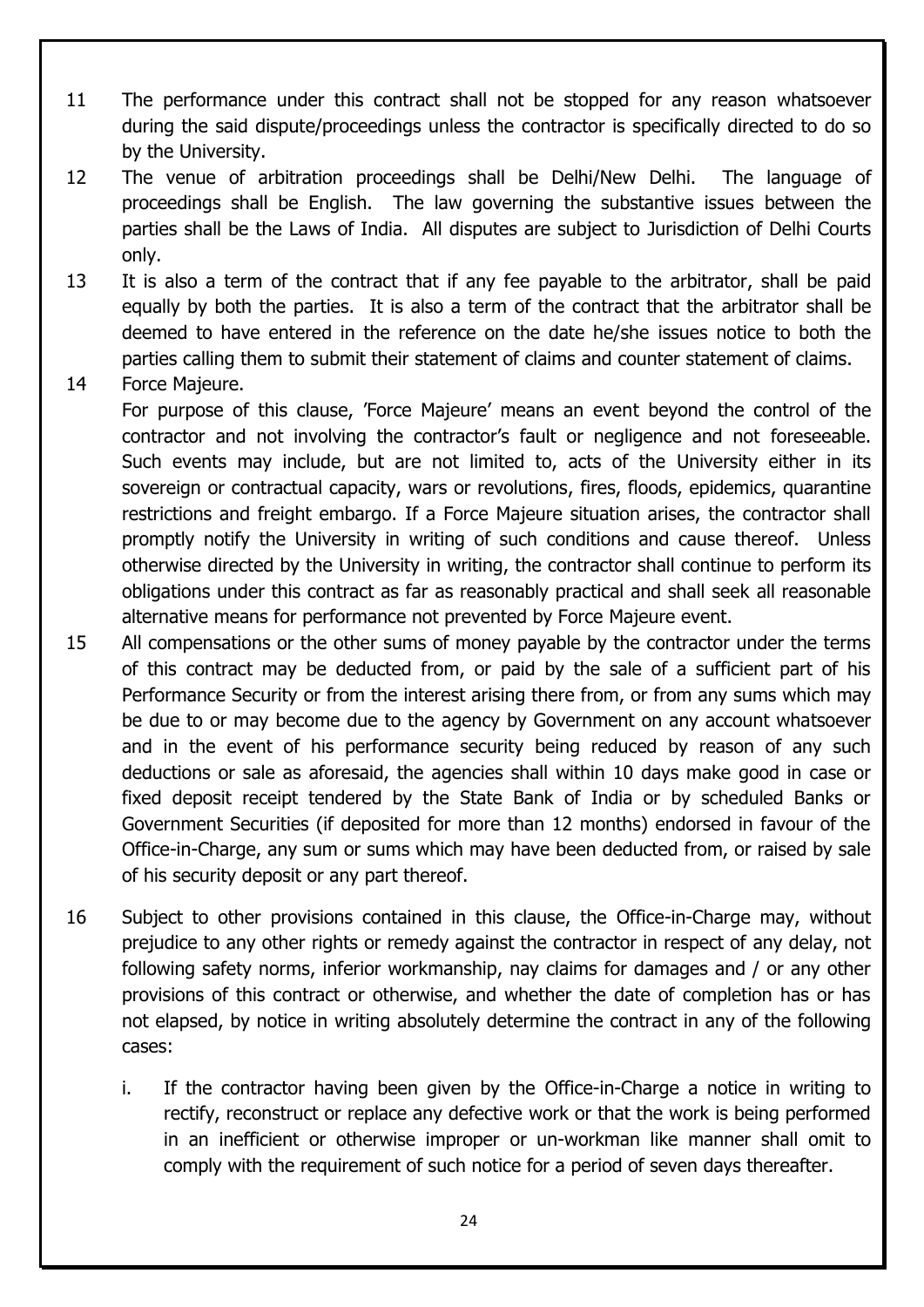- ii. If the contractor has, without reasonable cause, suspended the progress of the work or has failed to proceed with the work with due diligence and continues to do so after notice in writing of seven days from the Office-in-Charge.
- iii. If the contractor fails to complete the work or section of work with individual date of completion on or before the stipulated or justified extended date, on or before such date of completion; and the Office in Charge without any prejudice to any other right or remedy under any other provision in the contract has given further reasonable time in a notice given in writing in that behalf as either mutually agreed or in absence of such mutual agreement by his own assessment making such time essence of contract and in the opinion of Office-in-Charge the contract will be unable to complete the same or does not complete the same within the period specified.
- iv. If the contractor persistently neglects to carry out his obligations under the contract and / or commits default in complying with any of the terms and conditions of the contract and does not remedy it or take effective steps to remedy it within 1 days after a notice in writing is given to him in that behalf by the Office-in-Charge.
- v. If the contractor shall offer or give or agree to give to any person in Government service or to any other person on his behalf any gift or consideration of any kind as an inducement or reward for doing or forbearing to do or for having done or forborne to do any act in relation to the obtaining or execution of this or any other contract for Government.
- vi. If the contactor shall enter into a contract with Government in connection with which commission has been paid or agreed to be paid by him or to his knowledge, unless the particulars of any such commission and the terms of payment thereof have been previously disclosed in writing to the Office-in-Charge.
- vii. If the contractor had secured the contract with Government as a result of wrong tendering or other non-bonafide methods of competitive tendering or commits breach of Integrity Agreement.
- viii. If the contractor being an individual, or if a firm, any partner thereof shall at any time be adjudged insolvent or have a receiving order or order for administration of his estate made against him or shall take any proceedings for liquidation or composition (other than a voluntary liquidation for the purpose of amalgamation or reconstruction) under any Insolvency Act for the time being in force or make any conveyance or assignment of his effects or composition or arrangement for the benefit of his creditors or purport so to do, or if any application be made under any Insolvency Act for the time being in force for the sequestration of his estate or if a trust deed be executed by him for benefit of his creditors.
- ix. If the contractor being a company shall pass a resolution or the court shall make an order that the company shall be wound up or if a receiver or a manager on behalf of the creditor shall be appointed or if circumstances shall arise which entitle the court or the creditor to appoint a receiver or a manager or which entitle the court or the creditor to appoint a receiver or a manager or which entitle the court to make a winding up order.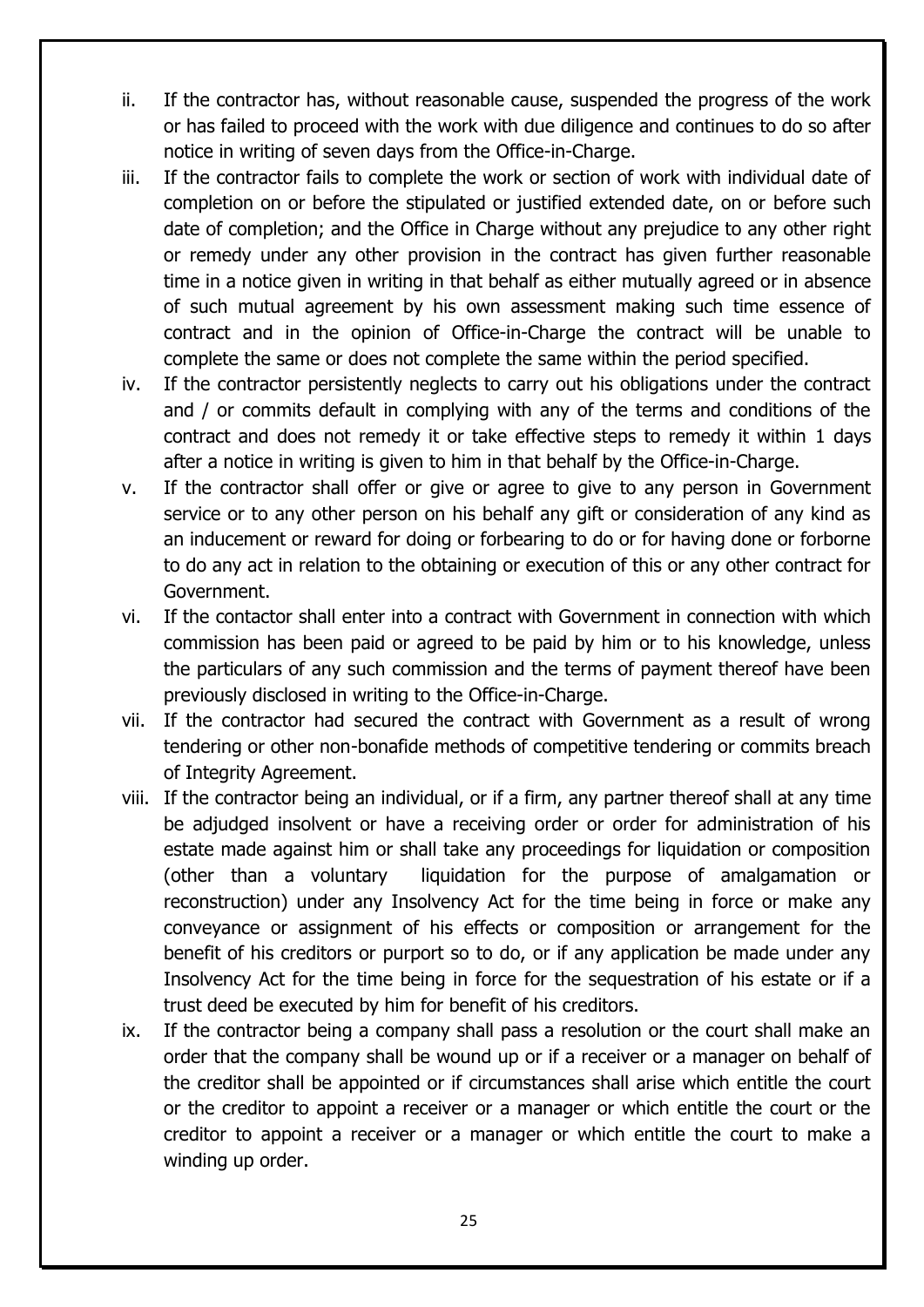- x. If the contractor shall suffer an execution being levied on his goods and allow it to be continued for a period of 21 days.
- xi. If the contractor assigns (excluding part(s) of work assigned to other agency(s) by the contractor as per terms of contract), transfers, sublets (engagement of labour on a piece-work basis or of labour with materials not to be incorporated in the work, shall not be deemed to be subletting) or otherwise parts with or attempts to assign, transfer, sublet or otherwise parts with the entire works or any portion thereof without the prior written approval of the Office-in-Charge. When the contractor has made himself liable for action under any of the cases aforesaid, the Office-in-Charge on behalf of the President of India shall have powers:
	- (a) To determine the contract as aforesaid so far as performance of work by the Contractor is concerned (of which determination notice in writing to the contractor under the hand of the Office-in-Charge shall be conclusive evidence). Upon such determination, the Earnest Money Deposit, Security Deposit already recovered, Security deposit payable and Performance Guarantee under the contract shall be liable to be forfeited and shall be absolutely at the disposal of the Government.
	- (b) After giving notice to the contractor to measure up the work of the contractor and to take such whole, or the balance or part thereof, as shall be un-executed out of his hands and to give it to another contractor to complete the work. The contractor, whose contract is determined as above, shall not be allowed to participate in the tendering process for the balance work **including any new**  *items needed to complete the work*. In the event of above courses being adopted by the Office-in-Charge, the contractor shall have no claim to compensation for any loss sustained by him by reasons of his having pruchased or procured any materials or entered into any engagements or made any advances on account or with a view to the execution of the work or the performance of the contract. And in case anction is taken under any of the provision aforesaid, the contractor shall not be entitled to recover or be paid any sum for any work thereof or actually performed under this contract unless and until the Office-in-Charge has certified in writing the performance of such work and the value payable in respect thereof and he shall only be entitled to be paid the value so certified.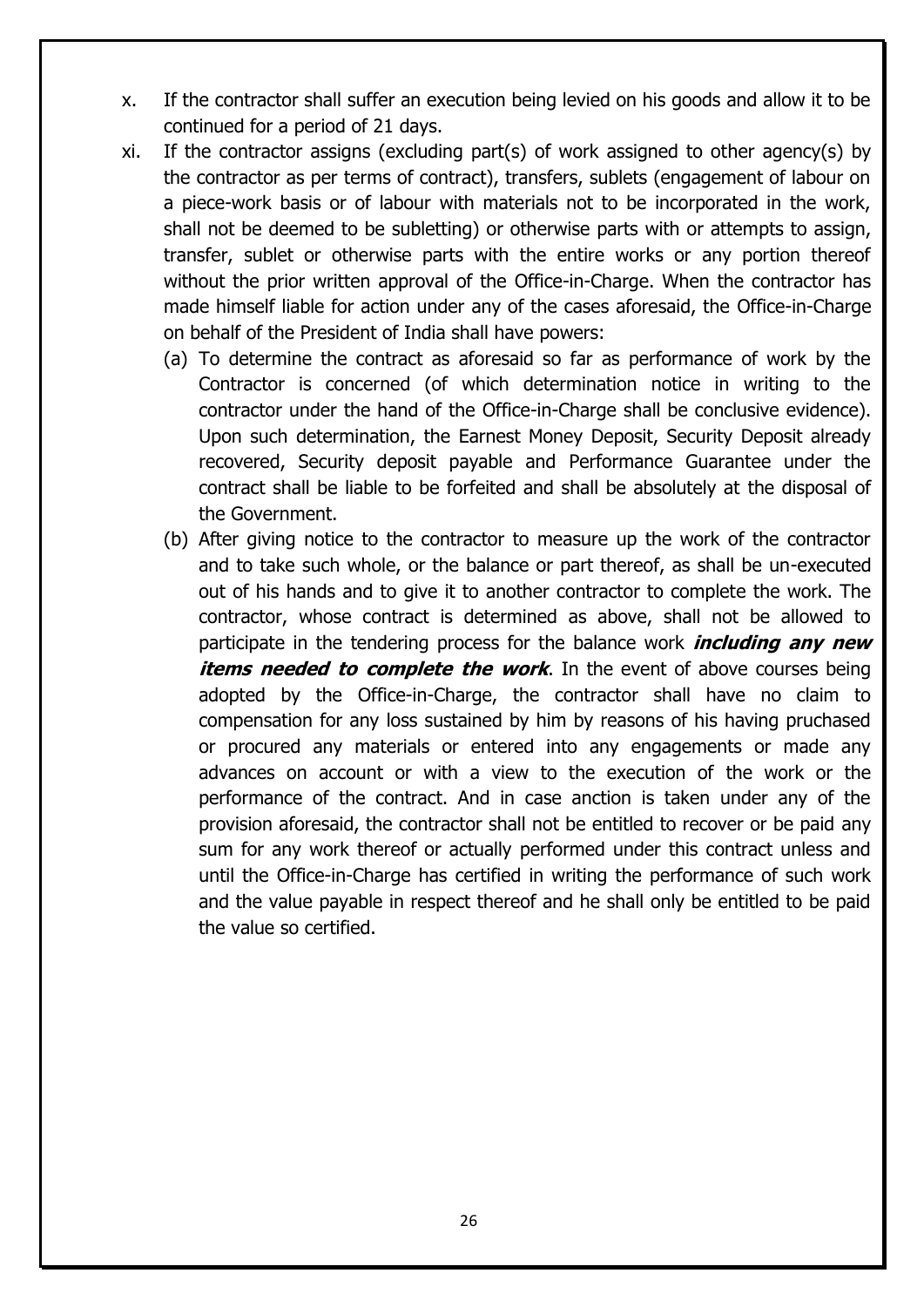# **Special Conditions**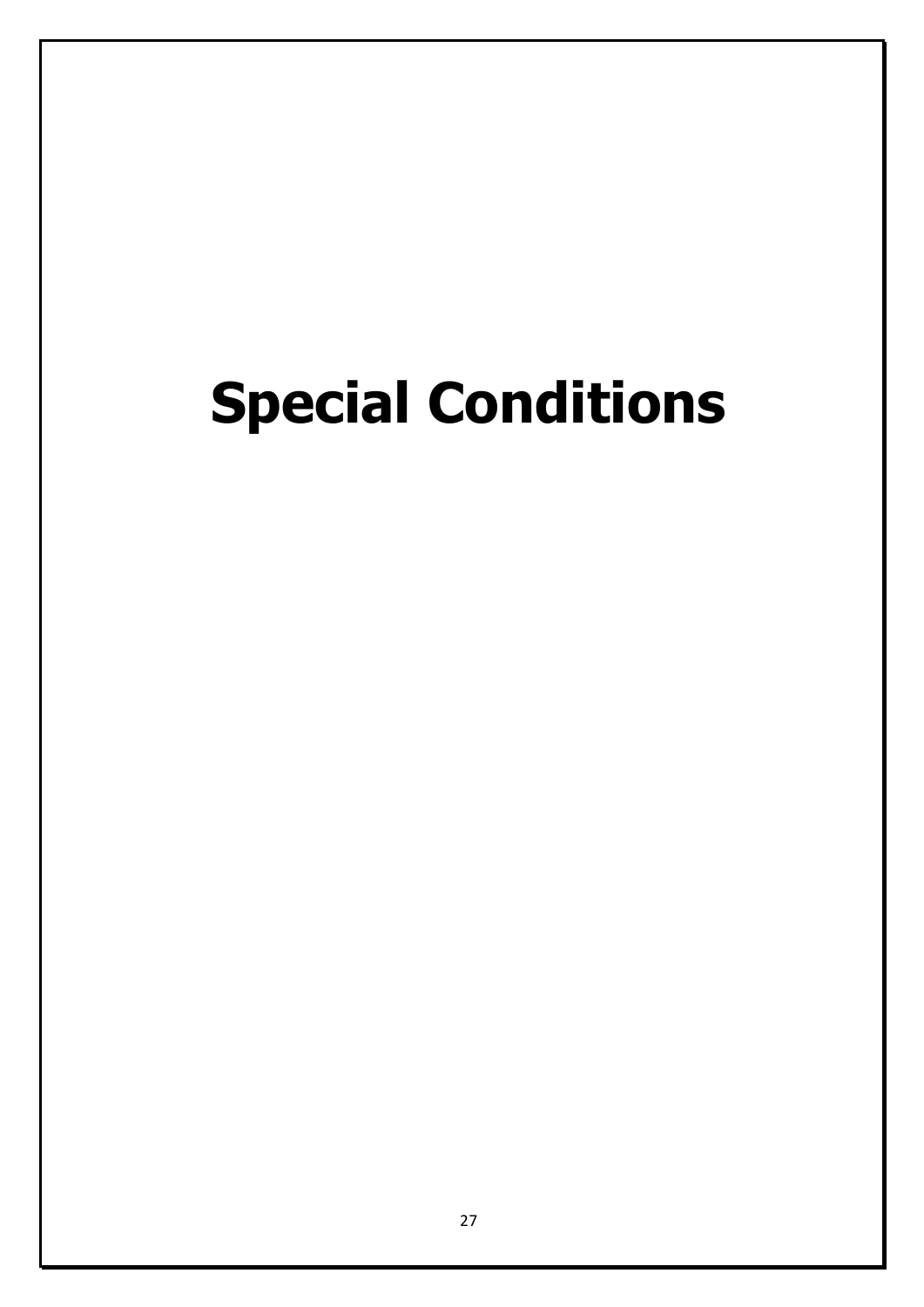- 1. All work shall be completed latest by  $2^{nd}$  December, 2019 upto 10.00 am. The agency shall submit the details of equipment, tentage, and other facilities provided in comparison with the scope of work on  $2<sup>nd</sup>$  December, 2019. A mock rehearsal of the functioning of all equipments shall be arranged by the agency at  $11:00$  AM  $-$  1:00 PM on  $2<sup>nd</sup>$  December, 2019. Penalty @ Rs 2000/- per hour shall be imposed for delay in completion of work as per schedule above.
- 2. The agency shall ensure functioning of all equipments and system installed during the rehearsal / function on  $2^{nd}$  &  $3^{rd}$  December 2019. For any breakdown in any system for more than 10 minutes, a penalty of Rs 50000/- shall be imposed for each instance.
- 3. In case of short comings found from the scope of work on any of the function days, a minimum penalty of Rs 5,000/- per location shall be imposed. Decision of the University in this regard shall be final & binding.
- 4. The contractor shall be responsible for watch and ward of all the works, equipment and various materials. Agency shall take necessary steps including insurance for safeguarding its equipment, tentage etc against any damage due to any reason. No claim on this account shall be entertained by University.
- 5. Agency shall provide original CD of recording at all the locations where video recording has been specified in scope of work. Cost of same is deemed to be included in the rates quoted by the agency.
- 6. All required fire safety measures shall be taken by the agency including provision of fire extinguishers etc. Any damage on this account shall be sole responsibility of the agency. Agency has to provide at least 25 Nos. ABC type, 25 Nos. CO2 type and 25 Nos. Water type fire extinguisher of 4.5 Kg each duly filled. These are minimum requirement and if more numbers are required same shall have to be provided, rate of same is deemed to be included in rates quoted by agency. Nothing extra shall be payable. The agency will ensure fire safety arrangements for all venues during the function. The requirement of fire extinguishers given above is minimum and bidder to arrange additional extinguisher for fire safety arrangement, if required, at no extra cost to University
- 7. Agency shall be fully responsible for its acts and acts of its sub-agencies and indemnify the University against any losses, compensation to its workmen, sub agency workmen or any third party.
- 8. Agency shall ensure that stage / shamiana / truss structure etc are structurally safe for the usage and performance of cultural events. All structural members including top wooden board shall be firmly secured with line and level to ensure safe performance. Any mishappening on this account shall be sole responsibility of the agency.
- 9 All material, labour , transportation, incidental expenses, insurance, required peripheral works, storage of equipment, safety , manpower required for operation of equipment, required wiring / cabling etc deemed to be included in the rates quoted by the agency. No claim, whatsoever, shall be entertained in this account.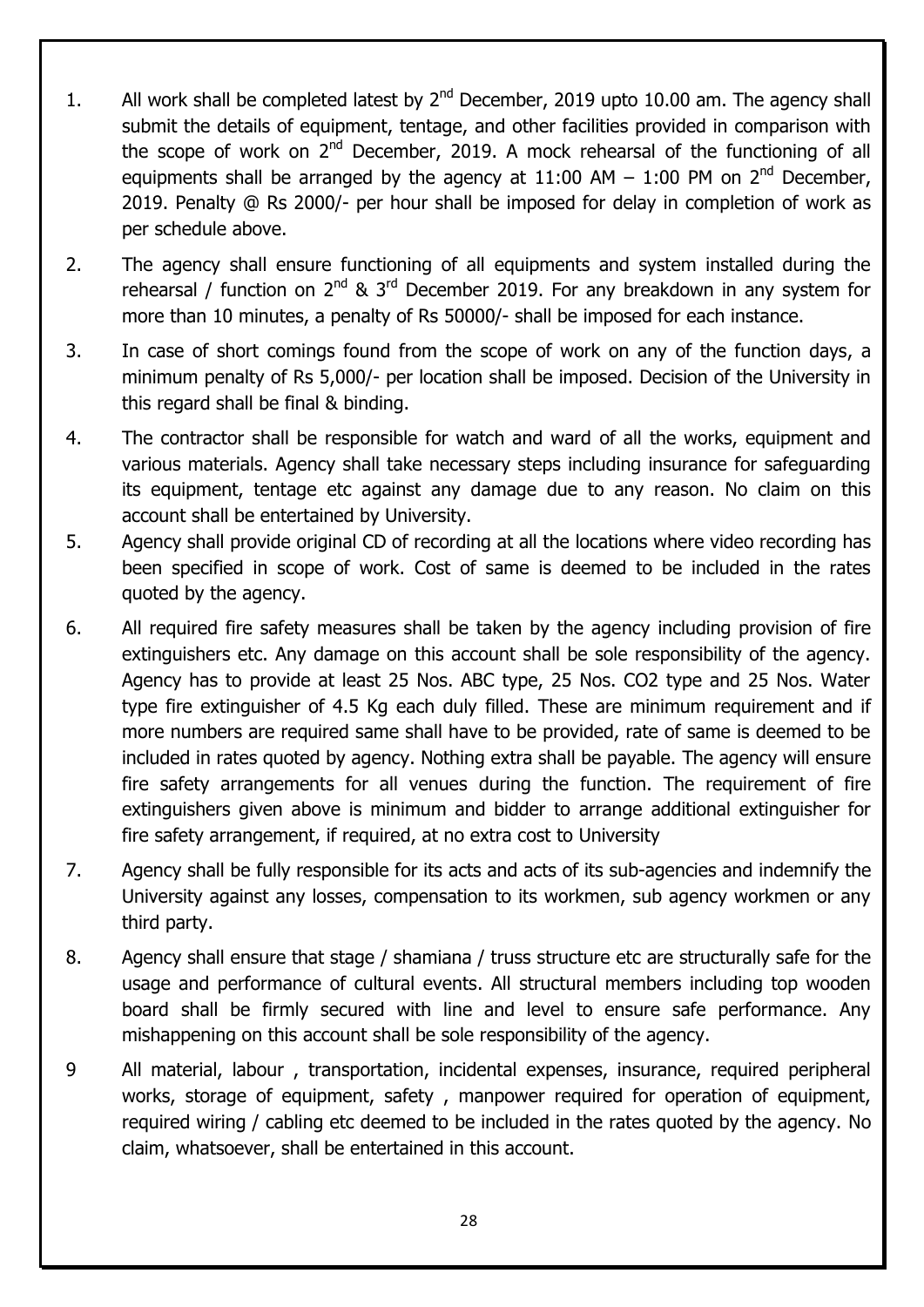- 10 Agency shall ensure that all wires, cables are properly secured, joints properly insulated and cables of required size are installed so as to avoid any mishappening. No temporary arrangement with loose connections, open joints shall be made. Agency shall arrange required cables, wires, change over etc for tapping the electricity from the designated tapping locations in the University. Nothing extra shall be paid on this account.
- 12 The University reserves the right, without being liable for any damages or obligation to inform the bidder, to:
	- (a) Amend the scope and value of contract to the bidder.
	- (b) Reject any or all the applications without assigning any reason.
- 13 The bidder or his authorized representative should always be available at the site of work to take instructions from officer in charge, and ensure proper execution of work. No work shall commence in the absence of contractor's representative and they shall certify in writing about the correctness of layout alignment and shall ensure stability of all structural work such as partition panel/electricity panel and other related items.
- 14 All work and materials brought and left upon the ground by the contractor or by his orders for the purpose of forming part of the works, are to be considered to be the property of the GGSIPU and the same are not to be removed or taken away by the contractor or any other person without consent in writing of the officer -in-charge but the GGSIPU is not to be in any way responsible for any loss or damage which may happen to or in respect of any such work or materials either by the same being lost or damaged by weather or otherwise.
- 15 The contractor shall execute the different items simultaneously, as far as possible, so that minimum breakage and repairs are involved.
- 16 The contractor shall take all necessary precautions to prevent any nuisance or inconvenience to the owners, tenants of adjacent properties and to the public in general and to prevent any damage to such properties and any pollution of environment and waterways. He shall make good at his own cost and to the satisfaction of the officer-in-Charge, any damage to public or private property whatsoever caused by the execution of the work or by traffic brought thereon by the contractor. Utmost care shall be taken to keep the noise level to the barest minimum so that no disturbance as far as possible is caused to the occupants/users of adjoining buildings.
- 17 Agency shall obtain all required permissions from the local statutory authorities required for this work. All associated activities required for obtaining necessary clearances, permissions, approvals, all licenses etc. as required from all concerned authorities in respect of installation and commissioning shall be the responsibility of the contractor, the cost for which shall be deemed to be included in the rates. However, actual statutory fee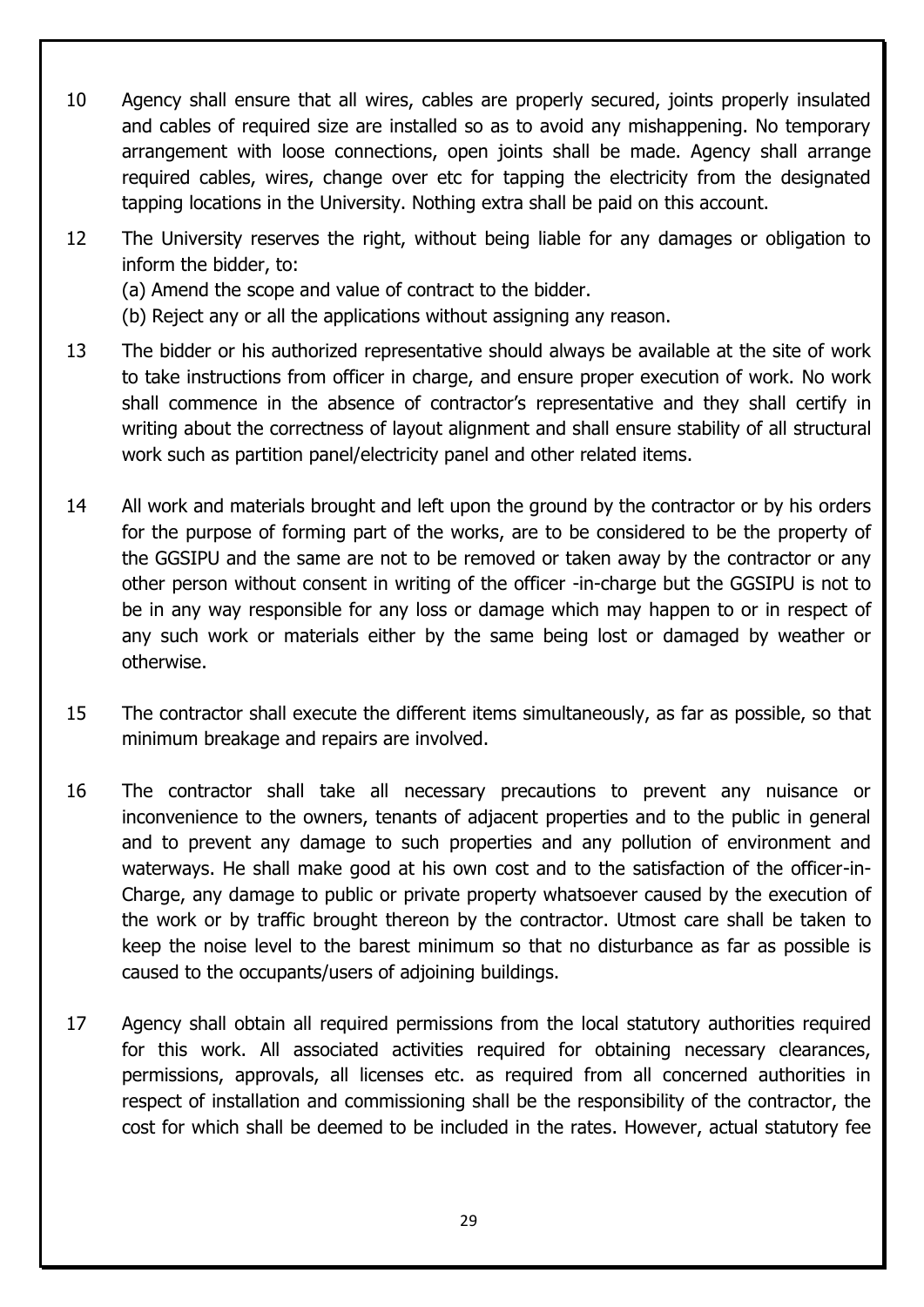paid to the concerned authorities for obtaining approvals if any, shall be reimbursed by the University on production of proof of payment made by the Contractor.

- 18 If the work is carried out in more than one shifts or during night to meet the time period of completion, nothing extra shall be paid on this account.
- 19 The contractor shall be bound to follow the instruction and restrictions imposed by the Administration / Police authorities on the working and movement of labour / material /vehicles etc. and nothing extra shall be paid on this account.
- 20 The quality of Tentage, Lighting, LED Screens, PA system and Flower Decoration arrangements made by the Agency will be checked by the Department and agency has to replace all the bad work within the given time frame. In case of non compliance deductions, as decided by the Registrar, GGS IP University, proportionate to the damage, will be effected form the bill of the firm. Further, in case of persistent complaints, the firm will be black-listed and the Performance Security deposited by the firm will be forfeited. The tenderer / contractor shall work under the supervision of the Registrar, GGS IP University.
- 21 Material / equipments used should be of superior quality and fire-resistance and free of faults, failing which payments could be withheld or deductions as deemed fit by the Department will be made. Further, the firm will be black listed and the security deposited by the form will be forfeited. Any loss sustained on accounts of fire or any other mishappening due to carelessness or substandard quality shall have to be made good by the contractor besides facing criminal / civil consequences at his own risks and costs.
- 22 The articles shall have to be supplied by the time and at the place indicated in the supply / work / allocation orders to be issued from time to time. The transportation charges to and from of the tentage items, lighting equipment, LED Screen and PA system shall be borne by the Agency.
- 23 Every paper of the tender should be signed by the tenderer along with seal of the Agency / Firm.
- 24 All wiring of suitable size and of good quality for connection of lights / AC / other equipment inside the pandal as well as connection to the nearest outlet for electric connection is to be carried out by the agency and deemed to be included in rates.
- 25 All wiring for PA system / Audio / Video etc. Shall be carried out as per requirement of the University and is deemed to be included in the rates.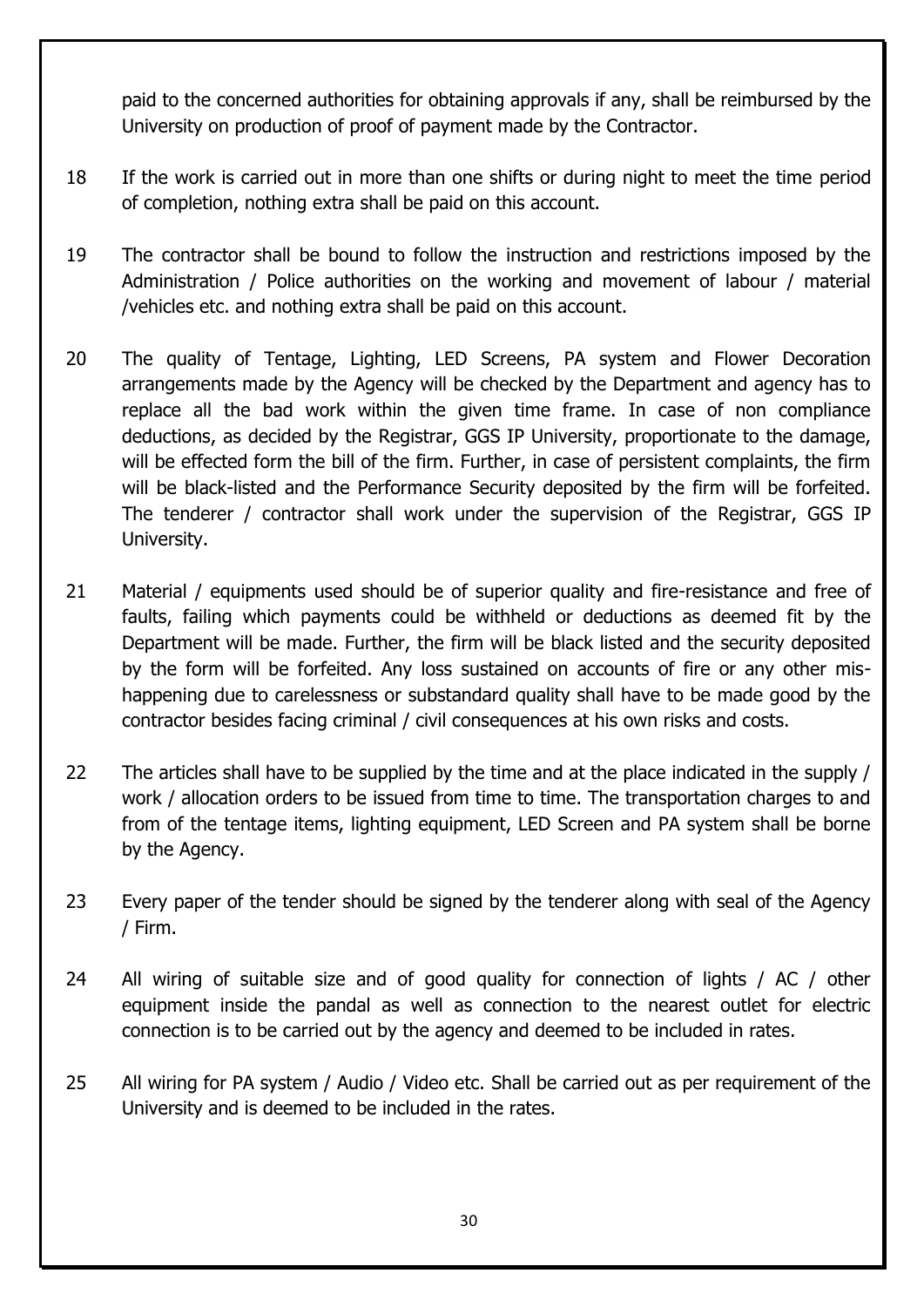# **SECTION III**

# **INFORMATION REGARDING PRE-QUALIFICATION**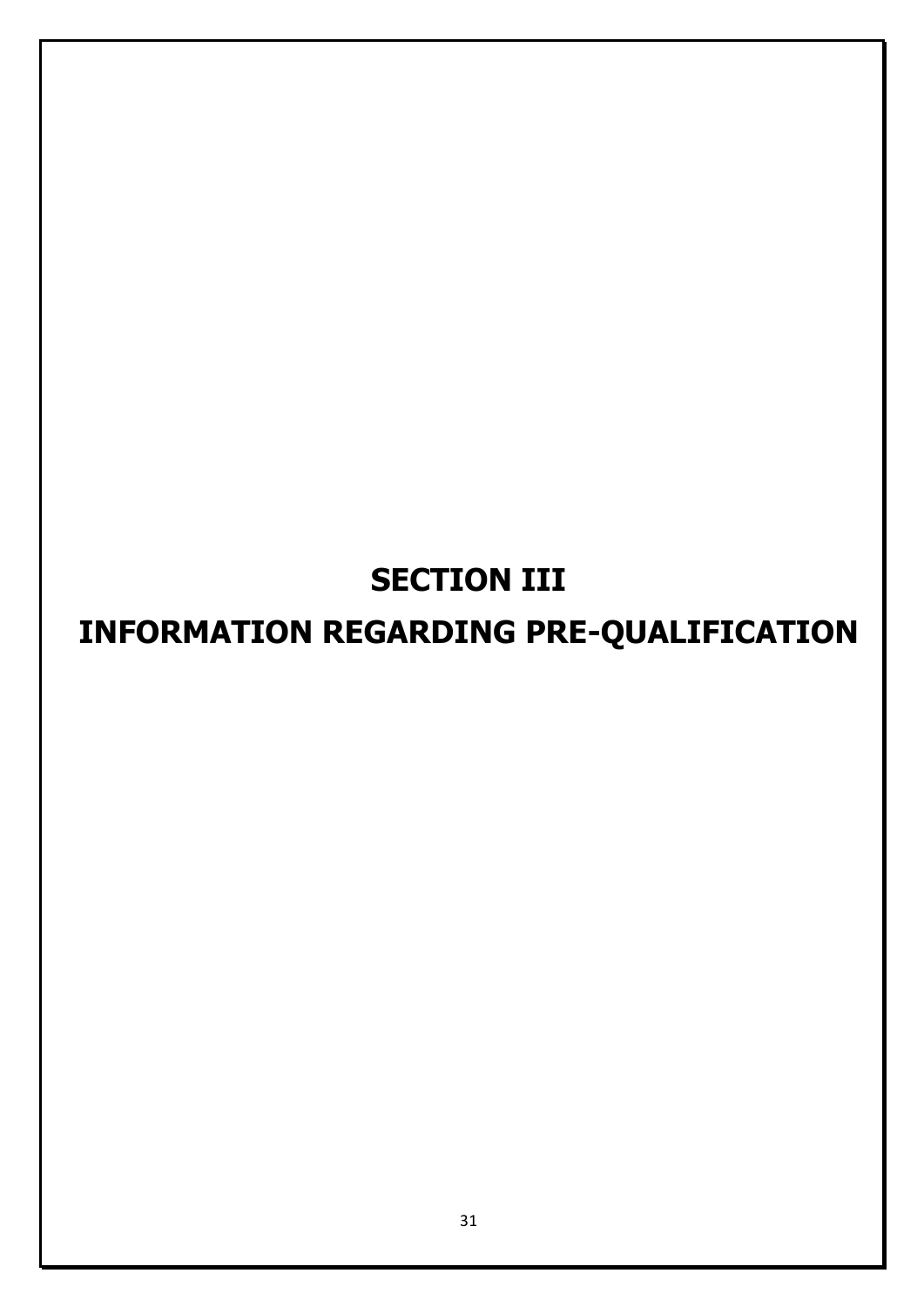#### **LETTER OF TRANSMITTAL**

**From:**

**To**

The Deputy Registrar (GA) Room No. 36, Admn. Block, GGSIPU, Dwarka New Delhi – 110078

**\_\_\_\_\_\_\_\_\_\_\_\_\_\_\_\_\_\_\_\_\_\_\_\_**

**\_\_\_\_\_\_\_\_\_\_\_\_\_\_\_\_\_\_\_\_\_\_\_\_**

**Subject:** Submission of bids for the work of

Name of work: Hiring and Erection of Tentage, Sound, Light, Screen, Flower Decoration and miscellaneous works for  $13<sup>th</sup>$  Convocation to be held on  $3<sup>rd</sup>$  December 2019 at Dwarka Campus.

Sir,

Having examined the details given in pre qualification press notice and pre qualification document for the above work, I/we hereby submit the pre qualification bid and other relevant information.

- 1. I/we hereby certify that all the statement made and information supplied in the enclosed Forms A to C and accompanying statement are true and correct.
- 2. I/we have furnished all information and details necessary for eligibility and have no further pertinent information to supply.
- 3. I/we also authorize officer in charge to approach individuals, employers, firms and corporation to verify our competence and general reputation.
- 4. I/we submit the following certificates in support of our suitability, technical knowledge and capability for having successfully completed the following works:

Name of work **Cell and Certificate from** Enclosures: Seal of bidder Date of submission: Signature(s) of Bidder(s).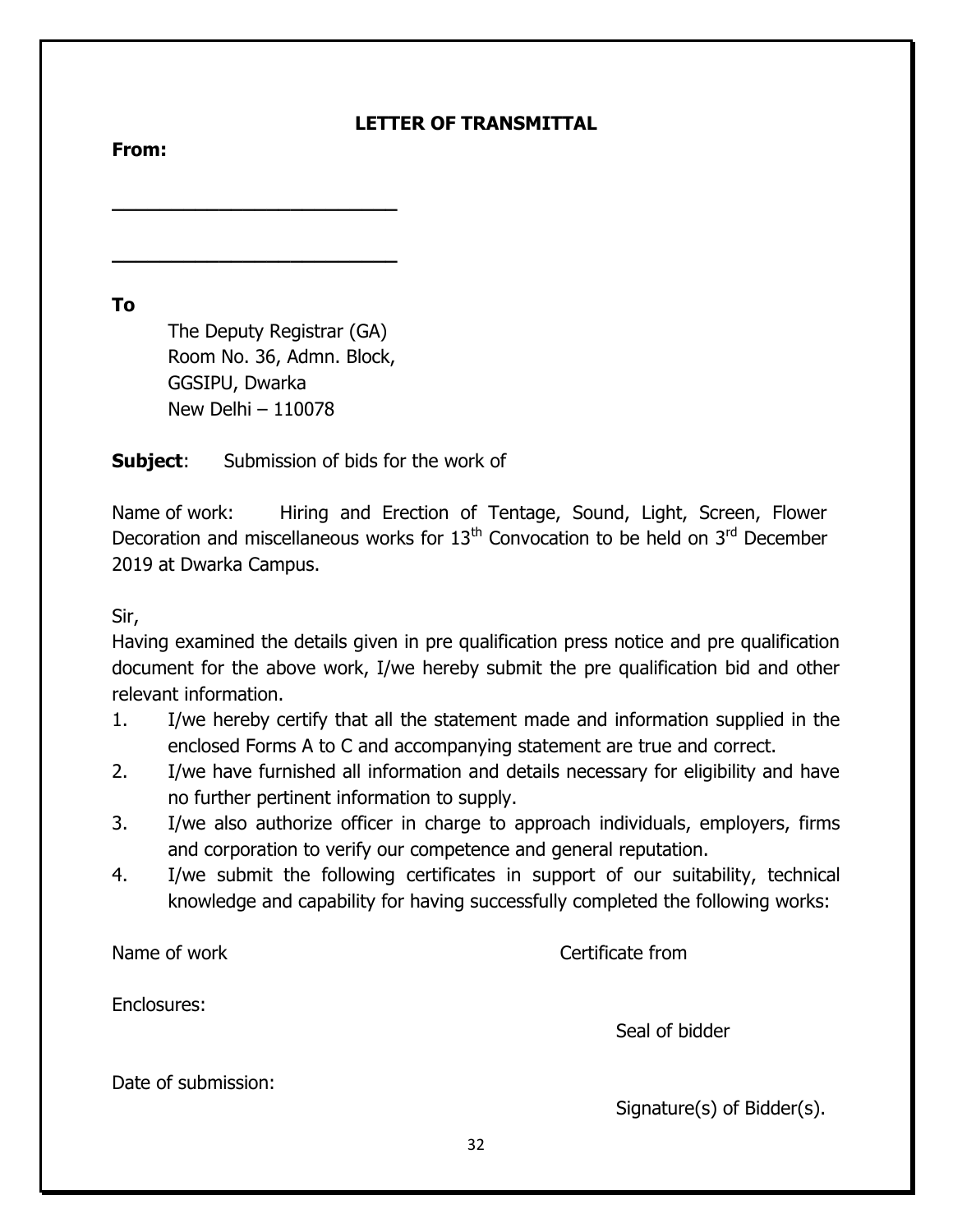#### **FORM 'A'**

#### **DETAILS OF ALL WORKS OF SIMILAR CLASS COMPLETED DURING THE LAST SEVEN YEARS ENDING LAST DAY OF RECEIPT OF BID**

| S. | Name           | Owner or    | Cost           | Date of  | Stipulated | Actua          | Litigation | Name &         | Rem  |
|----|----------------|-------------|----------------|----------|------------|----------------|------------|----------------|------|
| No | οf             | sponsoring  | of             | comme    | date of    | I date         |            | <b>Address</b> | arks |
| ×. | work /         | organizatio | work           | ncemen   | completio  | of             | arbitratio |                |      |
|    | project        | n           | in Rs          | t as per | n          | compl          | n          | telephon       |      |
|    | and            |             | Lakh           | contract |            | etion          | pending    | e              |      |
|    | locatio        |             | S              |          |            |                | / in       | number         |      |
|    | $n *$          |             |                |          |            |                | progress   | 0f             |      |
|    |                |             |                |          |            |                | with       | officer        |      |
|    |                |             |                |          |            |                | details    | to whom        |      |
|    |                |             |                |          |            |                | $**$       | referenc       |      |
|    |                |             |                |          |            |                |            | e may          |      |
|    |                |             |                |          |            |                |            | be made        |      |
| 1  | $\overline{2}$ | 3           | $\overline{4}$ | 5        | 6          | $\overline{7}$ | 8          | 9              | 10   |
|    |                |             |                |          |            |                |            |                |      |

**\*** Dissimilar work should not be included

\*\* Indicate gross amount claimed and amount awarded by the arbitrator.

#### **Signature of Bidder(s)**

Note :

- 1. Above information is to be submitted separately for individual agency or lead agency and every associated agency for every trade / specialization whose letter of consent has been submitted by the lead agency.
- 2. Only those works which meet the eligibility criteria should be included in the list in above format.
- 3. The relevant technical details of the each work like audio video equipment installed, special lighting, civil and electrical works carried out along with quantity and value to establish similarity of work must be shown in column 10.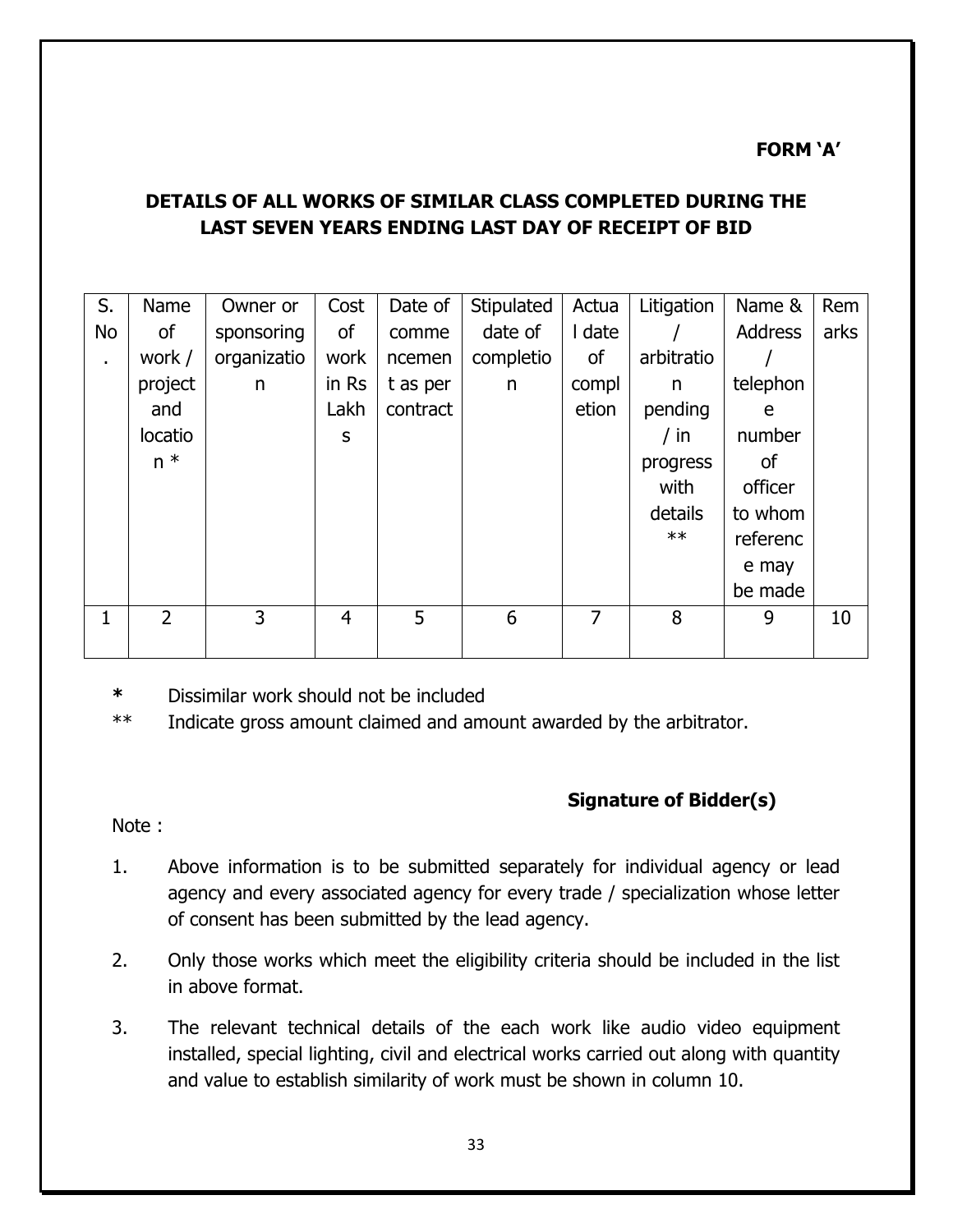#### **FORM 'B'**

#### **PERFORMANCE REPORT OF WORKS REFERRED IN FORM 'A'**

| 1.  |     | Name of Firm / Agency / Contractor                                             |                          |     |                          |
|-----|-----|--------------------------------------------------------------------------------|--------------------------|-----|--------------------------|
| 2.  | i)  | Name of work/ Project & Location                                               |                          |     |                          |
|     | ii) | Name of Client and Address                                                     |                          |     |                          |
| 3.  |     | Agreement No./ Work Order No.                                                  |                          |     |                          |
| 4.  |     | <b>Estimated Cost</b>                                                          | Rs.                      |     |                          |
| 5.  |     | <b>Tendered Cost</b>                                                           |                          | Rs. |                          |
| 6.  |     | Actual cost of completion                                                      | <b>Rs</b>                |     |                          |
| 7.  |     | Date of start                                                                  |                          |     |                          |
| 8.  |     | Date of completion                                                             |                          |     |                          |
|     | i)  | Stipulated date of completion                                                  |                          |     |                          |
|     | ii) | Actual date of completion :                                                    |                          |     |                          |
| 9.  |     | Amount of compensation levied for delayed completion, if any                   |                          |     | Rs.                      |
| 10. |     | Amount of reduced rates item if any                                            |                          |     | <b>Rs</b>                |
| 11. |     | Performance Report                                                             |                          |     |                          |
|     | 1)  | Quality of work                                                                | Very Good/Good/Fair/Poor |     |                          |
|     | 2)  | <b>Financial soundness</b>                                                     | Very Good/Good/Fair/Poor |     |                          |
|     | 3)  | <b>Technical Proficiency</b>                                                   |                          |     | Very Good/Good/Fair/Poor |
|     | 4)  | <b>Resourcefulness</b>                                                         | Very Good/Good/Fair/Poor |     |                          |
|     | 5)  | General behaviour                                                              | Very Good/Good/Fair/Poor |     |                          |
| 12. |     | Details of Arbitration / Court cases, if any including amount of award for the |                          |     |                          |
|     |     | claims and present position                                                    |                          |     |                          |

Dated : (Signature & Stamp of Executive Engineer or Equivalent)

Note :

- 1. This FORM should be submitted separately for each work completed by the Bidder & associate agencies, whose letter of consent has been submitted, during last 7 (Seven) years and the works indicated in FORM'A'.
- 2. The above certificate can be in any form, but should contain all the information as above.
- 3. Information given above may be verified by the owner.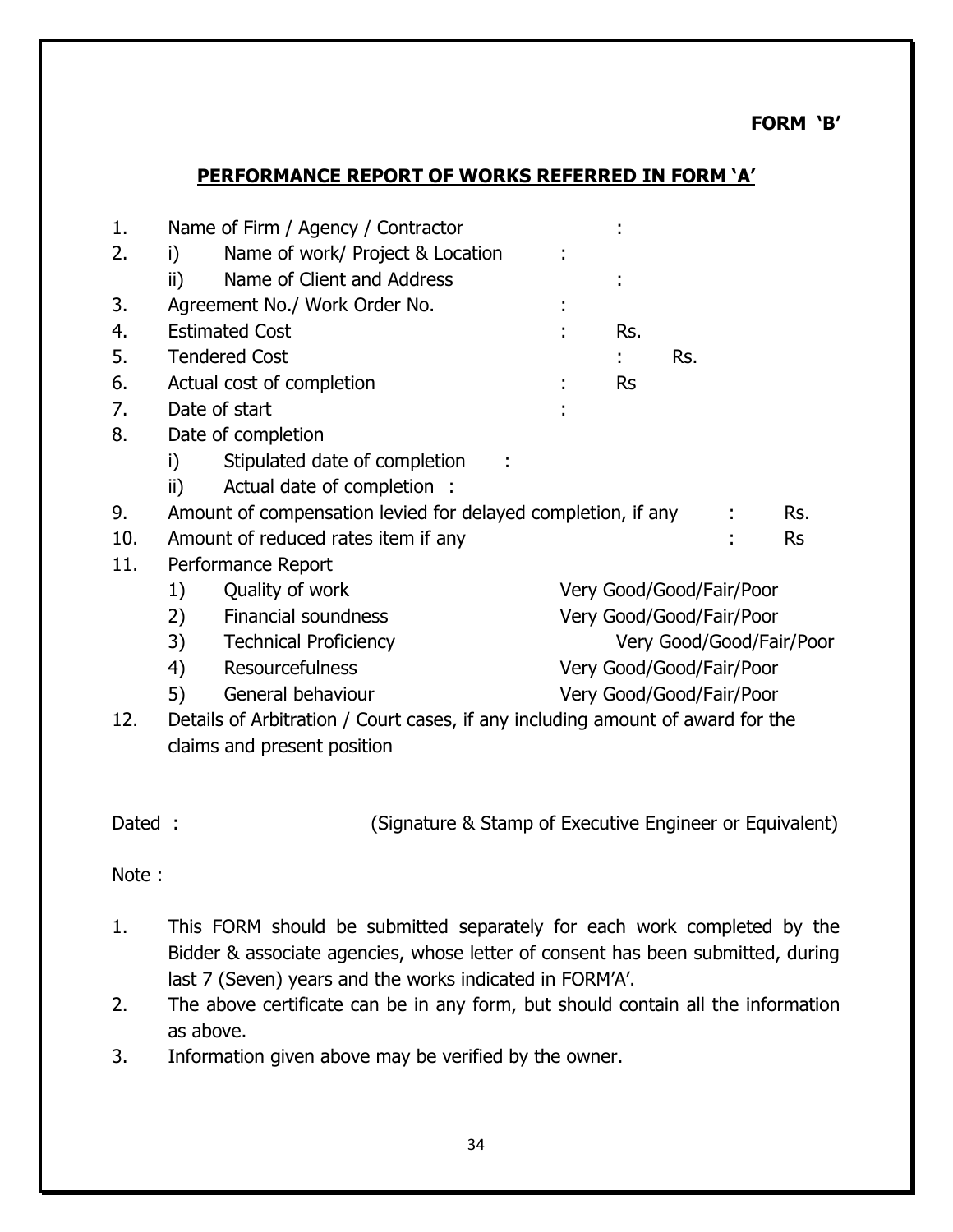#### **FORM – 'C'**

#### **ORGANISATION STRUCTURE**

- 1. Name & Address of the Bidder :
- 2. Telephone No./Fax No./ e-mail
- 3. Legal status of the Bidder (attach copies of original document defining the legal status)
	- a) An Individual
	- b) A proprietary firm
	- c) A firm in partnership
	- d) A limited company or Corporation
	- e) A Public Sector Undertaking
- 4. Particulars of registration with various Government Bodies (Attach attested Photo Copy)

Organization /Place of registration delay and registration No

- 1.
- 2.
- 3.
- 5. PAN No. ---------------------------------
- 6. TIN No.-----------------------------------
- 7. GST No. -----------------------------

:

- 8. Names and Titles of Directors & Officers with designation to be concerned with this work.
- 9. Name & Designation of individuals authorized to act for the organization
- 10. Was the Bidder ever required to suspend construction for a period of more than six months continuously after he commenced the construction? If so, give the name of the project and reasons of suspension of work.
- 11. Has the Bidder, or any constituent partner in case of partnership firm, ever abandoned the awarded work before its completion? If so, give name of the project and reasons for abandonment.
- 12. Has the Bidder, or any constituent partner in case of partnership firm, ever been debarred/ black listed for tendering in any organization at any time? If so, give details.
- 13. Has the Bidder, or any constituent partner in case of partnership firm, ever been convicted by a court of law? If so, give details.
- 14. Trade / Specialization, in which the applicant has specialization and interest.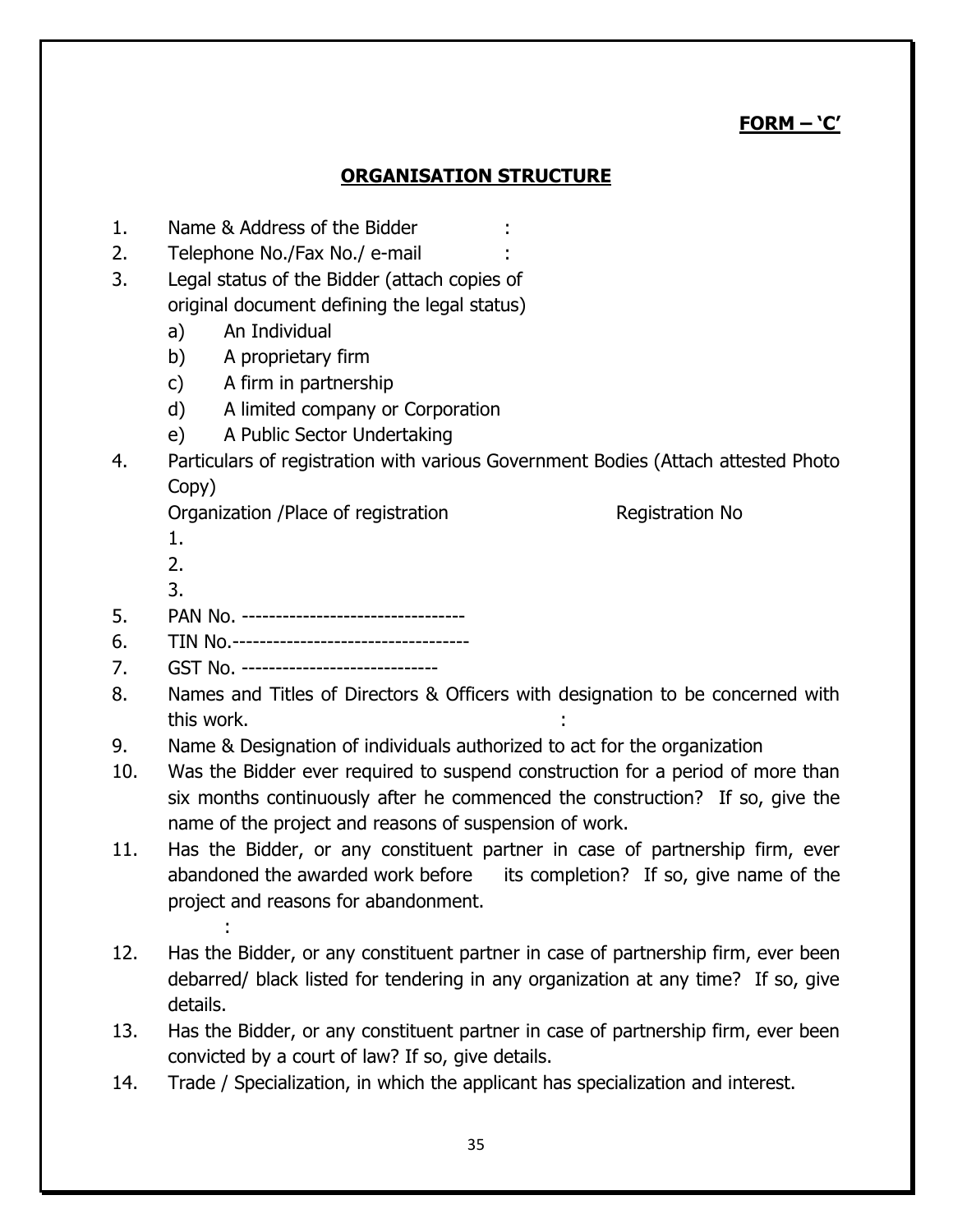- 15. Strength and capability of planning and designing.
- 16. Any other information considered necessary but not included above.

Stamp & Signature of Bidder(s)

**Note:** Above form is to filled and submitted for lead agency as well as associated agencies separately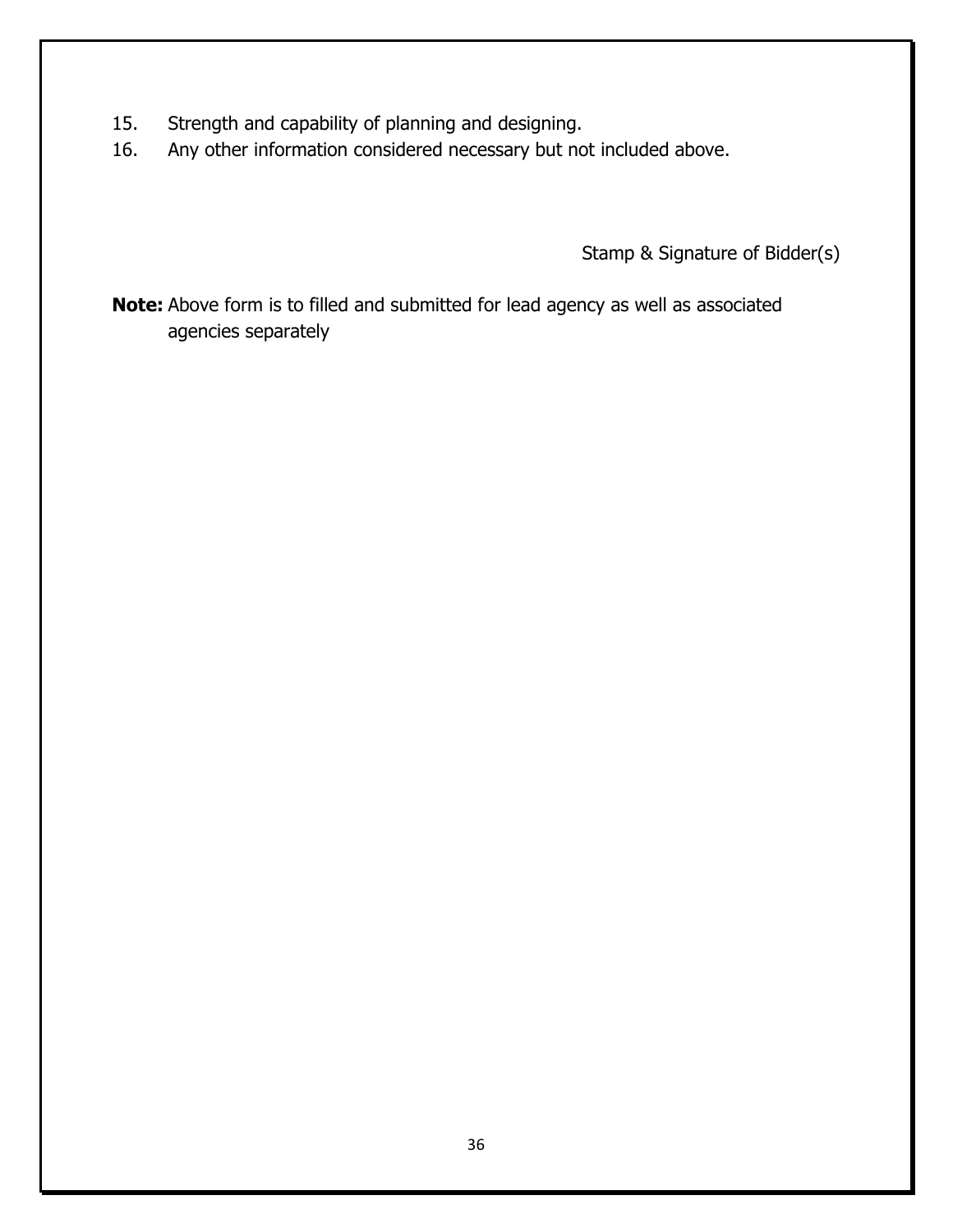## **Form of Performance Security (Guarantee)**

### **Bank Guarantee Bond**

1. In consideration of the Guru Gobind Singh Indraprastha University (hereinafter called "The University") having offered to accept the terms and conditions of the proposed agreement between ---------------- and ----------------------------- (hereinafter called "the said Contractor(s)") for the work ------------------------------------------------- (hereinafter called "the said agreement") having agreed to production of a irrevocable Bank Guarantee for Rs.- --------------------- (Rupees ---------------------------------------------- only) as a security/guarantee from the contractor(s) for compliance of his obligations in accordance with the terms and condition in the said agreement.

We, --------------------------------- (hereinafter referred as "the Bank") hereby undertake to

(indicate the name of the Bank)

pay to the University an amount not exceeding Rs.--------------- (Rupees --------------------- only) on demand by the University.

2. We, ---------------------------------------- do hereby undertake to pay the amounts due and (indicate the name of the Bank)

payable under this guarantee without any demure, merely on a demand from the University stating that the amount claimed is required to meet the recoveries due or likely to be due from the said contractor(s). Any such demand made on the bank shall be conclusive as regards the amount due and payable by the bank under this Guarantee. However, our liability under this guarantee shall be restricted to an amount not exceeding Rs.--------------- --- (Rupees --------------------------------------- only).

3. We, the said bank further undertake to pay the University any money so demanded notwithstanding any dispute or disputes raised by the contractor(s) in any suit or proceeding pending before any court or Tribunal relating thereto, our liability under this present being absolute and unequivocal.

The payment so made by us under this bond shall be a valid discharge of our liability for payment there under and the Contractor(s) shall have no claim against us for making such payment.

4. We, --------------------------------- further agree that the guarantee herein contained shall

(indicate the name of the Bank)

remain in full force and effect during the period that would be taken for the performance of the said agreement and that it shall continue to be enforceable till all the dues of the University under or by virtue of the said agreement have been fully paid and its claims satisfied or discharged or till Office-in-Charge on behalf of the University certified that the terms and conditions of the said agreement have been fully and properly carried out by the said Contractor(s) and accordingly discharges this guarantee.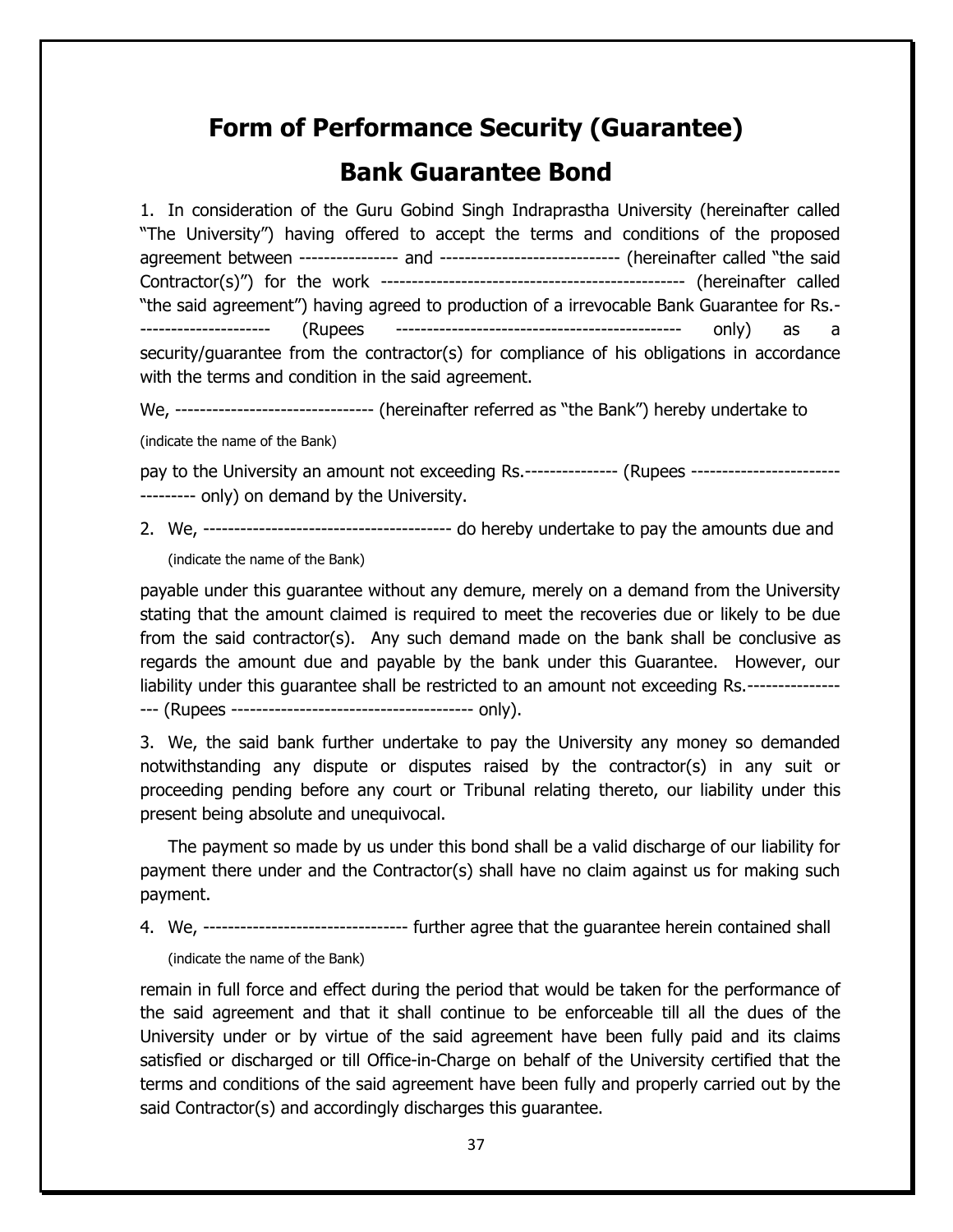5. We, -------------------------------- further agree with the University that the University

(indicate the name of the Bank)

shall have the fullest liberty without our consent and without affecting in any manner our obligation hereunder to vary any of the terms and conditions of the said agreement or to extend time of performance by the said Contractor(s) from time to time or to postpone for any time or from time to time any of the powers exercisable by the University against the said contractor(s) and to forbear or enforce any of the terms and conditions relating to the said agreement and we shall not be relieved from our liability by reason of any such variation, or extension being granted to the said Contractor(s) or for any forbearance, act of omission on the part of the University or any indulgence by the University to the said Contractor(s) or by any such matter or thing whatsoever which under the law relating to sureties would, but for this provision, have effect of so relieving us.

6. This guarantee will not be discharged due to the change in the constitution of the Bank or the Contractor(s).

7. We, ------------------------------------- lastly undertake not to revoke this guarantee except (indicate the name of the Bank)

with the previous consent of the University in writing.

8. This guarantee shall be valid upto -------------------- unless extended on demand by the University. Notwithstanding anything mentioned above, our liability against this guarantee is restricted to Rs.--------------- (Rupees --------------------------------------- only) and unless a claim in writing is lodged with us within six months of the date of expiry or the extended date of expiry of this guarantee all our liabilities under this guarantee shall stand discharged.

Dated the ----------- day of -------------- for ---------------- (indicate the name of the Bank)

Signature & Seal of Bank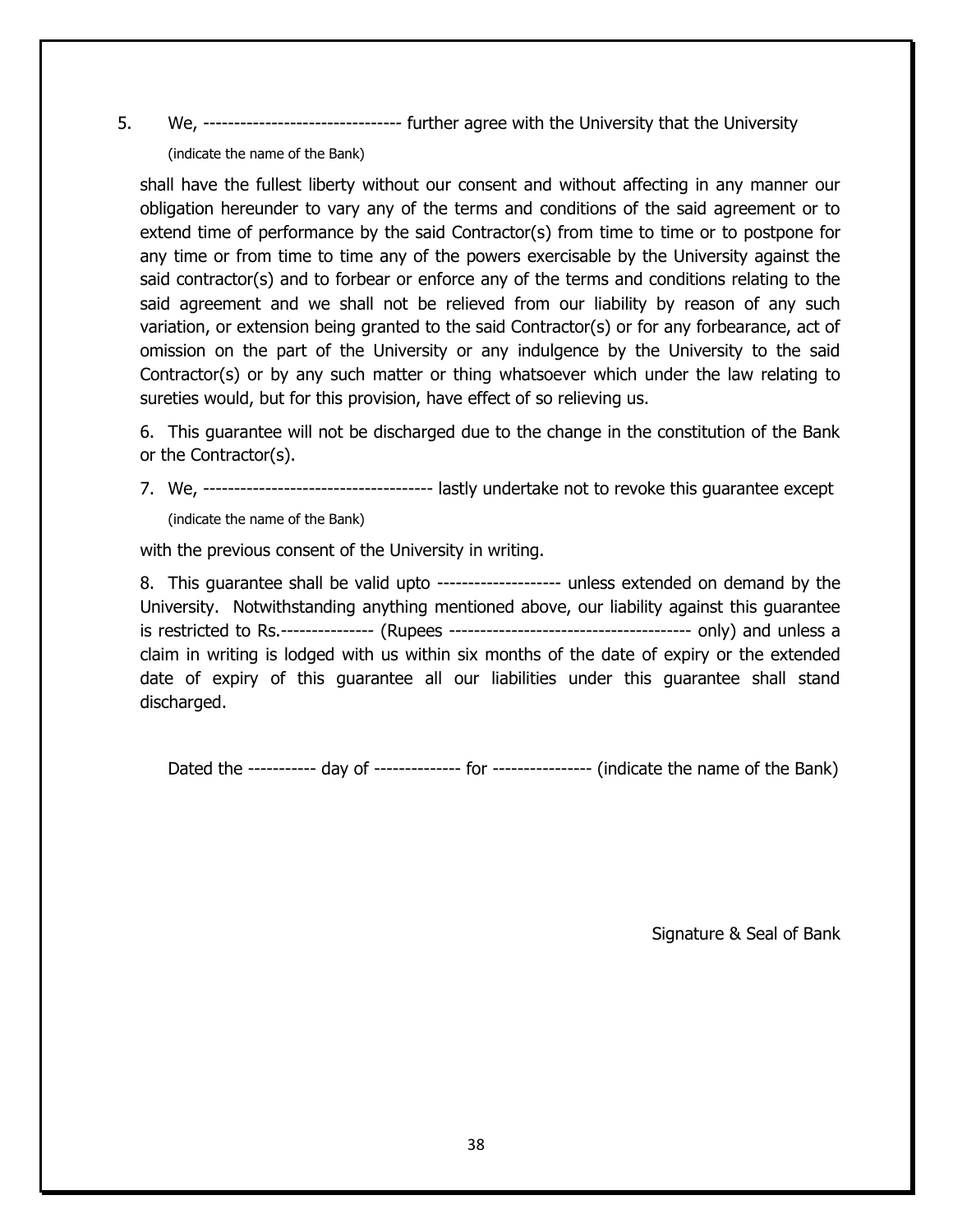#### **ANNEXURE-D**

## **Tender Form of Tentage, Lighting, LED Screen, PA system and making Flower Decoration arrangements**

| 1. | Due date for Tender<br><u> 1989 - Johann John Stone, mars eta bat eta bat eta bat eta bat eta bat eta bat eta bat eta bat eta bat eta b</u>                    |
|----|----------------------------------------------------------------------------------------------------------------------------------------------------------------|
| 2. | Opening time & Date of Tender<br><u> 1980 - Jan James James, martin amerikan basar dan berasal dalam basa dalam basar dalam basar dalam basa dala</u>          |
|    | 3. Name, Address and contact number :<br><u> 1989 - Johann Harry Harry Harry Harry Harry Harry Harry Harry Harry Harry Harry Harry Harry Harry Harry Harry</u> |
|    | of the Firm / Agency                                                                                                                                           |
|    |                                                                                                                                                                |
|    | 4. Name, Designation, Address and                                                                                                                              |
|    | Contact No. of authorized person<br><u> 1989 - Johann Stein, mars an deutscher Stein und der Stein und der Stein und der Stein und der Stein und der</u>       |
|    | of the Firm/ Agency to deal with                                                                                                                               |
|    | 5. Please Specify as to whether                                                                                                                                |
|    | a. Tenderer is sole Proprietor /                                                                                                                               |
|    | Partnership Firm / Company<br><u> 1988 - Johann John Stein, maritan basar a</u>                                                                                |
|    | Name / Firm / Company Name,<br>b.                                                                                                                              |
|    |                                                                                                                                                                |
|    | Number                                                                                                                                                         |
|    | Numbers of Director / Partners:<br>c.                                                                                                                          |
|    | Affix duly attested P.P. Size                                                                                                                                  |
|    | photograph of the tenderer /<br>the contract of the contract of the contract of the contract of the contract of                                                |
|    | authorized signatory                                                                                                                                           |
|    | 6. Self attested copy of Permanent                                                                                                                             |
|    | Account Number allotted by Income                                                                                                                              |
|    | <b>Tax Department</b>                                                                                                                                          |
|    | 7. Self attested copy of Service                                                                                                                               |
|    | <b>Tax Number</b>                                                                                                                                              |
|    | 8. Details of Bank's RTGS for Electronic                                                                                                                       |
|    | <b>Fund Transfer</b>                                                                                                                                           |
|    |                                                                                                                                                                |
|    | (a.) Amount                                                                                                                                                    |
|    | (b.) Details of account Payee Demand                                                                                                                           |
|    |                                                                                                                                                                |
|    | Banker's Cheque / Bank Guarantee                                                                                                                               |
|    | (c.) Date of Issue of the Document                                                                                                                             |
|    |                                                                                                                                                                |
|    | (d.) Name & Address along with                                                                                                                                 |
|    | phone number of the issuing                                                                                                                                    |
|    | Authority / Bank                                                                                                                                               |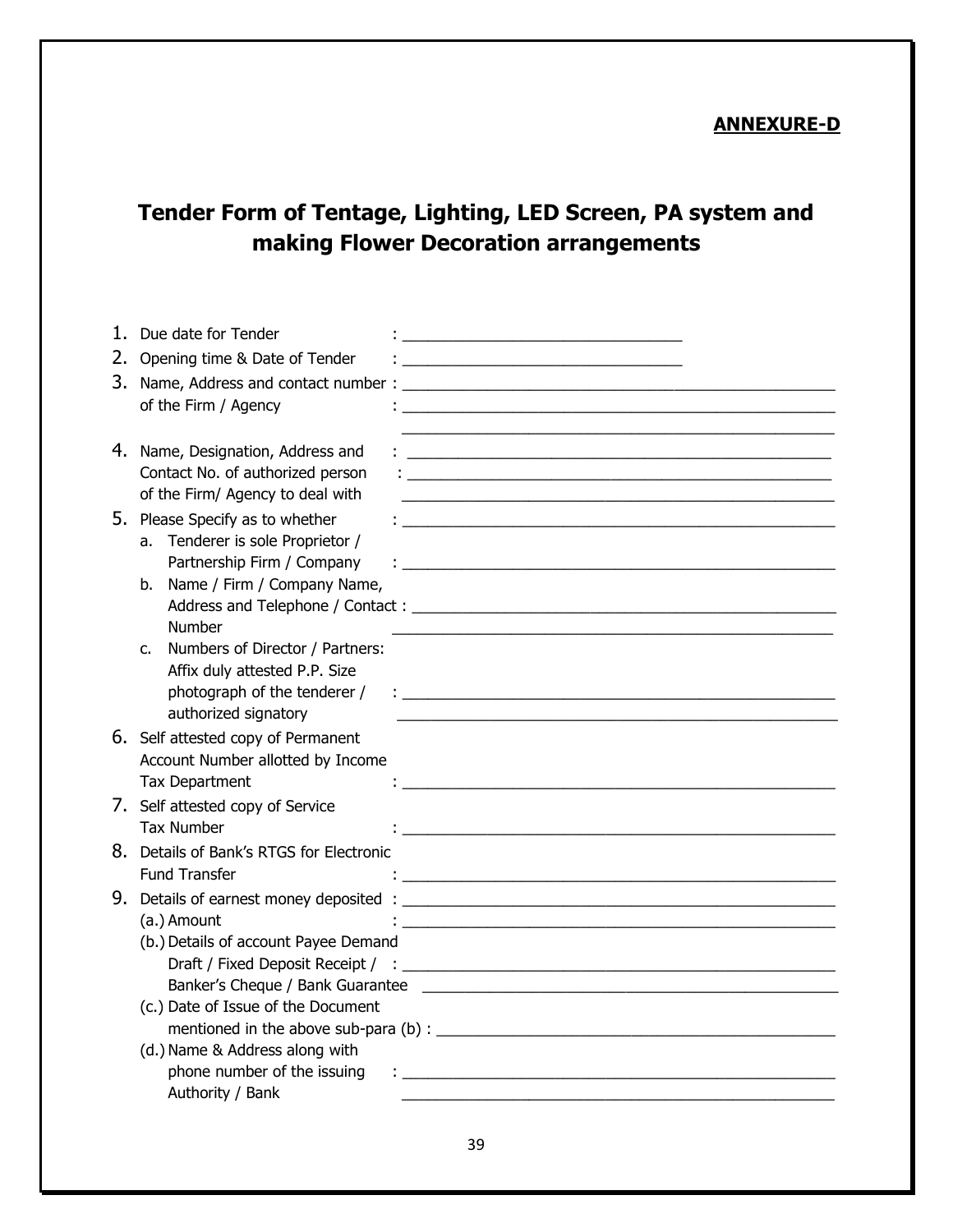| 10. Decoration arrangements (With full<br>details of the Client/s serviced. Copies:<br>of the performance reports should be |   |  |  |
|-----------------------------------------------------------------------------------------------------------------------------|---|--|--|
| attached).                                                                                                                  |   |  |  |
| 11. Affidavit to the effect that the firm<br>was not blacklisted in any Government<br>department must be filed along with   | ٠ |  |  |
| the bid.                                                                                                                    |   |  |  |
| 12. Affidavit for not subletting<br>٠                                                                                       |   |  |  |
| 13. Any other information                                                                                                   | ٠ |  |  |
|                                                                                                                             |   |  |  |

- 14.Declaration by the contractor / bidder firm / agency:
	- (a) This is to certify that I / We before signing this tender have read and fully understood all the terms & conditions and instructions contained herein and undertake myself / ourselves to abide by the said terms and conditions.
	- (b) The information given above is true and correct to the best of my knowledge and belief.

(Signature & Stamp of Tenderer Firm / Agency) Name: \_\_\_\_\_\_\_\_\_\_\_\_\_\_\_\_\_\_\_\_\_\_\_\_\_\_\_\_\_\_\_\_\_\_\_\_\_\_ Designation: \_\_\_\_\_\_\_\_\_\_\_\_\_\_\_\_\_\_\_\_\_\_\_\_\_\_\_\_\_\_\_\_\_

Address: \_\_\_\_\_\_\_\_\_\_\_\_\_\_\_\_\_\_\_\_\_\_\_\_\_\_\_\_\_\_\_\_\_\_\_\_

Place: Date:

Phone No.: \_\_\_\_\_\_\_\_\_\_\_\_\_\_\_\_\_\_\_\_\_\_\_\_\_

Mobile No.: \_\_\_\_\_\_\_\_\_\_\_\_\_\_\_\_\_\_\_\_\_\_\_\_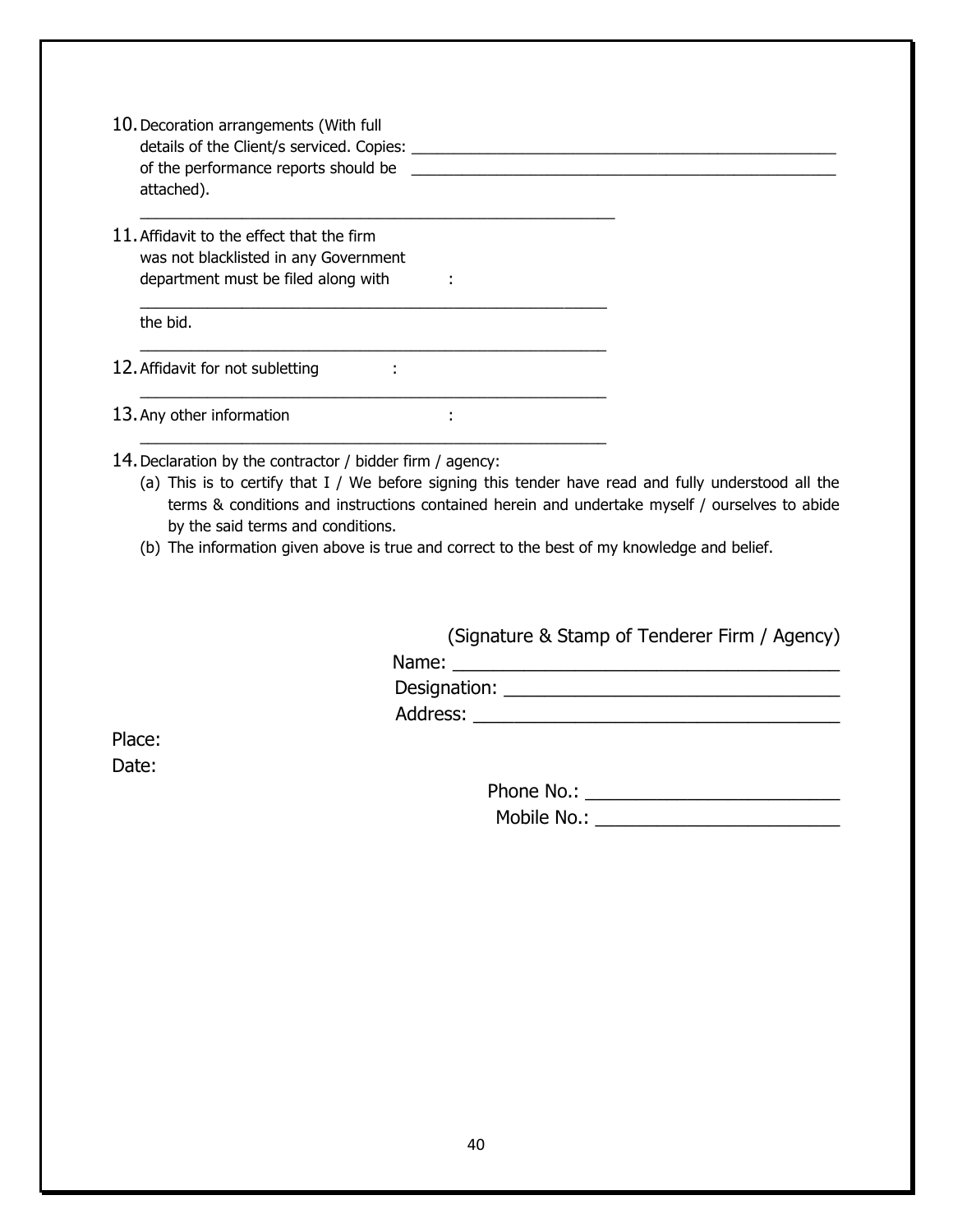## **Financial bid**

**Name of work:** Hiring and Erection of Tentage, Sound, Light, Screen, Flower Decoration and miscellaneous works for  $13<sup>th</sup>$  Convocation to be held on 3<sup>rd</sup> December 2019 at Dwarka Campus.

| S.  | <b>Description of Work</b>                                  |              |       | Rate       | <b>Amount</b> |
|-----|-------------------------------------------------------------|--------------|-------|------------|---------------|
| No. |                                                             | <b>Unit</b>  | Qty.  | (Rs./Unit) | in Rs.        |
| 1.  | Providing<br>Fixing<br>and<br>water<br>proof                |              |       |            |               |
|     | Aluminum Structure with vertical posts,                     |              |       |            |               |
|     | truss / arch system purlins, horizontal and                 |              |       |            |               |
|     | inclined bracing properly designed as                       |              |       |            |               |
|     | structurally safe including erection, fixing                |              |       |            |               |
|     | in safe manner and covering on top and                      |              |       |            |               |
|     | sides with<br>special waterproof cloth                      |              |       |            |               |
|     | complete as required and as directed:                       |              |       |            |               |
|     | a.) Aluminum Hanger $-$ span not less                       |              |       |            |               |
|     | than 100 ft.                                                | Sq. ft.      | 25000 |            |               |
|     | b.) Aluminum Hanger - span not less                         |              |       |            |               |
|     | than 60 ft (VIP Lunch)                                      | Sq. ft.      | 6300  |            |               |
|     | c.) Aluminum Hanger - span not less                         |              |       |            |               |
|     | than 15 ft (VIP Lunch)                                      | Sq. ft.      | 1575  |            |               |
| 2.  | Providing and laying Carpet as<br>per                       |              |       |            |               |
|     | direction of office in-charge                               | Sq. ft.      | 55000 |            |               |
| 3.  | Providing and fixing temporary stage with                   |              |       |            |               |
|     | top panels of ply fixed on suitable and                     |              |       |            |               |
|     | safe base frame duly fixed on scalfolding                   |              |       |            |               |
|     | of pipe structure in line and structurally                  |              |       |            |               |
|     | safe level at 3' height with seating for 80.                | Sq. ft.      | 3456  |            |               |
| 4.  | Providing and laying Sofa VIP as per                        |              |       |            |               |
|     | direction of office in-charge                               | <b>Seats</b> | 190   |            |               |
| 5.  | Providing and laying Banquet Chair with                     |              | 1500  |            |               |
|     | cover as per direction of office in charge                  | Nos.         |       |            |               |
| 6.  | Providing and fixing Side wall 15' height                   |              |       |            |               |
|     | with white cloth (neat and clean) duly                      |              |       |            |               |
|     | fixed on pipe structure, as directed.                       | Sq. ft.      | 1800  |            |               |
| 7.  | Providing and fixing Stall Canopy of                        |              |       |            |               |
|     | Aluminum pipe structure with waterproof                     |              |       |            |               |
|     | cloth covering on top and sides as<br>directed of 20' x 20' |              | 35    |            |               |
|     |                                                             | Nos.         |       |            |               |
| 8.  | Providing and laying VVIP Chair for Dias                    |              |       |            |               |
|     | as per direction of office in-charge                        | Nos.         | 8     |            |               |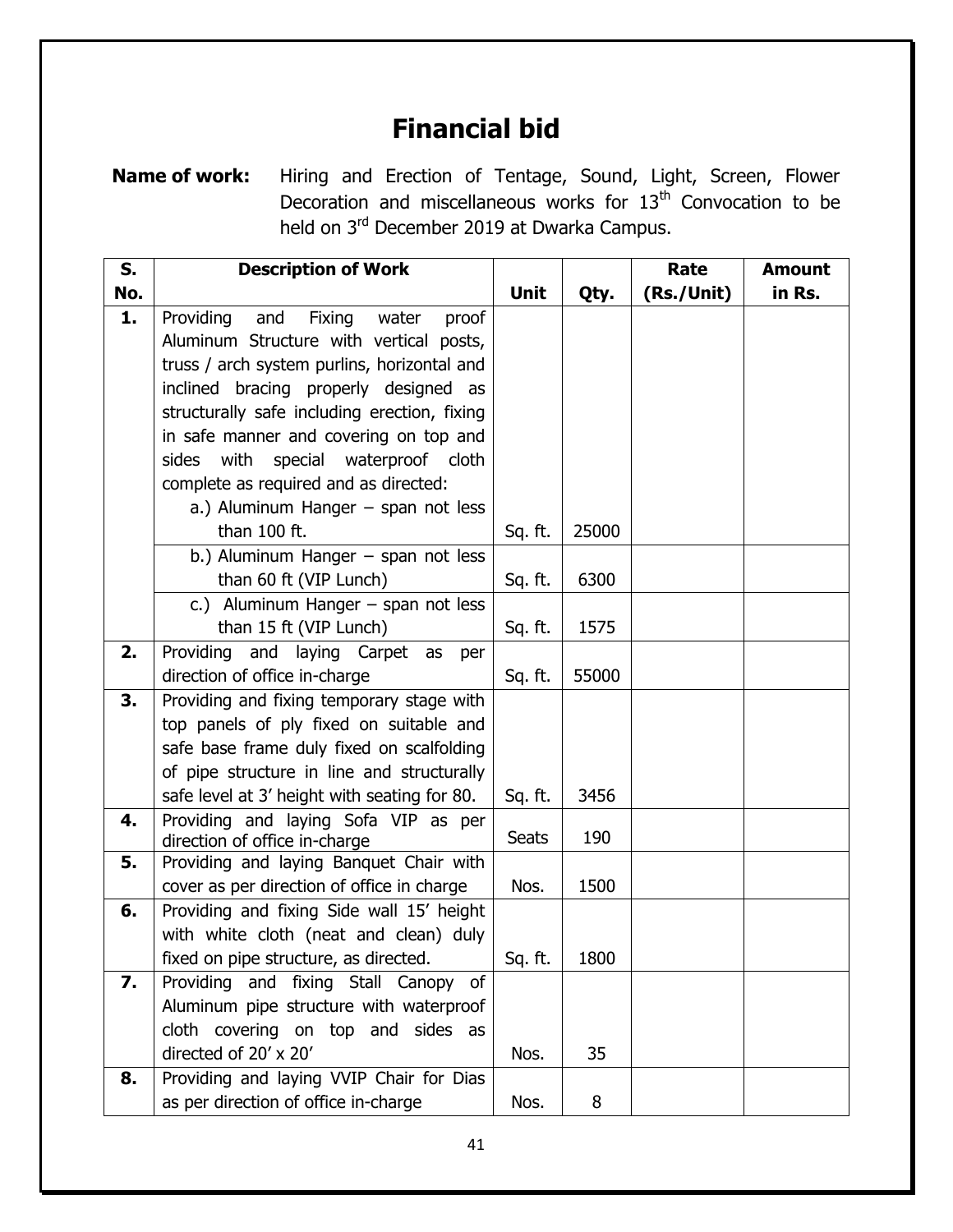| 9.  | Providing and laying Round table with           |            |       |  |
|-----|-------------------------------------------------|------------|-------|--|
|     | cover as per direction of office in-charge      | Nos.       | 60    |  |
| 10. | Providing and fixing Pedestal fan including     |            |       |  |
|     | required wiring of suitable size complete       |            |       |  |
|     | as required and as per direction of office      |            |       |  |
|     | incharge                                        | Nos.       | 50    |  |
| 11. | Providing and laying Centre table as per        |            |       |  |
|     | direction of office in-charge                   | Nos.       | 30    |  |
| 12. | Providing and fixing Pipe structure with        |            |       |  |
|     | side covering and ceiling of neat & clean       |            |       |  |
|     | cloth as per direction in approved layout       | Sq. ft.    | 13608 |  |
| 13. | Providing and laying Table as per direction     |            |       |  |
|     | of office in-charge                             | Nos.       | 200   |  |
| 14. | Providing and laying Table cover including      |            |       |  |
|     | frill as per direction of office in-charge      | Nos.       | 200   |  |
| 15. | Providing and fixing Main Gate (for             |            |       |  |
|     | Entrance) made of wooden plant duly             |            |       |  |
|     | covered with cotton cloth in approved           |            |       |  |
|     | design as per direction of office in-charge.    | Nos.       | 01    |  |
| 16. | Providing and fixing Mobile chemical toilet     |            |       |  |
|     | (water closet) in hygienic / clean condition    |            |       |  |
|     | including<br>liquid soap dispenser<br>and       |            |       |  |
|     | attendant (two for 8 toilets) for cleaning      |            |       |  |
| 17. | etc.<br>Providing and fixing 100 watt LED light | Nos.       | 22    |  |
|     | fitting including wiring with suitable size,    |            |       |  |
|     | <b>PVC</b><br>insulated PVC sheathed<br>cable   |            |       |  |
|     | including making connection as required.        | Nos.       | 170   |  |
| 18. | Providing and fixing air conditioners of 3.5    |            |       |  |
|     | ton as required.                                | Nos.       | 16    |  |
| 19. | Partition with bamboo structure + Cloth         | Sq. ft.    | 2400  |  |
| 20. | Line array speakers 750 watt with power         |            |       |  |
|     | amplifier (VRX932LA JBL or equivalent)          |            |       |  |
|     | including truss etc.                            | Nos.       | 8     |  |
| 21. | Bass Speakers 200 watt (JBL / SRX 728 or        |            |       |  |
|     | equivalent)                                     | <b>Nos</b> | 6     |  |
| 22. | Stage monitor / front fill speaker 800 watt     |            |       |  |
|     | (VRX Monitor 915 or equivalent)                 | Nos.       | 6     |  |
| 23. | Single Speaker 1200 watt (SRX TOP-725           |            |       |  |
|     | JBL or equivalent)                              | Nos.       | 8     |  |
| 24. | (Sennheiser /<br>stand with<br>mike<br>Big      |            |       |  |
|     | Beyardynamic / AKG)                             | Nos.       | 6     |  |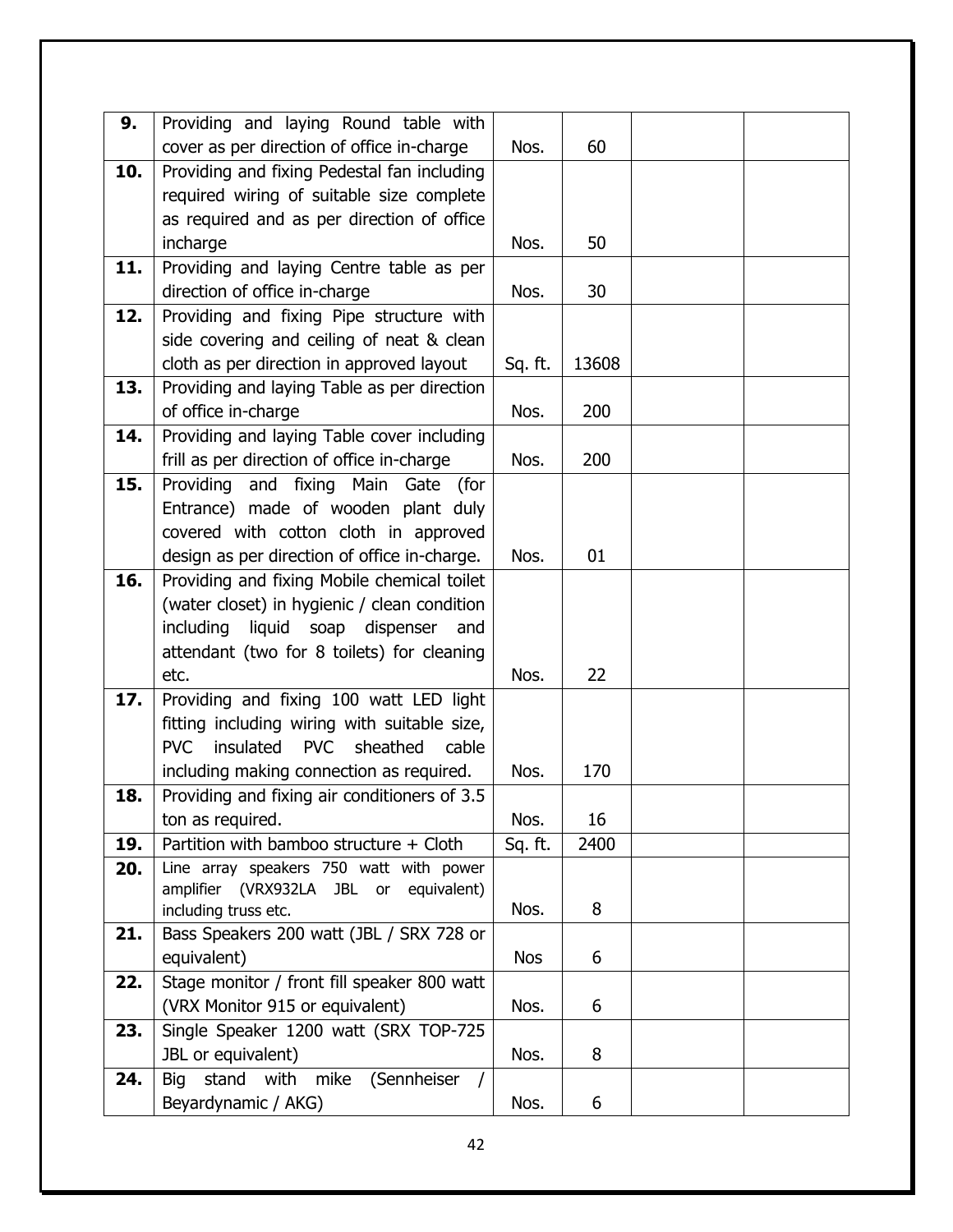| 25. | microphone<br>Podium<br>(Sennheiser                                    |         |                |  |
|-----|------------------------------------------------------------------------|---------|----------------|--|
|     | Beyardynamic / AKG)                                                    | Nos.    | 6              |  |
| 26. | Digital Audio Mixer 32 channel - Yamaha                                | Nos.    | $\mathbf{1}$   |  |
| 27. | Hand<br>held<br>microphone (cordless)                                  |         |                |  |
|     | (Sennheiser / Beyardynamic / AKG /                                     |         |                |  |
|     | Shure)                                                                 | Nos.    | 6              |  |
| 28. | microphone<br>(cordless)<br>Lapel                                      |         |                |  |
|     | (Sennheiser / Beyardynamic / AKG /                                     |         |                |  |
|     | Shure)                                                                 | Nos.    | $\overline{4}$ |  |
| 29. | Graphic equalizer / DJ console                                         |         |                |  |
|     | Yamaha                                                                 | Nos.    | $\overline{2}$ |  |
| 30. | LED wall with minimum 15000 lumens                                     |         |                |  |
|     | for viewing inside the tent / day light                                | Sq. ft. | 600            |  |
| 31. | Digital display delay                                                  | Nos.    | $\mathbf 1$    |  |
| 32. | Switcher (Kramer / Extron / VD Wall)                                   | Nos.    | $\mathbf{1}$   |  |
| 33. | Digital photographer (Camera)                                          | Nos.    | $\mathbf{1}$   |  |
| 34. | Car calling system for parking area                                    |         |                |  |
|     | comprising of speaker / horn (Truss),                                  | Each    |                |  |
|     | calling set, operator                                                  | set     | $\overline{2}$ |  |
| 35. | Decoration of front face of stage of size                              |         |                |  |
|     | 100ft $x$ 3 ft (approx.) with cut flowers                              |         |                |  |
|     | (Glide, Zerbra and like flowers) as per the                            |         |                |  |
|     | direction of the Committee.                                            | Job     | $\mathbf{1}$   |  |
| 36. | Decoration of front and side faces of dias                             |         |                |  |
|     | of size 24 ft x $2'6''$ x $2'6''$ with English                         |         |                |  |
|     | and cut flowering of white<br>roses                                    |         |                |  |
|     | rajnigandha and like flowers as per the<br>direction of the Committee. | Job     | 1              |  |
| 37. | Decoration of back side of the stage along                             |         |                |  |
|     | backdrop in 50' width in garden style with                             |         |                |  |
|     | chrysanthemum and cut flowering of                                     |         |                |  |
|     | gladiolus and like flowers as per the                                  |         |                |  |
|     | direction of the Committee.                                            | Job     | $\mathbf{1}$   |  |
| 38. | of<br>Decoration<br>podium<br>with                                     |         |                |  |
|     | chrysanthemum and orchids and<br>like                                  |         |                |  |
|     | flowers as per the<br>direction of the                                 |         |                |  |
|     | Committee.                                                             | Job     | $\overline{2}$ |  |
| 39. | Decoration of main gate of width approx.                               |         |                |  |
|     | 20 ft. with marigold flowers and ashoka                                |         |                |  |
|     | leaves and like flowers as per the direction                           |         |                |  |
|     | of the Committee.                                                      | Job     | 3              |  |